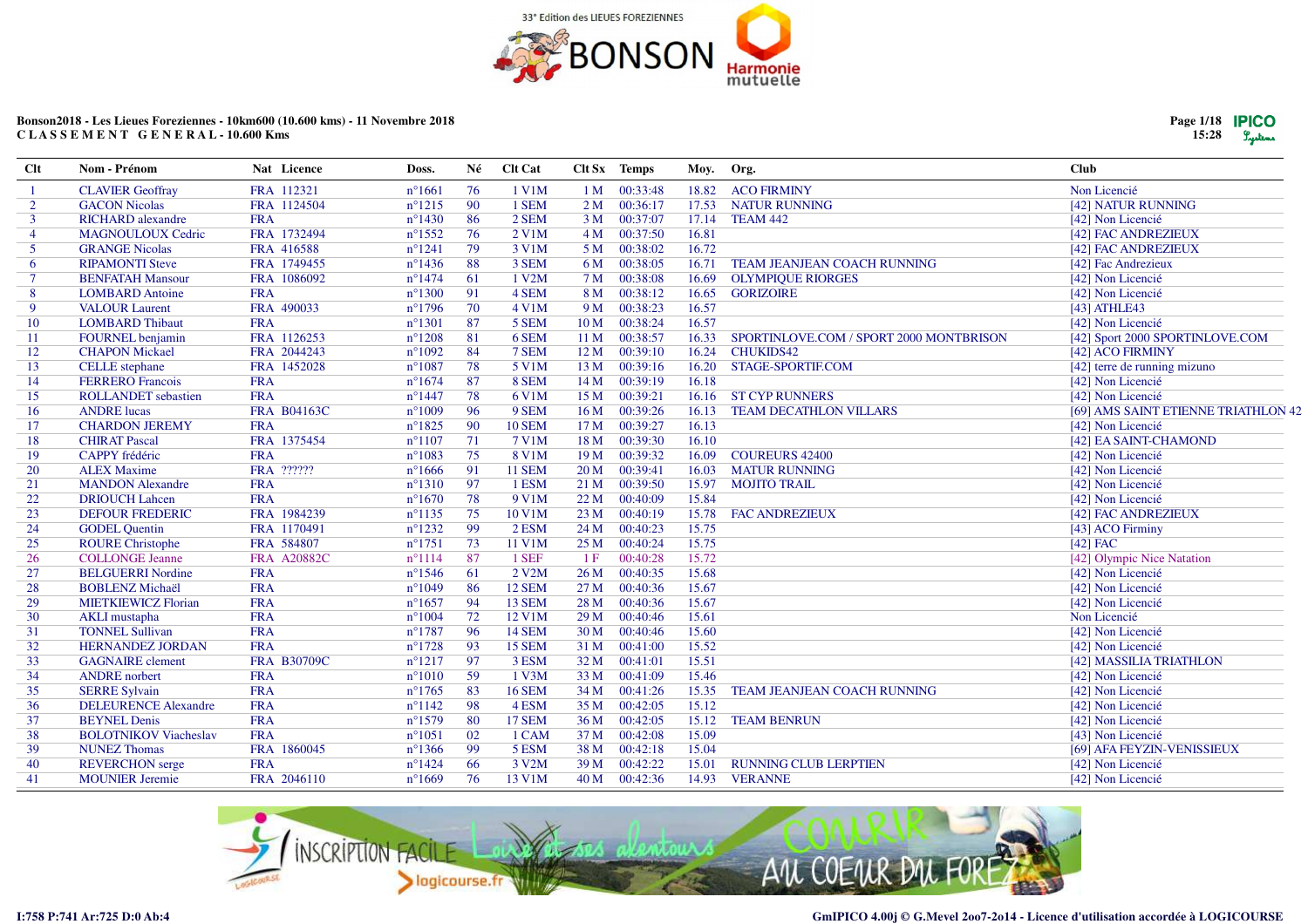

|                         | Page $2/18$ <b>PICO</b><br>$15:28$ $Sgy$ terms |
|-------------------------|------------------------------------------------|
| Club                    |                                                |
| [43] AC ONDAINE FIRMINY |                                                |

| Clt | Nom - Prénom                  | Nat Licence | Doss.            | Né | <b>Clt Cat</b>      |      | C <sub>It</sub> S <sub>x</sub> Temps | Moy.  | Org.                                     | Club                        |
|-----|-------------------------------|-------------|------------------|----|---------------------|------|--------------------------------------|-------|------------------------------------------|-----------------------------|
| 42  | <b>GODEL Sébastien</b>        | FRA 1587238 | $n^{\circ}1234$  | 68 | 4 V2M               |      | 41 M 00:42:36                        | 14.93 |                                          | [43] AC ONDAINE FIRMINY     |
| 43  | <b>BREUIL</b> fabrice         | <b>FRA</b>  | $n^{\circ}1070$  | 91 | <b>18 SEM</b>       | 42 M | 00:42:37                             | 14.93 | <b>ENDURANCE SHOP-USSON SPORT NATURE</b> | [43] Non Licencié           |
| 44  | <b>RICHARD Jacques</b>        | <b>FRA</b>  | $n^{\circ}1544$  | 66 | 5 V2M               | 43 M | 00:42:40                             | 14.91 |                                          | [42] Non Licencié           |
| 45  | <b>VITALE</b> david           | <b>FRA</b>  | $n^{\circ}1817$  | 75 | 14 V1M              | 44 M | 00:42:41                             | 14.91 | <b>EDG - ECOLE DES GRANGES</b>           | [69] Non Licencié           |
| 46  | <b>ALIROL Marie</b>           | <b>FRA</b>  | $n^{\circ}1655$  | 85 | $2$ SEF             | 2F   | 00:42:48                             | 14.86 |                                          | [42] Non Licencié           |
| 47  | <b>AGRAS Jérôme</b>           | <b>FRA</b>  | $n^{\circ}1002$  | 73 | 15 V1M              | 45 M | 00:42:50                             | 14.85 |                                          | [69] Non Licencié           |
| 48  | <b>POUGET Franck</b>          | <b>FRA</b>  | $n^{\circ}$ 1407 | 78 | 16 V1M              | 46 M | 00:42:53                             | 14.83 |                                          | [42] Non Licencié           |
| 49  | <b>BEGONIN</b> michel         | FRA 710216  | $n^{\circ}1032$  | 56 | $2$ V3M             | 47 M | 00:42:58                             | 14.80 | SPORTINLOVE/SPORT 2000/ MONTBRISON       | [42] SA MONTBRISONNAIS      |
| 50  | <b>CARVELLI</b> salvatore     | <b>FRA</b>  | $n^{\circ}1085$  | 62 | 6 V2M               | 48 M | 00:42:59                             | 14.80 |                                          | [42] Non Licencié           |
| 51  | <b>HUGUET</b> raphael         | <b>FRA</b>  | $n^{\circ}$ 1256 | 89 | <b>19 SEM</b>       | 49 M | 00:43:00                             | 14.80 |                                          | [42] Non Licencié           |
| 52  | <b>BONNET Anthony</b>         | <b>FRA</b>  | $n^{\circ}1055$  | 86 | <b>20 SEM</b>       | 50 M | 00:43:00                             | 14.80 | <b>TEAM DES TRAILEURS STÉPHANOIS</b>     | [42] Non Licencié           |
| 53  | <b>MENNERON Samuel</b>        | <b>FRA</b>  | $n^{\circ}1328$  | 78 | 17 V1M              |      | 51 M 00:43:16                        | 14.70 | LES COPAINS DU DIMANCHE                  | [42] Non Licencié           |
| 54  | <b>SERRE Mathieu</b>          | <b>FRA</b>  | $n^{\circ}1764$  | 87 | <b>21 SEM</b>       | 52 M | 00:43:18                             | 14.69 | <b>RUNNING CLUB LERPTIEN</b>             | [42] Non Licencié           |
| 55  | <b>COMBE Nicolas</b>          | <b>FRA</b>  | $n^{\circ}1639$  | 76 | 18 V1M              | 53 M | 00:43:19                             | 14.69 |                                          | [42] Non Licencié           |
| 56  | <b>VENET FRANCK</b>           | <b>FRA</b>  | $n^{\circ}1524$  | 68 | 7 V2M               | 54 M | 00:43:20                             | 14.68 |                                          | [42] Non Licencié           |
| 57  | <b>REYNAL Florian</b>         | FRA 2072310 | $n^{\circ}$ 1426 | 03 | 2 CAM               |      | 55 M 00:43:22                        | 14.67 |                                          | [42] EA SAINT-CHAMOND       |
| 58  | <b>IGONIN</b> richard         | FRA 120102  | $n^{\circ}1258$  | 63 | 8 V2M               | 56 M | 00:43:34                             | 14.60 | <b>TEAM RUN FOREZ</b>                    | [63] Team run forez         |
| 59  | <b>BRUNON Patrick</b>         | <b>FRA</b>  | $n^{\circ}1730$  | 68 | 9 V <sub>2</sub> M  |      | 57 M 00:43:35                        | 14.59 |                                          | [42] Non Licencié           |
| 60  | <b>DOKABONA Boris</b>         | FRA ??????  | $n^{\circ}1685$  | 82 | <b>22 SEM</b>       | 58 M | 00:44:16                             | 14.37 | <b>LA RIVATIERE</b>                      | [42] Non Licencié           |
| 61  | <b>GIRAUDET Bruno</b>         | <b>FRA</b>  | $n^{\circ}1651$  | 76 | 19 V1M              |      | 59 M 00:44:19                        | 14.35 |                                          | [42] Non Licencié           |
| 62  | PAILLET richard               | <b>FRA</b>  | $n^{\circ}1372$  | 73 | 20 V1M              | 60 M | 00:44:21                             | 14.34 | LES RIVES DE L'AIX                       | [42] Non Licencié           |
| 63  | <b>TISSIER Charles</b>        | <b>FRA</b>  | $n^{\circ}1786$  | 54 | 3 V3M               | 61 M | 00:44:23                             | 14.33 |                                          | [42] Non Licencié           |
| 64  | <b>CABUT</b> Michel           | <b>FRA</b>  | $n^{\circ}1571$  | 53 | 4 V3M               | 62 M | 00:44:25                             | 14.32 |                                          | [42] Non Licencié           |
| 65  | <b>GODORECCI GUILLAUME</b>    | <b>FRA</b>  | $n^{\circ}1235$  | 96 | <b>23 SEM</b>       |      | 63 M 00:44:44                        | 14.22 |                                          | [42] Non Licencié           |
| 66  | <b>LABALME LIONEL</b>         | <b>FRA</b>  | $n^{\circ}1274$  | 73 | 21 V1M              |      | 64 M 00:44:56                        | 14.16 |                                          | [42] Non Licencié           |
| 67  | <b>BERTRAND Gregory</b>       | <b>FRA</b>  | $n^{\circ}1044$  | 85 | <b>24 SEM</b>       | 65 M | 00:44:58                             | 14.15 | TTS/CASINO/DÉCATHLON                     | [42] Non Licencié           |
| 68  | <b>VINCENT Pierre - Louis</b> | FRA 2098855 | $n^{\circ}1689$  | 88 | <b>25 SEM</b>       | 66 M | 00:44:58                             | 14.15 |                                          | <b>SA MONTBRISONNAIS</b>    |
| 69  | <b>ROCHE Grégory</b>          | <b>FRA</b>  | $n^{\circ}$ 1442 | 70 | 22 V1M              | 67 M | 00:44:59                             | 14.14 |                                          | [42] Non Licencié           |
| 70  | <b>HEYSTERS</b> david         | FRA 1804851 | $n^{\circ}1254$  | 73 | 23 V1M              | 68 M | 00:45:11                             | 14.08 | <b>COURIR POUR DES POMMES</b>            | [42] COURIR POUR DES POMMES |
| 71  | <b>BELLAVIA SEBASTIEN</b>     | <b>FRA</b>  | $n^{\circ}1034$  | 75 | 24 V1M              | 69 M | 00:45:12                             | 14.08 | LES COPAINS DU DIMANCHE                  | [42] Non Licencié           |
| 72  | <b>GOIRAN Sébastien</b>       | <b>FRA</b>  | $n^{\circ}1237$  | 91 | <b>26 SEM</b>       | 70 M | 00:45:19                             | 14.04 |                                          | [42] Non Licencié           |
| 73  | <b>NOAILLY</b> alexandre      | <b>FRA</b>  | $n^{\circ}$ 1356 | 81 | <b>27 SEM</b>       | 71 M | 00:45:20                             | 14.03 | <b>TEAM LÉZ'HARD</b>                     | [42] Non Licencié           |
| 74  | RICOTTI jean marc             | <b>FRA</b>  | $n^{\circ}$ 1433 | 61 | 10 V2M              | 72 M | 00:45:29                             | 13.98 |                                          | [42] Non Licencié           |
| 75  | <b>GODEL Romain</b>           | FRA 1309237 | $n^{\circ}1233$  | 02 | 3 CAM               | 73 M | 00:45:35                             | 13.95 |                                          | [43] ACO Firminy            |
| 76  | <b>SAMIOTAKIS</b> serge       | FRA 1131044 | $n^{\circ}1756$  | 64 | 11 V2M              | 74 M | 00:45:40                             | 13.93 |                                          | [42] SA MONTBRISONNAIS      |
| 77  | <b>LOUAT Didier</b>           | <b>FRA</b>  | $n^{\circ}1303$  | 66 | 12 V <sub>2</sub> M | 75 M | 00:45:40                             | 13.93 | <b>ROUTE 42</b>                          | [42] Non Licencié           |
| 78  | <b>LYONNET</b> wilfrid        | <b>FRA</b>  | $n^{\circ}1304$  | 71 | 25 V1M              | 76 M | 00:45:42                             | 13.92 |                                          | [42] Non Licencié           |
| 79  | <b>POYET Cedric</b>           | <b>FRA</b>  | $n^{\circ}1671$  | 89 | <b>28 SEM</b>       | 77 M | 00:45:44                             | 13.91 |                                          | [42] Non Licencié           |
| 80  | <b>BERT</b> Grégory           | FRA 1984659 | $n^{\circ}1042$  | 78 | 26 V1M              | 78 M | 00:45:47                             | 13.90 |                                          | [42] COQUELICOT 42          |
| -81 | <b>VINCENT Raphael</b>        | <b>FRA</b>  | $n^{\circ}1644$  | 89 | <b>29 SEM</b>       | 79 M | 00:45:57                             | 13.84 |                                          | [42] Non Licencié           |
| 82  | <b>GALLET</b> Gregory         | <b>FRA</b>  | $n^{\circ}1641$  | 74 | 27 V1M              |      | 80 M 00:45:59                        | 13.83 |                                          | [42] Non Licencié           |

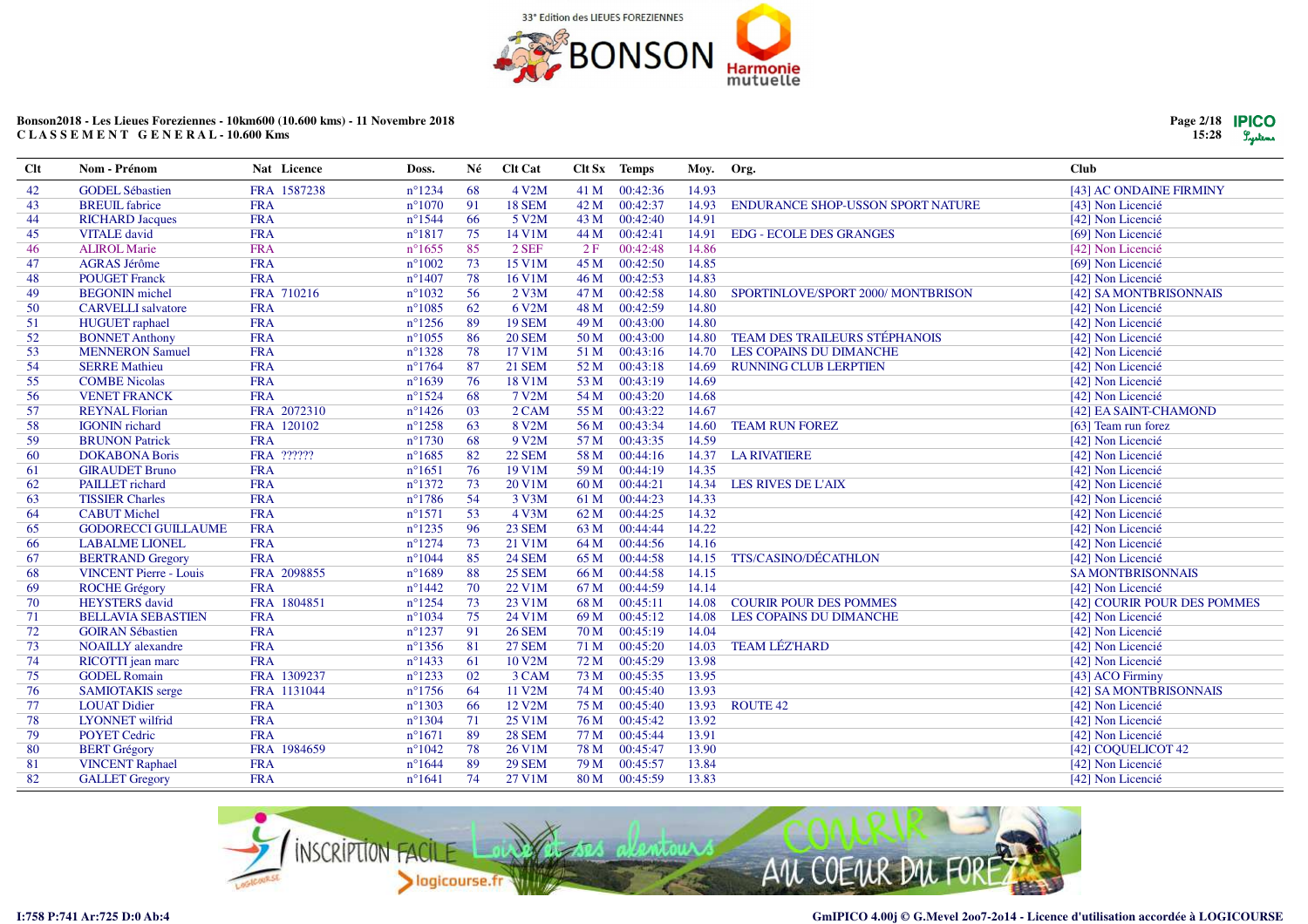

Moy.

Org.

Clt Sx Temps

Clt Cat

Né

Doss.

 $n^{\circ}1299$ 

 $n^{\circ}1197$ 

 $n^{\circ}1738$ 

 $n^{\circ}1612$ 

85

81

69

81

42 SEM

43 SEM

23 V2M

5 SEF

116 M

117 M

118 M

 $5F$ 

#### Bonson2018 - Les Lieues Foreziennes - 10km600 (10.600 kms) - 11 Novembre 2018 CLASSEMENT GENERAL-10.600 Kms

Nat Licence

FRA 2098227

FRA 1882107

FRA ??????

**FRA** 

| <b>DUMONT</b> jarno           | <b>FRA</b>            | $n^{\circ}1166$  | 85 | <b>30 SEM</b> | 81 M             | 00:46:03 | 13.81 |                                | Non Licencié               |
|-------------------------------|-----------------------|------------------|----|---------------|------------------|----------|-------|--------------------------------|----------------------------|
| <b>ANDRE Hervé</b>            | <b>FRA</b>            | $n^{\circ}1008$  | 67 | 13 V2M        | 82 M             | 00:46:08 | 13.79 | <b>RO CHAMBON FLLES</b>        | [42] Non Licencié          |
| <b>ROBERT</b> yvan            | <b>FRA</b>            | $n^{\circ}$ 1440 | 80 | <b>31 SEM</b> | 83 M             | 00:46:09 | 13.79 |                                | [43] Non Licencié          |
| <b>ZEDDAM SARAH</b>           | <b>FRA</b>            | $n^{\circ}1823$  | 96 | 3 SEF         | 3F               | 00:46:17 | 13.74 |                                | [42] Non Licencié          |
| <b>NUNEZ ROMERO Sebastien</b> | <b>FRA</b>            | $n^{\circ}$ 1367 | 78 | 28 V1M        | 84 M             | 00:46:18 | 13.74 |                                | [69] Non Licencié          |
| <b>BRUNON Frederic</b>        | <b>FRA</b>            | $n^{\circ}1739$  | 70 | 29 V1M        | 85 M             | 00:46:20 | 13.73 | LES COPAINS DU DIMANCHE        | [42] Non Licencié          |
| <b>PONCHON Fabien</b>         | <b>FRA</b>            | $n^{\circ}$ 1405 | 80 | <b>32 SEM</b> | 86 M             | 00:46:22 | 13.72 | <b>ABS SAINT GALMIER</b>       | Non Licencié               |
| <b>BESSAY Robert</b>          | <b>FRA</b>            | $n^{\circ}1046$  | 63 | 14 V2M        | 87 M             | 00:46:23 | 13.71 |                                | [42] Non Licencié          |
| <b>MARDIROSSIAN</b> mikael    | 2088909<br><b>FRA</b> | $n^{\circ}1311$  | 83 | 33 SEM        | 88 M             | 00:46:23 | 13.71 | <b>SA MONTBRISONNAIS</b>       | $[42]$ SAM                 |
| <b>SABOT Thomas</b>           | FRA ??????            | $n^{\circ}1617$  | 91 | <b>34 SEM</b> | 89 M             | 00:46:28 | 13.69 | <b>ATHLEFORM 42</b>            | [42] Non Licencié          |
| <b>MONTANA</b> alexis         | <b>FRA</b>            | $n^{\circ}$ 1337 | 01 | 1 JUM         | 90 M             | 00:46:28 | 13.69 |                                | [43] Non Licencié          |
| <b>MORENO Damien</b>          | FRA 1970862           | $n^{\circ}$ 1342 | 80 | <b>35 SEM</b> | 91 M             | 00:46:29 | 13.69 |                                | [42] EA SAINT CHAMOND      |
| <b>MONTANA Michel</b>         | <b>FRA</b>            | $n^{\circ}$ 1338 | 73 | 30 V1M        | 92 M             | 00:46:30 | 13.68 |                                | [43] Non Licencié          |
| <b>PASSEL Philippe</b>        | FRA 1565284           | $n^{\circ}$ 1375 | 70 | 31 V1M        | 93 M             | 00:46:31 | 13.67 |                                | [42] SA MONTBRISONNAIS     |
| <b>ACHARD</b> stéphane        | <b>FRA</b>            | $n^{\circ}1001$  | 76 | 32 V1M        | 94 M             | 00:46:47 | 13.60 | <b>LES COPAINS DU DIMANCHE</b> | [42] Non Licencié          |
| <b>BONSON Philippe</b>        | <b>FRA</b>            | $n^{\circ}1829$  | 62 | 15 V2M        | 95 M             | 00:46:50 | 13.58 |                                | [42] Non Licencié          |
| <b>DUMONT</b> benoit          | <b>FRA</b>            | $n^{\circ}1165$  | 83 | <b>36 SEM</b> | 96 M             | 00:46:53 | 13.57 | <b>LES TRAINEURS</b>           | [42] Non Licencié          |
| <b>PALABOST Yves</b>          | <b>FRA</b>            | $n^{\circ}$ 1746 | 68 | 16 V2M        | 97 M             | 00:46:57 | 13.55 |                                | [42] Non Licencié          |
| SCHIGEOWSKI Théo              | <b>FRA</b>            | $n^{\circ}1761$  | 02 | 4 CAM         | 98 M             | 00:46:59 | 13.54 |                                | Non Licencié               |
| <b>GRANGER Thomas</b>         | <b>FRA</b>            | $n^{\circ}1646$  | 91 | <b>37 SEM</b> | 99 M             | 00:47:01 | 13.53 | <b>CYCLES GRANGER</b>          | [42] Non Licencié          |
| <b>DEBBACHE Nordine</b>       | <b>FRA</b>            | $n^{\circ}1130$  | 60 | 17 V2M        | 100 <sub>M</sub> | 00:47:04 | 13.52 | L'ÉCHAPPÉE DES BORDS DE LOIRE  | [42] Non Licencié          |
| <b>CHAUMETTE Michel</b>       | <b>FRA</b>            | $n^{\circ}1686$  | 56 | 5 V3M         | 101 <sub>M</sub> | 00:47:11 | 13.48 |                                | Non Licencié               |
| MAZARS jean noel              | FRA 2072053           | $n^{\circ}1321$  | 72 | 33 V1M        | 102 M            | 00:47:13 | 13.47 |                                | [42] running club de mably |
| DE CARVALHO Joaquim           | <b>FRA</b>            | $n^{\circ}1615$  | 62 | 18 V2M        | 103 M            | 00:47:16 | 13.46 |                                | [42] Non Licencié          |
| <b>SEVE BERTRAND</b>          | <b>FRA</b>            | $n^{\circ}$ 1766 | 61 | 19 V2M        | 104M             | 00:47:17 | 13.45 |                                | [42] Non Licencié          |
| <b>GARCIA</b> romaric         | <b>FRA</b>            | $n^{\circ}1222$  | 75 | $34$ V $1M$   | 105 <sub>M</sub> | 00:47:18 | 13.45 | 100POURCENTCROSSFIT            | [42] Non Licencié          |
| <b>ALLEMAND Romain</b>        | <b>FRA</b>            | $n^{\circ}1006$  | 92 | 38 SEM        | 106 <sub>M</sub> | 00:47:20 | 13.44 |                                | [42] Non Licencié          |
| <b>BERNERD Romain</b>         | <b>FRA</b>            | $n^{\circ}1041$  | 97 | 6ESM          | 107 <sub>M</sub> | 00:47:27 | 13.40 |                                | [42] Non Licencié          |
| <b>DUMAS</b> Aurelie          | FRA 46053c            | $n^{\circ}$ 1456 | 81 | 4 SEF         | 4F               | 00:47:30 | 13.39 | <b>ROANNE TRIATHLON</b>        | [42] Non Licencié          |
| <b>LOUSSON Bastien</b>        | <b>FRA</b>            | $n^{\circ}1680$  | 90 | <b>39 SEM</b> | 108 M            | 00:47:47 | 13.31 |                                | [42] Non Licencié          |
| <b>FOURNÉRON Pierre</b>       | <b>FRA</b>            | $n^{\circ}1212$  | 65 | 20 V2M        | 109 M            | 00:47:56 | 13.27 | <b>ASOS ST GALMIER</b>         | [42] Non Licencié          |
| <b>LARGER Gilles</b>          | FRA 2073488           | $n^{\circ}$ 1475 | 68 | 21 V2M        | 110 <sub>M</sub> | 00:47:57 | 13.27 | <b>ORMA</b>                    | [42] Non Licencié          |
| <b>BOURRICANT NICOLAS</b>     | <b>FRA</b>            | $n^{\circ}1066$  | 79 | 35 V1M        | 111 M            | 00:48:04 | 13.23 |                                | [42] Non Licencié          |
| <b>ROUX Patrick</b>           | <b>FRA</b>            | $n^{\circ}1604$  | 64 | 22 V2M        | 112M             | 00:48:05 | 13.23 |                                | [42] Non Licencié          |
| <b>DE OLIVEIRA Noel</b>       | <b>FRA</b>            | $n^{\circ}1128$  | 70 | 36 V1M        | 113M             | 00:48:16 | 13.18 | LES COPAINS DU DIMANCHE        | [42] Non Licencié          |
| <b>BRUNEL</b> fabien          | <b>FRA</b>            | $n^{\circ}1074$  | 85 | 40 SEM        | 114M             | 00:48:17 | 13.17 | UCF42                          | Non Licencié               |
| <b>ORFAO Pierre Marie</b>     | <b>FRA</b>            | $n^{\circ}1652$  | 92 | 41 SEM        | 115M             | 00:48:17 | 13.17 |                                | [42] Non Licencié          |



00:48:24

00:48:27

00:48:27

00:48:31

13.14

13.13

13.13

13.11

LES COPAINS DU DIMANCHE

**LA RIVATIERE** 

**LOI** Dany

FENON Frédéric

**BEAL Virginie** 

**BRUNON** Christophe

**Clt** 

 $\overline{83}$ 

120

121

122

123

Nom - Prénom

[42] FAC ANDREZIEUX

[42] SA Montbrisonnais

[86] Non Licencié

[42] Non Licencié



**Club**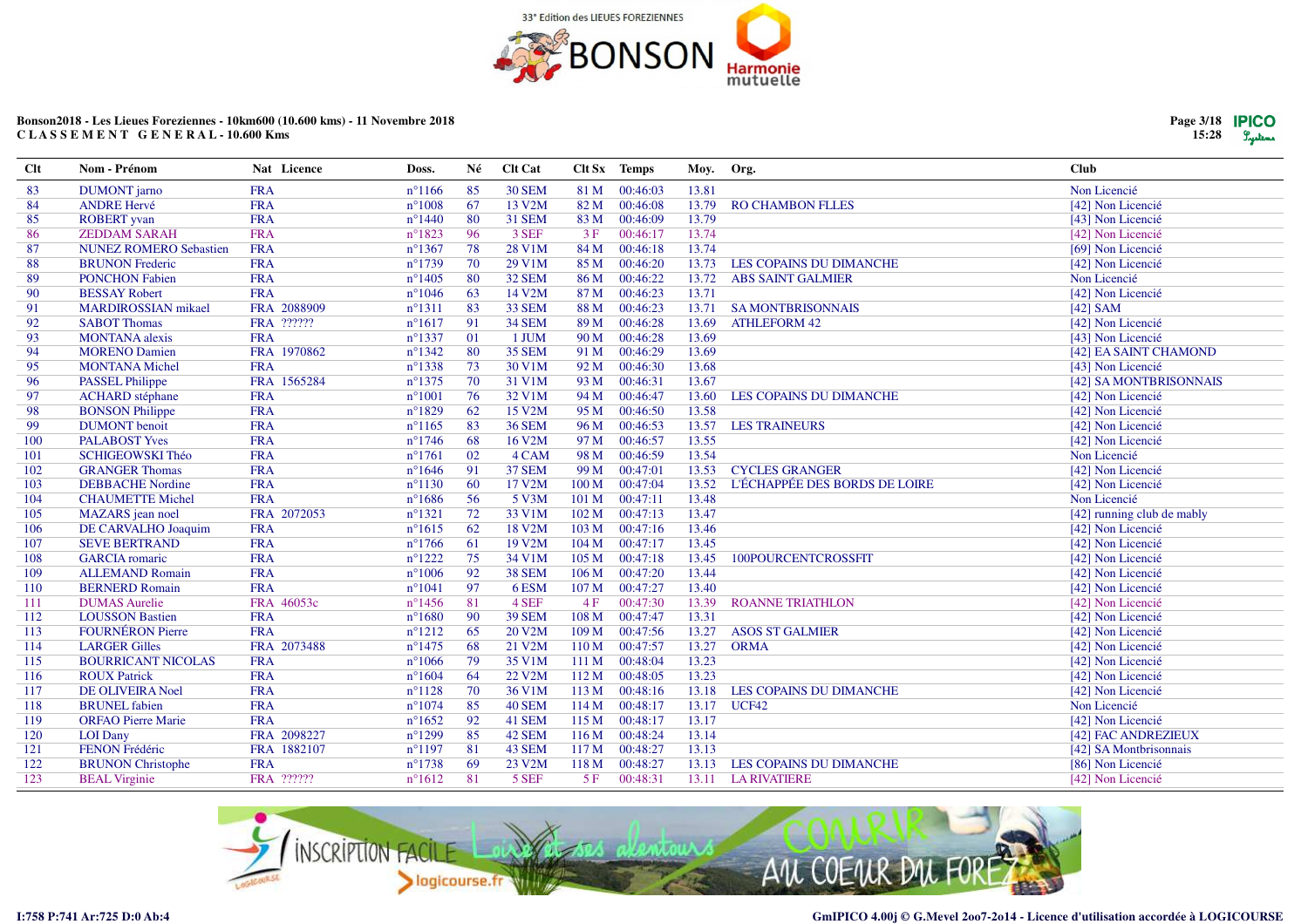

| Page 4/18   PICO |         |
|------------------|---------|
| 15:28            | Lystems |

| Clt | Nom - Prénom                  | Nat Licence        | Doss.            | Né | Clt Cat            |                  | Clt Sx Temps | Moy.  | Org.                              | Club                                |
|-----|-------------------------------|--------------------|------------------|----|--------------------|------------------|--------------|-------|-----------------------------------|-------------------------------------|
| 124 | PASCAL christophe             | FRA 196013         | $n^{\circ}1374$  | 65 | 24 V2M             | 119M             | 00:48:32     | 13.11 |                                   | [42] FAC ANDREZIEUX                 |
| 125 | <b>TROTTET Valmont</b>        | <b>FRA</b>         | $n^{\circ}1824$  | 94 | 44 SEM             | 120 <sub>M</sub> | 00:48:32     | 13.11 |                                   | [42] Non Licencié                   |
| 126 | <b>BENIER Cedric</b>          | <b>FRA</b>         | $n^{\circ}1830$  | 75 | 37 V1M             | 121 M            | 00:48:33     | 13.10 | <b>A.B.S SAINT-GALMIER</b>        | [42] Non Licencié                   |
| 127 | PUNTURO georges               | <b>FRA</b>         | $n^{\circ}1410$  | 67 | 25 V2M             | 122 M            | 00:48:34     | 13.10 |                                   | [42] Non Licencié                   |
| 128 | JOUBERT stéphanie             | FRA 1368724        | $n^{\circ}1267$  | 73 | 1 V <sub>1</sub> F | 6F               | 00:48:39     | 13.07 | LA PETITE TRAVERSÉE DE MAE        | [42] FAC ANDREZIEUX                 |
| 129 | DE CARVALHO Maxime            | <b>FRA</b>         | $n^{\circ}1616$  | 90 | 45 SEM             | 123 M            | 00:48:41     | 13.07 |                                   | [42] Non Licencié                   |
| 130 | <b>DURRIS ANTHONY</b>         | <b>FRA</b>         | $n^{\circ}1175$  | 84 | 46 SEM             | 124 M            | 00:48:41     | 13.06 | <b>BABE BILE BARBU BARBU</b>      | [69] Non Licencié                   |
| 131 | <b>MARGOT Mickael</b>         | <b>FRA</b>         | $n^{\circ}1634$  | 74 | 38 V1M             | 125 M            | 00:48:53     | 13.01 |                                   | [42] Non Licencié                   |
| 132 | MEILLER jean-francois         | <b>FRA</b>         | $n^{\circ}$ 1324 | 63 | 26 V2M             | 126 <sub>M</sub> | 00:48:54     | 13.01 |                                   | [42] Non Licencié                   |
| 133 | <b>MARTIN Damien</b>          | <b>FRA</b>         | $n^{\circ}1314$  | 88 | 47 SEM             | 127 <sub>M</sub> | 00:48:56     | 13.00 | <b>TEAM ANONYMOUSSE</b>           | [42] Non Licencié                   |
| 134 | <b>PIROLLO Alexandre</b>      | <b>FRA</b>         | $n^{\circ}1650$  | 77 | 39 V1M             | 128 M            | 00:48:57     | 13.00 |                                   | [42] Non Licencié                   |
| 135 | <b>ROYON Nadia</b>            | <b>FRA</b>         | $n^{\circ}1753$  | 84 | 6 SEF              | 7F               | 00:49:04     | 12.96 |                                   | [42] Non Licencié                   |
| 136 | <b>TRAEN</b> philippe         | FRA 1943468        | $n^{\circ}1788$  | 66 | 27 V2M             | 129 M            | 00:49:07     | 12.95 | <b>COURIR POUR DES POMMES</b>     | [42] courir pour des pommes         |
| 137 | <b>POUILLY Florian</b>        | <b>FRA</b>         | $n^{\circ}$ 1408 | 89 | 48 SEM             | 130 M            | 00:49:09     | 12.94 |                                   | Non Licencié                        |
| 138 | <b>COUCHOUX Jean Philippe</b> | <b>FRA</b>         | $n^{\circ}1545$  | 75 | 40 V1M             | 131 M            | 00:49:12     | 12.93 |                                   | [42] Non Licencié                   |
| 139 | <b>SCHIZZAROTTO Marie</b>     | <b>FRA</b>         | $n^{\circ}1762$  | 99 | 1 ESF              | 8F               | 00:49:15     | 12.91 |                                   | Non Licencié                        |
| 140 | <b>MOULIN</b> thierry         | <b>FRA</b>         | $n^{\circ}1348$  | 69 | <b>28 V2M</b>      | 132 M            | 00:49:18     | 12.90 | <b>ST-CYP-RUNNERS</b>             | [42] Non Licencié                   |
| 141 | <b>EPINAT</b> franck          | <b>FRA</b>         | $n^{\circ}1180$  | 92 | 49 SEM             | 133 M            | 00:49:23     | 12.88 |                                   | [42] Non Licencié                   |
| 142 | <b>FAYOLLE</b> jerome         | <b>FRA</b>         | $n^{\circ}1194$  | 73 | 41 V1M             | 134 M            | 00:49:25     | 12.87 | LES COPAINS DU DIMANCHE           | [42] Non Licencié                   |
| 143 | <b>PERRON Julie</b>           | <b>FRA</b>         | $n^{\circ}1564$  | 80 | 7 SEF              | 9F               | 00:49:27     | 12.87 |                                   | [42] Non Licencié                   |
| 144 | <b>CHIKH Ahmed</b>            | FRA 1721229        | $n^{\circ}1645$  | 73 | 42 V1M             | 135 M            | 00:49:27     | 12.86 | <b>ACO FIRMINY</b>                | [42] Non Licencié                   |
| 145 | <b>DUBESSY Adrien</b>         | <b>FRA</b>         | $n^{\circ}1159$  | 93 | <b>50 SEM</b>      | 136 M            | 00:49:27     | 12.86 |                                   | [63] Non Licencié                   |
| 146 | <b>TIMSTIT Jérôme</b>         | <b>FRA</b>         | $n^{\circ}1782$  | 75 | 43 V1M             | 137 M            | 00:49:28     | 12.86 |                                   | Non Licencié                        |
| 147 | <b>TERLE STÉPHANE</b>         | <b>FRA</b>         | $n^{\circ}1775$  | 68 | 29 V2M             | 138 M            | 00:49:28     | 12.86 |                                   | [42] Non Licencié                   |
| 148 | <b>BRUNON</b> Anne            | <b>FRA</b>         | $n^{\circ}1075$  | 76 | 2 V <sub>1F</sub>  | 10F              | 00:49:37     | 12.82 |                                   | [42] Non Licencié                   |
| 149 | <b>ARNAUD Karen</b>           | <b>FRA</b>         | $n^{\circ}1653$  | 91 | 8 SEF              | 11F              | 00:49:40     | 12.81 |                                   | [43] Non Licencié                   |
| 150 | <b>RIGAUDON</b> jerome        | <b>FRA</b>         | $n^{\circ}$ 1434 | 76 | 44 V1M             | 139 M            | 00:49:48     | 12.77 |                                   | [42] Non Licencié                   |
| 151 | <b>NICOLAS Philippe</b>       | <b>FRA</b>         | $n^{\circ}1618$  | 76 | 45 V1M             | 140 <sub>M</sub> | 00:49:50     | 12.76 |                                   | [42] Non Licencié                   |
| 152 | <b>TROUILLOT Frederic</b>     | <b>FRA</b>         | $n^{\circ}1790$  | 72 | 46 V1M             | 141 M            | 00:49:51     | 12.76 | <b>RUNNING CLUB VEAUCHOIS</b>     | [42] Non Licencié                   |
| 153 | <b>GRASLAND</b> hubert        | <b>FRA</b>         | $n^{\circ}1243$  | 63 | 30 V2M             | 142 M            | 00:49:56     | 12.74 | <b>ÉCHAPPÉE DES DE LOIRE</b>      | [42] Non Licencié                   |
| 154 | <b>RICHARD LUC</b>            | FRA 1378496        | $n^{\circ}1742$  | 52 | 6 V3M              | 143 M            | 00:50:09     | 12.68 | <b>COURIR POUR DESPOMMES</b>      | [42] Non Licencié                   |
| 155 | LE GOUESTRE Jérôme            | <b>FRA A58514C</b> | $n^{\circ}1289$  | 82 | <b>51 SEM</b>      | 144 M            | 00:50:10     | 12.68 |                                   | [42] ASM Saint etienne Triathlon 42 |
| 156 | <b>DUVAL David</b>            | <b>FRA</b>         | $n^{\circ}1178$  | 65 | 31 V2M             | 145 M            | 00:50:11     | 12.68 |                                   | [42] Non Licencié                   |
| 157 | PINATEL pierre yves           | <b>FRA</b>         | $n^{\circ}$ 1395 | 83 | <b>52 SEM</b>      | 146 M            | 00:50:11     | 12.68 | <b>BABE BIBO BULE BARBU</b>       | [42] Non Licencié                   |
| 158 | <b>GODORECCI</b> Isabelle     | <b>FRA</b>         | $n^{\circ}$ 1236 | 70 | 3 V <sub>1F</sub>  | 12 F             | 00:50:13     | 12.67 | <b>ABS - TEAM ENDURANCE SHOP</b>  | [42] Non Licencié                   |
| 159 | <b>DELORME</b> Daniel         | <b>FRA</b>         | $n^{\circ}1146$  | 63 | 32 V2M             | 147 M            | 00:50:15     | 12.66 | <b>LA RIVATIÈRE</b>               | [42] Non Licencié                   |
| 160 | <b>MERLEY</b> daniel          | <b>FRA</b>         | $n^{\circ}$ 1330 | 70 | 47 V1M             | 148 M            | 00:50:17     | 12.65 |                                   | [42] Non Licencié                   |
| 161 | <b>VERNAY Thierry</b>         | <b>FRA</b>         | $n^{\circ}1640$  | 74 | 48 V1M             | 149 M            | 00:50:21     | 12.63 |                                   | [42] Non Licencié                   |
| 162 | <b>GRAYEL Jerome</b>          | <b>FRA</b>         | $n^{\circ}1626$  | 66 | 33 V2M             | 150 M            | 00:50:22     | 12.63 | <b>VILLARS RUNNING</b>            | [42] Non Licencié                   |
| 163 | <b>GRAYEL Sandrine</b>        | <b>FRA</b>         | $n^{\circ}1625$  | 71 | 4 V1F              | 13F              | 00:50:23     | 12.63 | <b>VILLARS RUNNING</b>            | [42] Non Licencié                   |
| 164 | <b>GAITON</b> christian       | <b>FRA</b>         | $n^{\circ}1219$  | 66 | 34 V2M             | 151 M            | 00:50:39     |       | 12.56 LECHAPPÉ DES BORDS DE LOIRE | [42] Non Licencié                   |

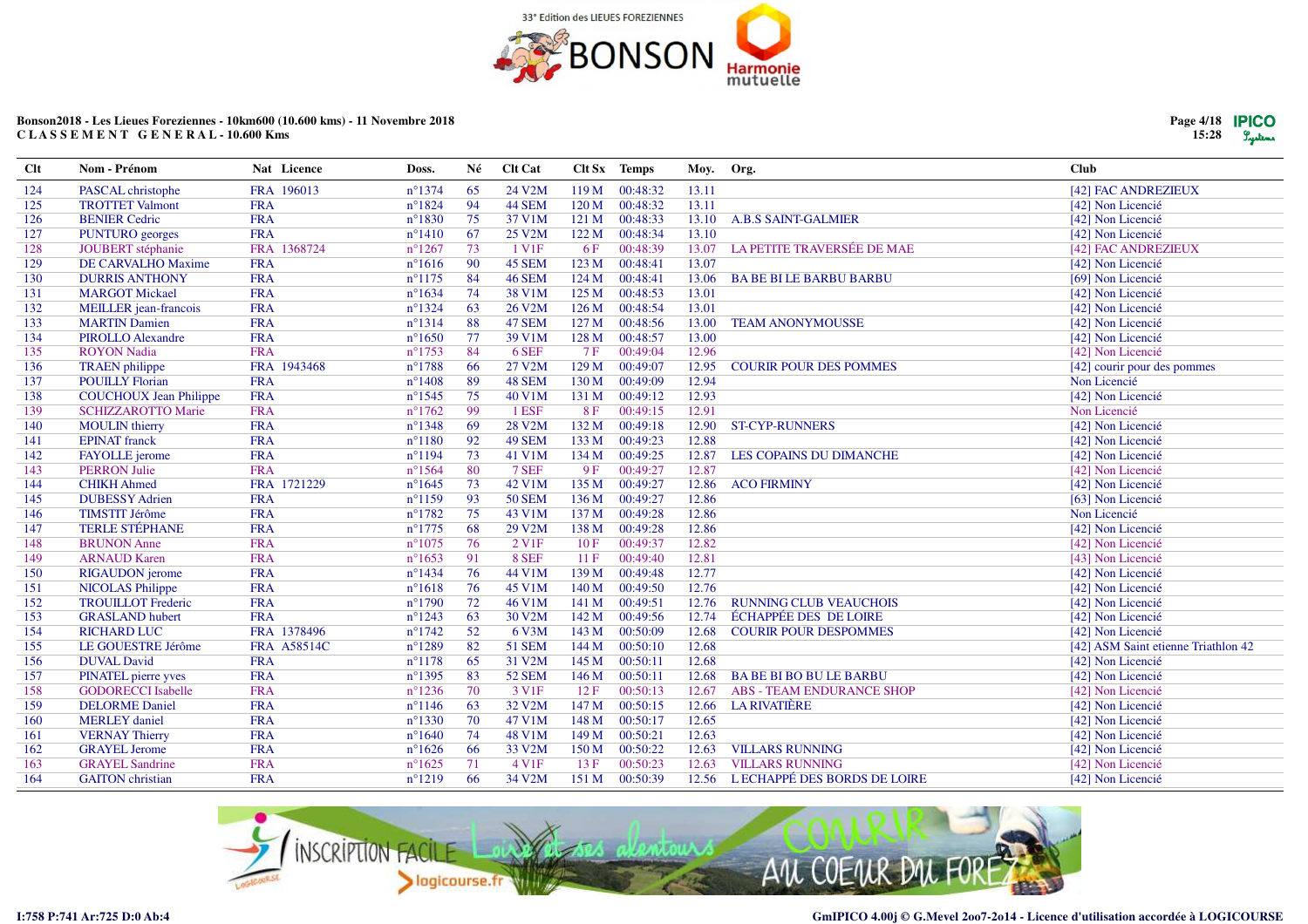

| $Cl$ t | Nom - Prénom                  | Nat Licence        | Doss.            | Né | <b>Clt Cat</b>     |                  | Clt Sx Temps | Moy.  | Org.                               | Club                                      |
|--------|-------------------------------|--------------------|------------------|----|--------------------|------------------|--------------|-------|------------------------------------|-------------------------------------------|
| 165    | <b>PATIN</b> Laurent          | <b>FRA</b>         | $n^{\circ}$ 1376 | 72 | 49 V1M             | 152 M            | 00:50:42     | 12.55 |                                    | [42] Non Licencié                         |
| 166    | <b>TIXIDRE Christophe</b>     | <b>FRA</b>         | $n^{\circ}1578$  | 82 | <b>53 SEM</b>      | 153 M            | 00:50:46     | 12.53 |                                    | [42] Non Licencié                         |
| 167    | YABANCI Alparslan             | <b>FRA</b>         | $n^{\circ}1821$  | 97 | 7 ESM              | 154 M            | 00:50:54     | 12.50 |                                    | [42] Non Licencié                         |
| 168    | <b>DELAIGUE SALLY</b>         | FRA 1894998        | $n^{\circ}1826$  | 80 | 9 SEF              | 14F              | 00:50:54     | 12.50 | <b>FAC</b>                         | [42] Non Licencié                         |
| 169    | <b>DUMAS Patrick</b>          | <b>FRA</b>         | $n^{\circ}$ 1587 | 59 | 7 V3M              | 155 M            | 00:50:55     | 12.49 |                                    | [69] Non Licencié                         |
| 170    | <b>PITAVAL Yves</b>           | <b>FRA</b>         | $n^{\circ}1397$  | 54 | 8 V3M              | 156 M            | 00:50:58     | 12.48 |                                    | [42] Non Licencié                         |
| 171    | <b>NOUVET Romain</b>          | <b>FRA</b>         | $n^{\circ}$ 1362 | 86 | <b>54 SEM</b>      | 157 M            | 00:51:02     | 12.47 | <b>CHUKIDS42</b>                   | Non Licencié                              |
| 172    | <b>RODDIER Bruno</b>          | <b>FRA</b>         | $n^{\circ}$ 1463 | 86 | <b>55 SEM</b>      | 158 M            | 00:51:05     | 12.45 |                                    | [42] Non Licencié                         |
| 173    | <b>CHARVOLIN Jean Paul</b>    | <b>FRA</b>         | $n^{\circ}$ 1559 | 50 | 9 V3M              | 159 M            | 00:51:07     | 12.45 |                                    | [42] ROUTE 42 SORBIERS                    |
| 174    | <b>CHENEVIER FRANCK</b>       | <b>FRA</b>         | $n^{\circ}$ 1553 | 74 | 50 V1M             | 160 M            | 00:51:08     | 12.44 |                                    | [42] Non Licencié                         |
| 175    | <b>ZAPPA HENRI</b>            | <b>FRA</b>         | $n^{\circ}1744$  | 62 | 35 V2M             | 161 M            | 00:51:14     | 12.42 | <b>ATOUSPORTS</b>                  | [42] Non Licencié                         |
| 176    | <b>CHAINTRON Hubert</b>       | <b>FRA</b>         | $n^{\circ}$ 1589 | 52 | 10 V3M             | 162 M            | 00:51:16     | 12.41 |                                    | [71] Non Licencié                         |
| 177    | <b>LOPEZ Laurent</b>          | <b>FRA</b>         | $n^{\circ}1678$  | 85 | <b>56 SEM</b>      | 163 M            | 00:51:18     | 12.40 |                                    | [42] Non Licencié                         |
| 178    | <b>DELORME</b> Philippe       | <b>FRA B11592C</b> | $n^{\circ}1147$  | 65 | 36 V2M             | 164 M            | 00:51:19     | 12.40 |                                    | [42] Triathlon club des Monts du Lyonnais |
| 179    | <b>CHAPUIS YVES</b>           | <b>FRA</b>         | $n^{\circ}1522$  | 56 | 11 V3M             | 165 M            | 00:51:20     | 12.39 |                                    | [43] Non Licencié                         |
| 180    | <b>VILLETET</b> sebastien     | <b>FRA</b>         | $n^{\circ}1812$  | 75 | 51 V1M             | 166 M            | 00:51:24     | 12.37 |                                    | [42] Non Licencié                         |
| 181    | <b>DUBIEN Stéphane</b>        | <b>FRA</b>         | $n^{\circ}1160$  | 83 | <b>57 SEM</b>      | 167 <sub>M</sub> | 00:51:28     | 12.36 | <b>LA RIVATIÈRE</b>                | [42] Non Licencié                         |
| 182    | <b>MONTAGNE Fabien</b>        | <b>FRA</b>         | $n^{\circ}$ 1336 | 87 | <b>58 SEM</b>      | 168 M            | 00:51:29     | 12.36 |                                    | [42] Non Licencié                         |
| 183    | <b>FOURNEL Sandra</b>         | <b>FRA</b>         | $n^{\circ}1209$  | 76 | 5 V <sub>1F</sub>  | 15F              | 00:51:30     | 12.35 | <b>ST MO RUNNING CLUB</b>          | [42] Non Licencié                         |
| 184    | <b>FERRAND</b> frederic       | <b>FRA</b>         | $n^{\circ}1198$  | 64 | 37 V2M             | 169 <sub>M</sub> | 00:51:32     | 12.34 |                                    | [42] Non Licencié                         |
| 185    | <b>VERRIERE Céline</b>        | <b>FRA</b>         | $n^{\circ}1803$  | 78 | 6 V <sub>1F</sub>  | 16F              | 00:51:32     | 12.34 |                                    | [42] Non Licencié                         |
| 186    | <b>CHEVALIER Philippe</b>     | <b>FRA</b>         | $n^{\circ}1105$  | 67 | 38 V2M             | 170 M            | 00:51:40     | 12.31 |                                    | [42] Non Licencié                         |
| 187    | <b>CHEVROT</b> myriam         | <b>FRA</b>         | $n^{\circ}1106$  | 72 | 7 V1F              | 17F              | 00:51:42     | 12.30 |                                    | Non Licencié                              |
| 188    | WAMBECQ philippe              | <b>FRA</b>         | $n^{\circ}1820$  | 81 | <b>59 SEM</b>      | 171 M            | 00:51:43     | 12.30 | <b>OZON COURIR</b>                 | [69] Non Licencié                         |
| 189    | <b>NAHAN Marie Elisabeth</b>  | FRA 164 9018       | $n^{\circ}1603$  | 82 | <b>10 SEF</b>      | 18F              | 00:51:47     | 12.28 |                                    | [42] LA FOULEE FOREZIENNE*                |
| 190    | <b>THOMAS Hervé</b>           | <b>FRA</b>         | $n^{\circ}1779$  | 69 | 39 V2M             | 172 M            | 00:51:48     | 12.28 |                                    | [42] Non Licencié                         |
| 191    | <b>CALLET</b> Fabien          | <b>FRA</b>         | $n^{\circ}1082$  | 83 | 60 SEM             | 173 M            | 00:51:49     | 12.28 | <b>ABS SAINT-GALMIER</b>           | Non Licencié                              |
| 192    | <b>BEGONIN</b> brigitte       | FRA 736506         | $n^{\circ}1031$  | 61 | 1 V2F              | 19F              | 00:51:52     | 12.26 |                                    | [42] SA MONTBRISONNAIS                    |
| 193    | <b>VINCENT</b> geneviève      | <b>FRA</b>         | $n^{\circ}1813$  | 64 | 2 V2F              | 20F              | 00:51:55     | 12.25 | <b>ABS ST GALMIER/ CHUKIDS42</b>   | [42] Non Licencié                         |
| 194    | <b>SANLAVILLE Marc</b>        | <b>FRA</b>         | $n^{\circ}1602$  | 48 | 1 V <sub>4</sub> M | 174M             | 00:52:03     | 12.22 |                                    | [69] Non Licencié                         |
| 195    | <b>RICCI</b> Roger            | <b>FRA</b>         | $n^{\circ}1743$  | 54 | 12 V3M             | 175 M            | 00:52:05     | 12.21 | <b>COURIR POUR DESPOMMES</b>       | [42] Non Licencié                         |
| 196    | <b>CHOMARAT Pauline</b>       | <b>FRA</b>         | $n^{\circ}1108$  | 95 | <b>11 SEF</b>      | 21 F             | 00:52:07     | 12.21 |                                    | [69] Non Licencié                         |
| 197    | <b>DAUCHY François Xavier</b> | <b>FRA</b>         | $n^{\circ}1647$  | 58 | 13 V3M             | 176M             | 00:52:09     | 12.20 |                                    | [43] Non Licencié                         |
| 198    | <b>JAYOL</b> Fabrice          | <b>FRA</b>         | $n^{\circ}1264$  | 75 | 52 V1M             | 177M             | 00:52:12     | 12.19 |                                    | [63] Non Licencié                         |
| 199    | <b>OSADEZUK François</b>      | <b>FRA</b>         | $n^{\circ}1370$  | 73 | 53 V1M             | 178 M            | 00:52:12     | 12.19 |                                    | [42] Non Licencié                         |
| 200    | <b>DELTOUR</b> frederic       | <b>FRA</b>         | $n^{\circ}1148$  | 60 | 40 V2M             | 179 M            | 00:52:19     | 12.16 | <b>ÉCHAPPÉE DES BORDS DE LOIRE</b> | [42] Non Licencié                         |
| 201    | <b>FAURE Patrick</b>          | <b>FRA</b>         | $n^{\circ}1189$  | 69 | 41 V2M             | 180 M            | 00:52:19     | 12.16 |                                    | [42] Non Licencié                         |
| 202    | ANGENIEUX jean pierre         | <b>FRA</b>         | $n^{\circ}1011$  | 68 | 42 V2M             | 181 M            | 00:52:28     | 12.12 |                                    | [42] Non Licencié                         |
| 203    | <b>VILLARD PATRICK</b>        | <b>FRA</b>         | $n^{\circ}1811$  | 65 | 43 V2M             | 182 M            | 00:52:29     | 12.12 | FLG                                | [69] Non Licencié                         |
| 204    | <b>ROCHE Pascal</b>           | FRA 342609         | $n^{\circ}1677$  | 69 | 44 V2M             | 183 M            | 00:52:32     | 12.11 | <b>SA MONTBRISONNAIS</b>           | [42] Non Licencié                         |
| 205    | <b>GRIVOT PASCAL</b>          | FRA 2004071        | $n^{\circ}1244$  | 65 | 45 V2M             | 184 M            | 00:52:32     | 12.11 |                                    | [42] fc montchal                          |



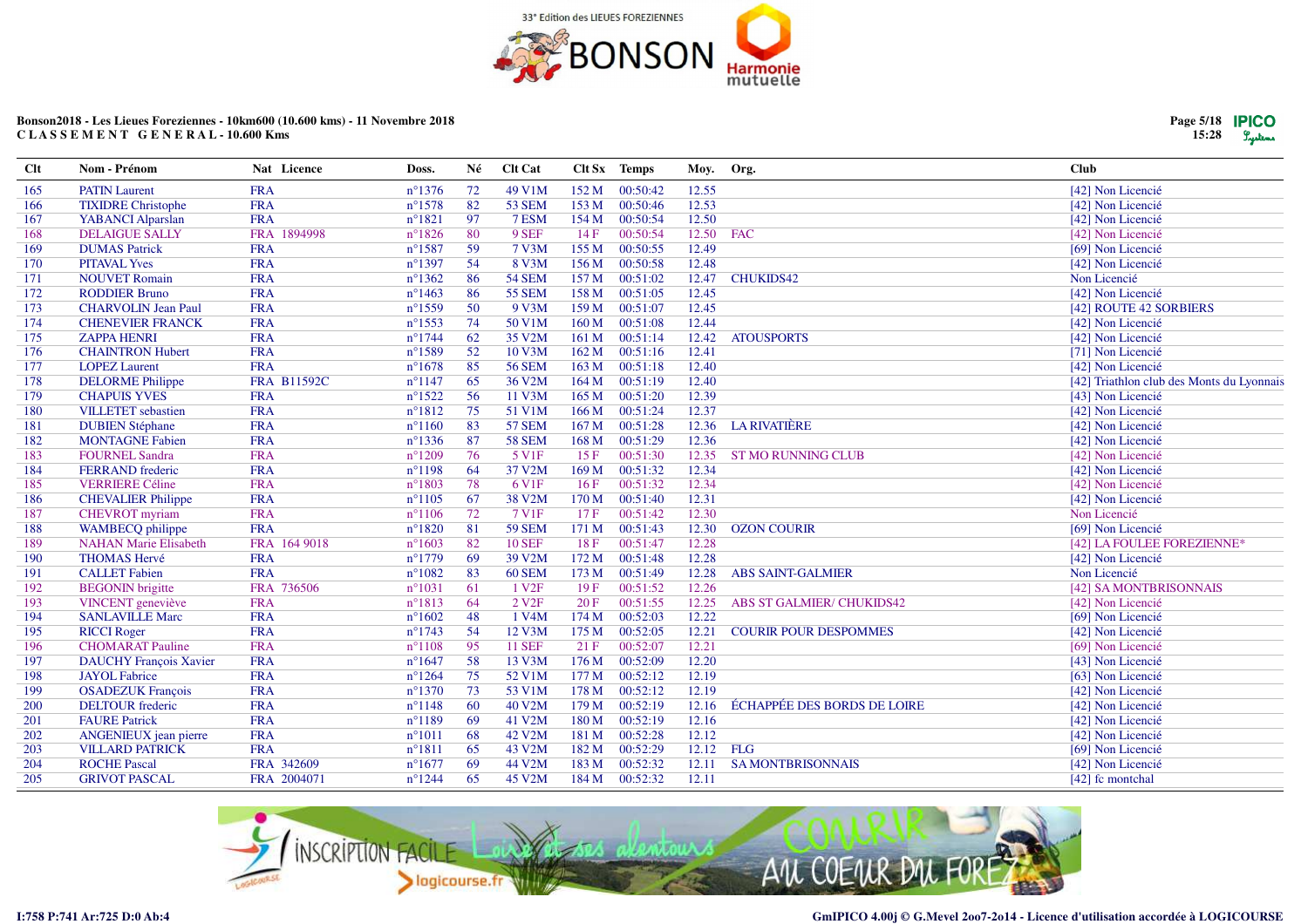

| Page 6/18 | <b>IPICO</b> |
|-----------|--------------|
| 15:28     | Lystems      |

| Clt | Nom - Prénom                 | Nat Licence        | Doss.            | Né | Clt Cat            |                  | Clt Sx Temps | Moy. Org. |                               | <b>Club</b>                         |
|-----|------------------------------|--------------------|------------------|----|--------------------|------------------|--------------|-----------|-------------------------------|-------------------------------------|
| 206 | <b>JAYOL</b> Gérard          | FRA 767100         | $n^{\circ}1265$  | 53 | 14 V3M             | 185 M            | 00:52:33     | 12.10     |                               | [69] AAALYON                        |
| 207 | <b>AUDIN Guillaume</b>       | <b>FRA</b>         | $n^{\circ}1015$  | 77 | 54 V1M             | 186 M            | 00:52:34     | 12.10     | <b>BARBARONS</b>              | [42] Non Licencié                   |
| 208 | <b>FERNANDEZ Cyprien</b>     | <b>FRA</b>         | $n^{\circ}1610$  | 50 | 15 V3M             | 187 M            | 00:52:42     | 12.07     |                               | [42] Non Licencié                   |
| 209 | <b>TALARON Philippe</b>      | FRA ??????         | $n^{\circ}1470$  | 59 | 16 V3M             | 188 <sub>M</sub> | 00:52:44     | 12.06     | LES TORTUES COSTELLOIS        | [42] Non Licencié                   |
| 210 | <b>POMMIER Sebastien</b>     | <b>FRA</b>         | $n^{\circ}1401$  | 79 | 55 V1M             | 189 M            | 00:52:48     | 12.05     |                               | [42] Non Licencié                   |
| 211 | <b>BAZIN</b> marjolaine      | <b>FRA</b>         | $n^{\circ}1027$  | 86 | <b>12 SEF</b>      | 22 F             | 00:52:51     | 12.04     |                               | [42] Non Licencié                   |
| 212 | <b>HEYSTERS</b> jules        | <b>FRA</b>         | $n^{\circ}$ 1255 | 02 | 5 CAM              | 190 M            | 00:52:55     | 12.02     | <b>COURIR POUR DES POMMES</b> | [42] Non Licencié                   |
| 213 | <b>DUMAS</b> Frédéric        | <b>FRA</b>         | $n^{\circ}1164$  | 76 | 56 V1M             | 191 M            | 00:52:58     | 12.01     |                               | [42] Non Licencié                   |
| 214 | <b>MAZARS</b> bérangère      | FRA 1802425        | $n^{\circ}1320$  | 73 | 8 V <sub>1F</sub>  | 23 F             | 00:52:58     | 12.01     |                               | [69] SAONE MONT D'OR NATURE         |
| 215 | FELD Rémi                    | <b>FRA</b>         | $n^{\circ}1196$  | 83 | 61 SEM             | 192 M            | 00:52:58     | 12.01     | <b>BABE BIBO BU LE BARBU</b>  | [42] Non Licencié                   |
| 216 | <b>GONON Henri</b>           | <b>FRA</b>         | $n^{\circ}1527$  | 43 | 2 V <sub>4</sub> M | 193 M            | 00:52:59     | 12.01     |                               | [42] Non Licencié                   |
| 217 | LAURENDON jean paul          | FRA 2015437        | $n^{\circ}1288$  | 58 | 17 V3M             | 194 M            | 00:53:06     | 11.98     |                               | [42] sa montbrisonnais              |
| 218 | <b>SALAS Florent</b>         | <b>FRA</b>         | $n^{\circ}$ 1755 | 68 | 46 V2M             | 195 M            | 00:53:08     | 11.97     |                               | Non Licencié                        |
| 219 | <b>SCARANTINO Vincent</b>    | <b>FRA</b>         | $n^{\circ}1758$  | 71 | 57 V1M             | 196 M            | 00:53:09     | 11.97     |                               | [42] Non Licencié                   |
| 220 | <b>VIOLON MALAURIE</b>       | <b>FRA</b>         | $n^{\circ}1816$  | 96 | <b>13 SEF</b>      | 24 F             | 00:53:09     | 11.97     |                               | [42] Non Licencié                   |
| 221 | <b>PIPIER Oceane</b>         | <b>FRA</b>         | $n^{\circ}1396$  | 91 | <b>14 SEF</b>      | 25 F             | 00:53:09     | 11.97     |                               | [42] Non Licencié                   |
| 222 | <b>RAVEL</b> laurent         | <b>FRA</b>         | $n^{\circ}1418$  | 76 | 58 V1M             | 197 M            | 00:53:09     | 11.97     |                               | [42] Non Licencié                   |
| 223 | <b>ALIROL Colette</b>        | FRA 362961         | $n^{\circ}1656$  | 55 | 1 V3F              | 26F              | 00:53:12     | 11.96     | <b>FAC ANDRÉZIEUX</b>         | [42] Non Licencié                   |
| 224 | <b>DURON PHILIPPE</b>        | FRA T306329        | $n^{\circ}1174$  | 65 | 47 V2M             | 198 M            | 00:53:13     | 11.95     |                               | [42] Pass J'aime Courir             |
| 225 | <b>DEGRUEL Frederic</b>      | <b>FRA</b>         | $n^{\circ}1138$  | 78 | 59 V1M             | 199 M            | 00:53:16     | 11.94     |                               | [42] Non Licencié                   |
| 226 | <b>LAGNIET Thierry</b>       | <b>FRA</b>         | $n^{\circ}1283$  | 75 | 60 V1M             | 200 M            | 00:53:17     | 11.94     |                               | [69] Non Licencié                   |
| 227 | <b>CHAMBAS</b> Laurent       | <b>FRA</b>         | $n^{\circ}1091$  | 70 | 61 V1M             | 201 M            | 00:53:20     | 11.93     |                               | [42] Non Licencié                   |
| 228 | <b>AGUERO Herve</b>          | <b>FRA</b>         | $n^{\circ}1003$  | 72 | 62 V1M             | 202 M            | 00:53:23     | 11.91     |                               | [42] Non Licencié                   |
| 229 | QUESADA bruno                | <b>FRA</b>         | $n^{\circ}1411$  | 68 | 48 V2M             | 203 M            | 00:53:27     | 11.90     |                               | [42] Non Licencié                   |
| 230 | <b>DELIMARD Pierre</b>       | <b>FRA</b>         | $n^{\circ}1143$  | 75 | 63 V1M             | 204 M            | 00:53:27     | 11.90     |                               | [42] Non Licencié                   |
| 231 | <b>RIVA Fabien</b>           | <b>FRA</b>         | $n^{\circ}$ 1437 | 84 | 62 SEM             | 205 M            | 00:53:29     | 11.89     |                               | Non Licencié                        |
| 232 | <b>CHARDON</b> Jean-François | <b>FRA</b>         | $n^{\circ}1095$  | 72 | 64 V1M             | 206 M            | 00:53:30     | 11.89     |                               | [42] Non Licencié                   |
| 233 | <b>RODRIGUEZ</b> christelle  | <b>FRA</b>         | $n^{\circ}$ 1444 | 78 | 9 V <sub>1F</sub>  | 27F              | 00:53:33     | 11.88     | <b>ST MO'RUNNING CLUB</b>     | [42] Non Licencié                   |
| 234 | <b>BLANC</b> Denis           | <b>FRA</b>         | $n^{\circ}1047$  | 71 | 65 V1M             | 207 M            | 00:53:35     | 11.87     |                               | [30] Non Licencié                   |
| 235 | <b>PILLAROU Frederic</b>     | <b>FRA</b>         | $n^{\circ}1392$  | 70 | 66 V1M             | 208 M            | 00:53:38     | 11.86     |                               | [42] Non Licencié                   |
| 236 | <b>GRANOTIER Yves</b>        | <b>FRA</b>         | $n^{\circ}1591$  | 68 | 49 V2M             | 209 M            | 00:53:40     | 11.85     |                               | [42] Non Licencié                   |
| 237 | <b>FERRARI LUCAS</b>         | <b>FRA</b>         | $n^{\circ}1593$  | 01 | 2 JUM              | 210 M            | 00:53:41     | 11.85     |                               | [42] Non Licencié                   |
| 238 | <b>JOURDAN Magalie</b>       | FRA 934236         | $n^{\circ}$ 1458 | 67 | 3 V <sub>2F</sub>  | 28 F             | 00:53:43     | 11.84     | <b>CRRA</b>                   | [42] Non Licencié                   |
| 239 | <b>MERIEM Kader</b>          | <b>FRA</b>         | $n^{\circ}1568$  | 48 | 3 V <sub>4</sub> M | 211 M            | 00:53:44     | 11.84     | <b>VILLARS RUNNING</b>        | [42] Non Licencié                   |
| 240 | <b>VOSSIER Océane</b>        | <b>FRA B31560C</b> | $n^{\circ}1819$  | 96 | <b>15 SEF</b>      | 29F              | 00:53:44     | 11.84     |                               | [42] ASM.Saint-Etienne Triathlon 42 |
| 241 | <b>PINATEL Edouard</b>       | <b>FRA</b>         | $n^{\circ}1672$  | 88 | 63 SEM             | 212 M            | 00:53:44     | 11.84     |                               | [42] Non Licencié                   |
| 242 | <b>BURGOS Romain</b>         | <b>FRA</b>         | $n^{\circ}1081$  | 83 | 64 SEM             | 213 M            | 00:53:51     | 11.81     |                               | [42] Non Licencié                   |
| 243 | <b>CHAUVE</b> gregory        | <b>FRA</b>         | $n^{\circ}1101$  | 83 | 65 SEM             | 214 M            | 00:53:51     | 11.81     |                               | [42] Non Licencié                   |
| 244 | <b>MAGAUD Olivier</b>        | <b>FRA</b>         | $n^{\circ}1305$  | 85 | <b>66 SEM</b>      | 215 M            | 00:53:52     | 11.81     |                               | [63] Non Licencié                   |
| 245 | <b>BRUSQ Pascal</b>          | <b>FRA</b>         | $n^{\circ}1076$  | 71 | 67 V1M             | 216 M            | 00:53:54     | 11.80     |                               | [42] Non Licencié                   |
| 246 | <b>TRZECINSKI Karol</b>      | <b>FRA</b>         | $n^{\circ}1792$  | 45 | 4 V4M              | 217 M            | 00:53:56     | 11.79     |                               | [42] Non Licencié                   |

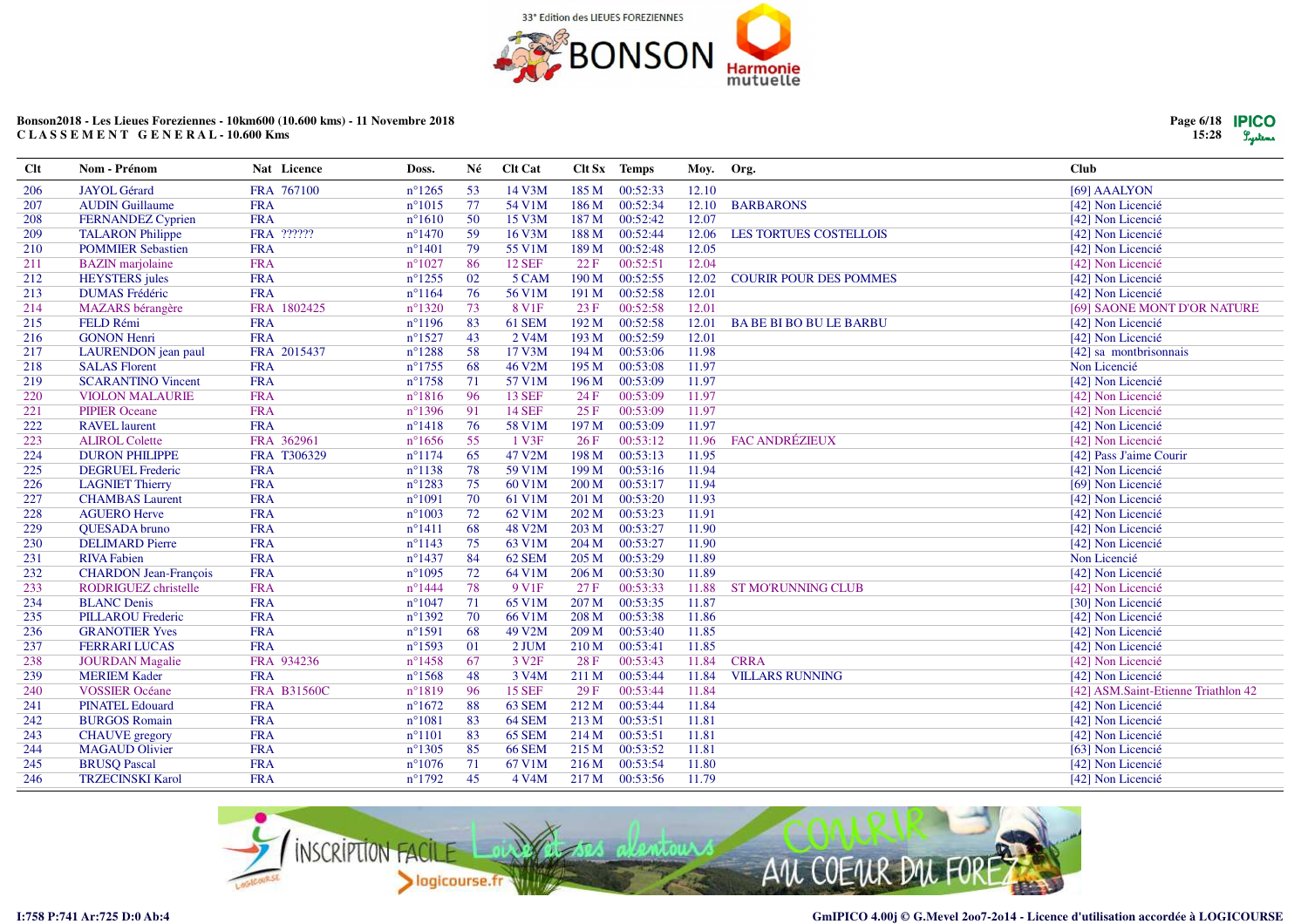

Nat Licence

FRA 1862636

FRA 1646649

**FRA** 

**FRA** 

**FRA** 

**FRA** 

**FRA** 

**FRA** 

**FRA** 

**FRA** 

**FRA** 

**FRA** 

**FRA** 

**FRA** 

**FRA** 

**FRA** 

**FRA** 

**FRA** 

**FRA** 

**FRA** 

**FRA** 

**FRA** 

**FRA** 

**FRA** 

**FRA** 

**FRA** 

**FRA** 

**FRA** 

**FRA** 

**FRA** 

**FRA** 

**FRA** 

**FRA** 

**FRA** 

**FRA** 

**FRA** 

**FRA** 

FRA 1984864

FRA 677013

FRA ??????

 $n^{\circ}1633$ 

 $n^{\circ}1745$ 

 $n^{\circ}1577$ 

 $n^{\circ}1036$ 

 $n^{\circ}1637$ 

 $n^{\circ}1682$ 

 $n^{\circ}1683$ 

 $n^{\circ}1412$ 

 $n^{\circ}1341$ 

 $n^{\circ}$ 1427

 $n^{\circ}1741$ 

 $n^{\circ}1525$ 

 $n^{\circ}1747$ 

 $n^{\circ}1089$ 

 $n^{\circ}1793$ 

 $n^{\circ}$ 1380

81

74

59

88

58

59

60

56

68

71

62

62

64

88

78

73

**71 SEM** 

76 V1M

19 V3M

72 SEM

20 V3M

21 V3M

53 V<sub>2</sub>M

22 V3M

54 V2M

77 V1M

55 V2M

5 V<sub>2F</sub>

56 V2M

**19 SEF** 

13 V1F

14 V1F

236 M

237 M

238 M

239 M

240 M

241 M

242 M

243 M

244 M

245 M

246 M

37 F

247 M

38F

39F

 $40F$ 

00:55:05

 $00:55:06$ 

00:55:07

00:55:10

00:55:20

00:55:24

 $00:55:24$ 

00:55:27

00:55:28

00:55:30

00:55:32

00:55:33

 $00:55:34$ 

00:55:36

00:55:36

00:55:37

11.55

11.55

11.54

11.53

11.50

11.48

11.48

11.47

11.47

11.46

11.46

11.45

11.45

11.44

11.44

11.44

**BEN RUN** 

**NONO 42** 

**FAC ANDRÉZIEUX** 

| Doss.            | Né | <b>Clt Cat</b>     |       | Clt Sx Temps | Moy. Org. |                               | <b>Club</b>                |
|------------------|----|--------------------|-------|--------------|-----------|-------------------------------|----------------------------|
| $n^{\circ}$ 1322 | 72 | 10 V1F             | 30F   | 00:53:57     | 11.79     |                               | [42] running club de mably |
| $n^{\circ}1068$  | 81 | 67 SEM             | 218 M | 00:53:57     | 11.79     | <b>SAONE MONT D'OR NATURE</b> | [69] Non Licencié          |
| $n^{\circ}1094$  | 43 | 5 V <sub>4</sub> M | 219 M | 00:53:59     | 11.78     |                               | [43] FOULEE DU HAUT PILAT  |
| $n^{\circ}$ 1333 | 79 | 68 V1M             | 220 M | 00:54:05     | 11.76     | FT                            | [42] Non Licencié          |
| $n^{\circ}1259$  | 85 | <b>68 SEM</b>      | 221 M | 00:54:05     | 11.76     | <b>CHUKIDS 42</b>             | [42] Non Licencié          |
| $n^{\circ}1185$  | 80 | <b>69 SEM</b>      | 222 M | 00:54:05     | 11.76     |                               | Non Licencié               |
| $n^{\circ}1086$  | 81 | <b>70 SEM</b>      | 223 M | 00:54:06     | 11.76     |                               | [42] Non Licencié          |
| $n^{\circ}1801$  | 75 | 11 V1F             | 31F   | 00:54:13     | 11.73     | PETITE TRAVERSÉE POUR MAÉ     | [43] Non Licencié          |
| $n^{\circ}$ 1454 | 71 | 12 V1F             | 32 F  | 00:54:15     | 11.73     |                               | [42] Non Licencié          |
| $n^{\circ}$ 1335 | 77 | 69 V1M             | 224 M | 00:54:18     | 11.71     |                               | [42] Non Licencié          |
| $n^{\circ}1213$  | 72 | 70 V1M             | 225 M | 00:54:26     | 11.69     |                               | [42] Non Licencié          |
| $n^{\circ}1290$  | 60 | 50 V2M             | 226 M | 00:54:41     | 11.63     | <b>HARMONIE MUTUELLE</b>      | [69] Non Licencié          |
| $n^{\circ}1096$  | 71 | 71 V1M             | 227 M | 00:54:42     | 11.63     |                               | [42] Non Licencié          |
| $n^{\circ}1774$  | 57 | 18 V3M             | 228 M | 00:54:43     | 11.63     | PETITE TRAVERSÉE POUR MAÉ     | [42] Non Licencié          |
| $n^{\circ}$ 1597 | 76 | 72 V1M             | 229 M | 00:54:44     | 11.62     |                               | [42] Non Licencié          |
| $n^{\circ}$ 1785 | 94 | <b>16 SEF</b>      | 33 F  | 00:54:47     | 11.61     |                               | [42] Non Licencié          |
| $n^{\circ}1127$  | 71 | 73 V1M             | 230 M | 00:54:51     | 11.60     |                               | [42] Non Licencié          |
| $n^{\circ}1029$  | 64 | 51 V2M             | 231 M | 00:54:52     | 11.59     |                               | [42] Non Licencié          |
| $n^{\circ}1231$  | 64 | 4 V <sub>2F</sub>  | 34F   | 00:54:52     | 11.59     |                               | [42] Non Licencié          |
| $n^{\circ}$ 1379 | 73 | 74 V1M             | 232 M | 00:54:53     | 11.59     |                               | [38] Non Licencié          |
| $n^{\circ}1226$  | 83 | <b>17 SEF</b>      | 35 F  | 00:54:54     | 11.59     |                               | [42] Non Licencié          |
| $n^{\circ}1214$  | 72 | 75 V1M             | 233 M | 00:54:57     | 11.58     |                               | [42] Non Licencié          |
| $n^{\circ}1141$  | 83 | <b>18 SEF</b>      | 36F   | 00:54:59     | 11.57     |                               | [42] Non Licencié          |
| $n^{\circ}1156$  | 45 | 6 V <sub>4</sub> M | 234 M | 00:55:01     | 11.56     |                               | [42] Non Licencié          |
| $n^{\circ}$ 1469 | 68 | 52 V2M             | 235 M | 00:55:02     | 11.56     |                               | [42] Non Licencié          |



**Clt** 

247

248

249

250

251

 $252$ 

253

254

255

256

257

258

259

260

261

262

263

264

265

266

267

268

269

270

271

272

273

274

275

276

277

278

279

280

281

282

283

284

285

286

287

Nom - Prénom

**BOY** ludovic

**MAZARS** karine

**CHAPUIS** raymond

**MILLION Nicolas** 

**FARJOT** fabrice

**VEROT Coco** 

**FRANC** pierre

**INCARDONA Yoann** 

**DEMARE Sylviane** 

**LE MORVAN Jean** 

**TEIXEIRA** gilles

**TISSIER Anaïs** 

**BEFORT** franck

**GODEL Agnès** 

**GILLET** elodie

**DESTRAS** paul

**TERRA Gaetan** 

**TERRA Jerome** 

**CELLIER Pascal** 

**BERGER Julien** 

**COMBE Patrick** 

**MOREL** norbert

**GRAC** Lionel

**OUESADA Eric** 

**REYNARD** régis

**QUINET** jean-claude

**SCHMITT Veronique** 

**CHABRIER Emilie** 

**VAILLANT Claire** 

PELOSSE valerie

**VOUHE Alain** 

**SOUZY Joel** 

**CHARET** christophe

**PEYRE Jean Michel** 

**DAUPHIN** stephane

**GABION RAPHAEL** 

**DELAHAYE** tatiana

**BILLIEMAZ Patrice** 

PELLOUX GERVAIS Christophe FRA

**MONPIERRE** anthony

**CASSINELLI Jean Pierre** 

Non Licencié

[42] Non Licencié

[42] Non Licencié

[42] Non Licencié

[43] Non Licencié

[42] Non Licencié

[42] Non Licencié

[42] Non Licencié

[42] Non Licencié

[42] Non Licencié

[42] Non Licencié

[42] Non Licencié

[43] Non Licencié

[42] fcmontchal

[42] FAC ANDREZIEUX

[42] RC veauche

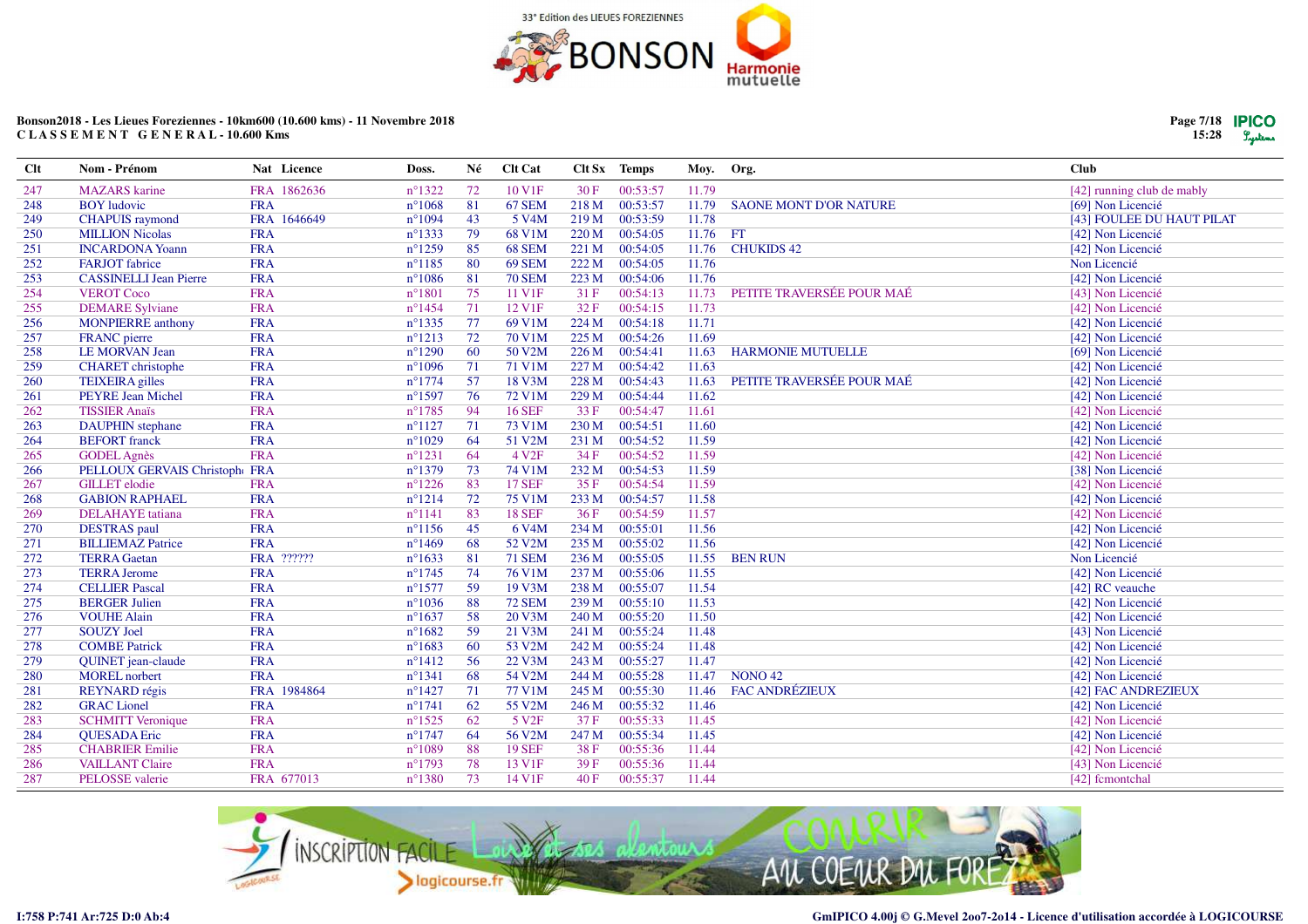

| Clt | Nom - Prénom                  | Nat Licence        | Doss.            | Né  | Clt Cat            |       | Clt Sx Temps | Moy.  | Org.                    | <b>Club</b>               |
|-----|-------------------------------|--------------------|------------------|-----|--------------------|-------|--------------|-------|-------------------------|---------------------------|
| 288 | <b>DELOLME</b> Damien         | <b>FRA</b>         | $n^{\circ}1144$  | -82 | <b>73 SEM</b>      | 248 M | 00:55:37     | 11.44 |                         | [42] Non Licencié         |
| 289 | <b>SCARFONE Jérémy</b>        | <b>FRA</b>         | $n^{\circ}1759$  | 89  | <b>74 SEM</b>      | 249 M | 00:55:38     | 11.43 |                         | Non Licencié              |
| 290 | <b>BOUCHET</b> dimitri        | <b>FRA</b>         | $n^{\circ}1059$  | 83  | <b>75 SEM</b>      | 250 M | 00:55:41     | 11.42 |                         | Non Licencié              |
| 291 | <b>VIDON</b> Alain            | <b>FRA</b>         | $n^{\circ}1668$  | 58  | 23 V3M             | 251 M | 00:55:43     | 11.42 |                         | [42] Non Licencié         |
| 292 | <b>VIDON Nicolas</b>          | <b>FRA</b>         | $n^{\circ}1667$  | 88  | <b>76 SEM</b>      | 252 M | 00:55:44     | 11.41 |                         | [42] Non Licencié         |
| 293 | <b>VOSSIER Jean Yves</b>      | <b>FRA</b>         | $n^{\circ}1818$  | 64  | 57 V2M             | 253 M | 00:55:47     | 11.40 |                         | [42] Non Licencié         |
| 294 | <b>BARACAND</b> frederic      | <b>FRA</b>         | $n^{\circ}1019$  | 74  | <b>78 V1M</b>      | 254 M | 00:55:48     | 11.40 |                         | [26] Non Licencié         |
| 295 | VALLA christophe              | <b>FRA</b>         | $n^{\circ}1794$  | -66 | 58 V2M             | 255 M | 00:55:49     | 11.40 |                         | [42] Non Licencié         |
| 296 | <b>TALLUTO Franck</b>         | <b>FRA</b>         | $n^{\circ}1769$  | 83  | <b>77 SEM</b>      | 256 M | 00:55:50     | 11.39 |                         | Non Licencié              |
| 297 | <b>ROCHETAIN Franck</b>       | <b>FRA</b>         | $n^{\circ}1740$  | 71  | 79 V1M             | 257 M | 00:55:50     | 11.39 |                         | [42] Non Licencié         |
| 298 | <b>MATHIAS NADINE</b>         | <b>FRA</b>         | $n^{\circ}1317$  | 68  | 6 V <sub>2F</sub>  | 41 F  | 00:55:52     | 11.39 |                         | [42] Non Licencié         |
| 299 | <b>BAHOUIA AHMED</b>          | <b>FRA</b>         | $n^{\circ}1520$  | 52  | 24 V3M             | 258 M | 00:55:52     | 11.38 | <b>FURANIA RUNNERS</b>  | [42] Non Licencié         |
| 300 | <b>BRUNEL</b> Eric            | <b>FRA A83645L</b> | $n^{\circ}1073$  | 71  | 80 V1M             | 259 M | 00:55:53     | 11.38 |                         | [42] MONTBRISON TRIATHLON |
| 301 | <b>KHOUHLI ALEX</b>           | <b>FRA</b>         | $n^{\circ}1273$  | 61  | 59 V2M             | 260 M | 00:55:54     | 11.38 |                         | [42] Non Licencié         |
| 302 | <b>HAMMACHE Karim</b>         | <b>FRA</b>         | $n^{\circ}1526$  | 68  | 60 V2M             | 261 M | 00:55:55     | 11.38 |                         | [42] Non Licencié         |
| 303 | <b>BONELLO Charly</b>         | <b>FRA</b>         | $n^{\circ}1595$  | 55  | 25 V3M             | 262 M | 00:55:56     | 11.37 |                         | [42] Non Licencié         |
| 304 | <b>FERRATON Robert</b>        | <b>FRA</b>         | $n^{\circ}1583$  | 54  | 26 V3M             | 263 M | 00:55:59     | 11.36 | <b>RCG GOLENOTS</b>     | [43] Non Licencié         |
| 305 | <b>JOUBERT Jean Michel</b>    | <b>FRA</b>         | $n^{\circ}1723$  | 68  | 61 V2M             | 264 M | 00:56:00     | 11.36 |                         | [42] Non Licencié         |
| 306 | PEREIRA nicolas               | <b>FRA</b>         | $n^{\circ}1384$  | 85  | <b>78 SEM</b>      | 265 M | 00:56:05     | 11.34 |                         | [42] Non Licencié         |
| 307 | <b>VIAL Marc</b>              | FRA 04298947664    | $n^{\circ}$ 1468 | 64  | 62 V2M             | 266 M | 00:56:07     | 11.34 | <b>ORMA</b>             | [42] Non Licencié         |
| 308 | <b>GIRARD Antony</b>          | <b>FRA</b>         | $n^{\circ}1631$  | 03  | 6 CAM              | 267 M | 00:56:10     | 11.33 |                         | [42] Non Licencié         |
| 309 | <b>HENRY Quentin</b>          | <b>FRA</b>         | $n^{\circ}1253$  | 02  | 7 CAM              | 268 M | 00:56:15     | 11.31 |                         | [42] Non Licencié         |
| 310 | <b>TINCANI Yves</b>           | <b>FRA</b>         | $n^{\circ}1660$  | 59  | 27 V3M             | 269 M | 00:56:16     | 11.30 |                         | [42] Non Licencié         |
| 311 | <b>LEGAT CECILE</b>           | FRA 1895244Â       | $n^{\circ}1292$  | 80  | <b>20 SEF</b>      | 42F   | 00:56:19     | 11.29 |                         | aco firminy               |
| 312 | <b>JEAN Fabienne</b>          | <b>FRA</b>         | $n^{\circ}1547$  | 81  | <b>21 SEF</b>      | 43 F  | 00:56:19     | 11.29 |                         | [42] Non Licencié         |
| 313 | <b>NOEL GILLES</b>            | FRA 2016728Â       | $n^{\circ}1357$  | 70  | 81 V1M             | 270 M | 00:56:19     | 11.29 |                         | aco firminy               |
| 314 | PACALET christophe            | <b>FRA</b>         | $n^{\circ}1371$  | 65  | 63 V2M             | 271 M | 00:56:20     | 11.29 |                         | [26] Non Licencié         |
| 315 | <b>REBAI Nabil</b>            | <b>FRA</b>         | $n^{\circ}1420$  | 79  | 82 V1M             | 272 M | 00:56:20     | 11.29 |                         | [42] Non Licencié         |
| 316 | <b>ARGAUD</b> Jonathan        | <b>FRA</b>         | $n^{\circ}1606$  | 87  | <b>79 SEM</b>      | 273 M | 00:56:22     | 11.29 |                         | [42] Non Licencié         |
| 317 | <b>FAURE</b> stephane         | <b>FRA</b>         | $n^{\circ}1190$  | 74  | 83 V1M             | 274 M | 00:56:22     | 11.28 |                         | [42] Non Licencié         |
| 318 | <b>FERRIOL Jean Claude</b>    | <b>FRA</b>         | $n^{\circ}1664$  | 58  | 28 V3M             | 275 M | 00:56:28     | 11.26 |                         | [43] Non Licencié         |
| 319 | <b>FUVEL Olivier</b>          | <b>FRA</b>         | $n^{\circ}1734$  | 73  | 84 V1M             | 276 M | 00:56:28     | 11.26 |                         | [42] Non Licencié         |
| 320 | <b>PIGNOL Justine</b>         | <b>FRA</b>         | $n^{\circ}1390$  | 87  | <b>22 SEF</b>      | 44 F  | 00:56:31     | 11.25 | <b>ST CYP RUNNER</b>    | [42] Non Licencié         |
| 321 | <b>GENTES Jean Francois</b>   | <b>FRA</b>         | $n^{\circ}1599$  | 48  | 7 V <sub>4</sub> M | 277 M | 00:56:34     | 11.24 |                         | [43] Non Licencié         |
| 322 | <b>LABATE</b> marie claire    | <b>FRA</b>         | $n^{\circ}1275$  | 70  | 15 V <sub>1F</sub> | 45 F  | 00:56:34     | 11.24 |                         | [42] Non Licencié         |
| 323 | <b>BELKACEMI</b> karima       | <b>FRA</b>         | $n^{\circ}1033$  | 75  | 16 V1F             | 46F   | 00:56:34     | 11.24 |                         | Non Licencié              |
| 324 | <b>VIRICELLE Marie Helene</b> | <b>FRA</b>         | $n^{\circ}$ 1555 | 72  | 17 V1F             | 47 F  | 00:56:37     | 11.24 |                         | [42] Non Licencié         |
| 325 | <b>CHERBUT</b> sandrine       | <b>FRA</b>         | $n^{\circ}1104$  | 81  | <b>23 SEF</b>      | 48 F  | 00:56:38     | 11.23 |                         | [42] Non Licencié         |
| 326 | FAURE chrystèle               | FRA 1875955        | $n^{\circ}1186$  | 67  | 7 V <sub>2F</sub>  | 49F   | 00:56:39     | 11.23 | <b>VELAY ATHLÉTISME</b> | [43] Velay Athlétisme     |
| 327 | <b>ROYON Thierry</b>          | <b>FRA</b>         | $n^{\circ}1598$  | 64  | 64 V2M             | 278 M | 00:56:40     | 11.23 |                         | [42] Non Licencié         |
| 328 | <b>RIVAT Christian</b>        | <b>FRA</b>         | $n^{\circ}$ 1438 | 52  | 29 V3M             | 279 M | 00:56:42     | 11.22 |                         | [42] Non Licencié         |

![](_page_7_Picture_3.jpeg)

![](_page_7_Picture_6.jpeg)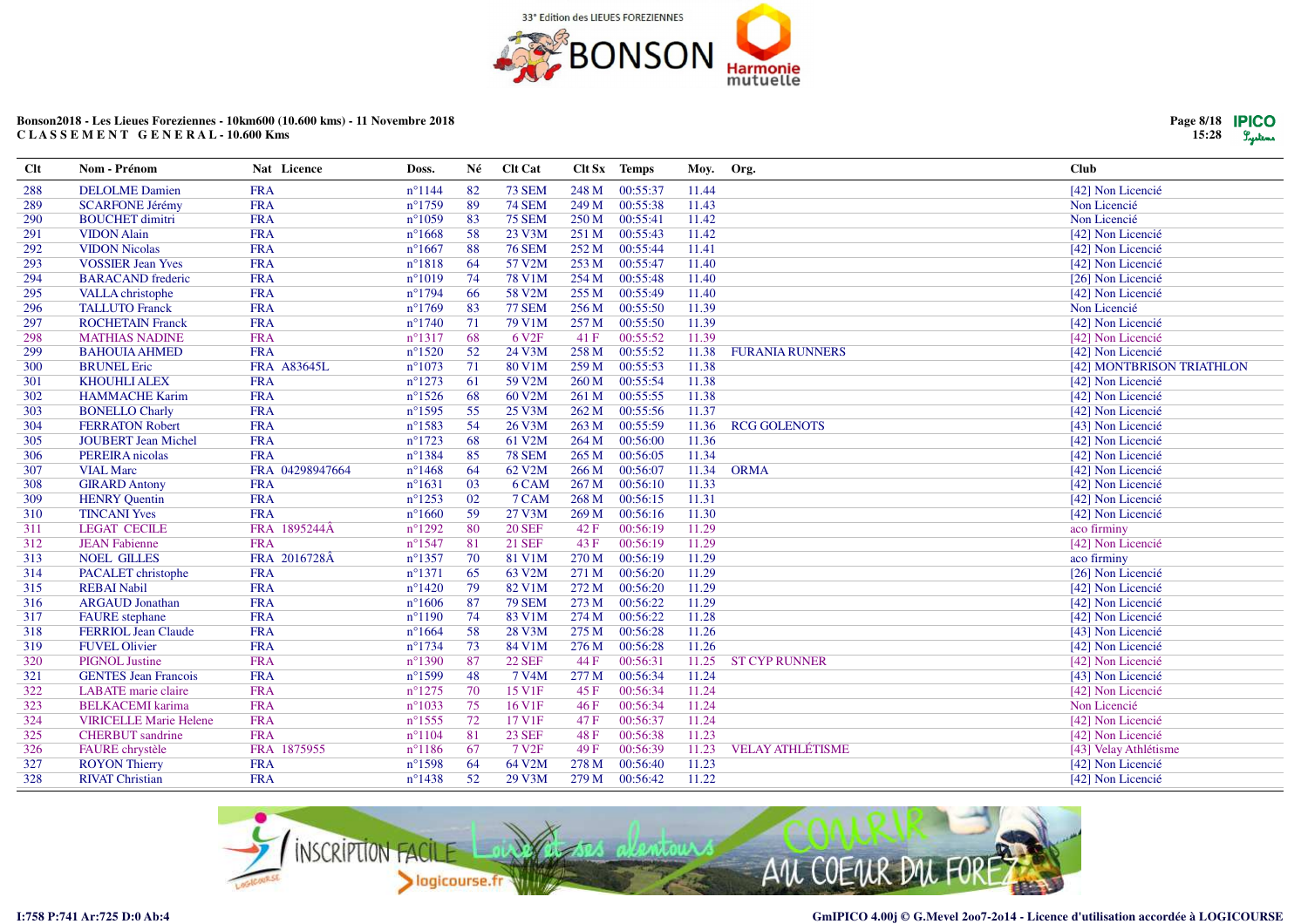![](_page_8_Picture_0.jpeg)

| <b>Clt</b> | Nom - Prénom                   | Nat Licence     | Doss.            | Né  | Clt Cat            |       | Clt Sx Temps | Moy.  | Org.                        | <b>Club</b>                |
|------------|--------------------------------|-----------------|------------------|-----|--------------------|-------|--------------|-------|-----------------------------|----------------------------|
| 329        | <b>AUBERT Frédéric</b>         | <b>FRA</b>      | $n^{\circ}1013$  | 65  | 65 V2M             | 280 M | 00:56:44     | 11.21 |                             | [42] Non Licencié          |
| 330        | <b>FARA MARIELLE</b>           | FRA 1966081Â    | $n^{\circ}1184$  | 74  | 18 V1F             | 50 F  | 00:56:45     | 11.21 |                             | aco firminy                |
| 331        | <b>CORTAY Patrick</b>          | <b>FRA</b>      | $n^{\circ}$ 1592 | 62  | 66 V2M             | 281 M | 00:56:46     | 11.21 |                             | [42] Non Licencié          |
| 332        | <b>TRONCHON</b> laure          | <b>FRA</b>      | $n^{\circ}1789$  | 81  | <b>24 SEF</b>      | 51F   | 00:56:49     | 11.20 | <b>ST CYP' RUNNERS</b>      | [42] Non Licencié          |
| 333        | <b>LORNAGE</b> sandrine        | <b>FRA</b>      | $n^{\circ}1302$  | 75  | 19 V1F             | 52F   | 00:56:49     | 11.20 |                             | [42] Non Licencié          |
| 334        | <b>TRICON DAVID</b>            | <b>FRA</b>      | $n^{\circ}1548$  | 81  | <b>80 SEM</b>      | 282 M | 00:56:51     | 11.19 |                             | [42] Non Licencié          |
| 335        | <b>PILON Audrey</b>            | <b>FRA</b>      | $n^{\circ}1394$  | 82  | <b>25 SEF</b>      | 53F   | 00:56:54     | 11.18 | <b>TEAM RHUMNEURS</b>       | [42] Non Licencié          |
| 336        | <b>BENVENUTO Ophélie</b>       | <b>FRA</b>      | $n^{\circ}1035$  | 95  | <b>26 SEF</b>      | 54 F  | 00:57:00     | 11.16 |                             | [42] Non Licencié          |
| 337        | <b>MURE</b> Armand             | FRA 04257091104 | $n^{\circ}$ 1453 | 47  | 8 V <sub>4</sub> M | 283 M | 00:57:07     | 11.14 | <b>AMAR RENAISON</b>        | [42] Non Licencié          |
| 338        | <b>ROMEYER Anne-Sophie</b>     | <b>FRA</b>      | $n^{\circ}$ 1449 | 85  | <b>27 SEF</b>      | 55 F  | 00:57:15     | 11.11 |                             | [42] Non Licencié          |
| 339        | <b>DURIF</b> alain             | <b>FRA</b>      | $n^{\circ}1173$  | 59  | 30 V3M             | 284 M | 00:57:15     | 11.11 |                             | [42] Non Licencié          |
| 340        | <b>TEIXEIRA BETTY</b>          | <b>FRA</b>      | $n^{\circ}1773$  | 61  | 8 V <sub>2F</sub>  | 56F   | 00:57:16     | 11.11 | PETITE TRAVERSÉE POUR MAÉ   | [42] Non Licencié          |
| 341        | <b>FABRE</b> Denis             | <b>FRA</b>      | $n^{\circ}1572$  | 70  | 85 V1M             | 285 M | 00:57:18     | 11.10 | <b>VILLARS RUNNING</b>      | [42] Non Licencié          |
| 342        | <b>RICHAUD Vincent</b>         | <b>FRA</b>      | $n^{\circ}$ 1432 | 84  | <b>81 SEM</b>      | 286 M | 00:57:19     | 11.10 |                             | [43] Non Licencié          |
| 343        | $?$ Dossard #1125              | <b>FRA</b>      | $n^{\circ}1125$  |     | <b>82 SEM</b>      | 287 M | 00:57:20     | 11.10 |                             | Non Licencié               |
| 344        | <b>VASSAL Remy</b>             | <b>FRA</b>      | $n^{\circ}$ 1584 | 82  | <b>83 SEM</b>      | 288 M | 00:57:20     | 11.10 |                             | [42] Non Licencié          |
| 345        | <b>FERRATON PEILLON Magali</b> | <b>FRA</b>      | $n^{\circ}1630$  | -89 | <b>28 SEF</b>      | 57 F  | 00:57:20     | 11.09 |                             | [42] Non Licencié          |
| 346        | <b>ROBIN</b> Isabelle          | <b>FRA</b>      | $n^{\circ}$ 1459 | 71  | 20 V1F             | 58 F  | 00:57:20     | 11.09 |                             | [42] Non Licencié          |
| 347        | <b>LACREUSE Solène</b>         | <b>FRA</b>      | $n^{\circ}1281$  | 94  | <b>29 SEF</b>      | 59F   | 00:57:21     | 11.09 |                             | [42] Non Licencié          |
| 348        | <b>BOULON Sylvain</b>          | <b>FRA</b>      | $n^{\circ}1726$  | 87  | <b>84 SEM</b>      | 289 M | 00:57:21     | 11.09 | <b>VILLARS RUNNING</b>      | [42] Non Licencié          |
| 349        | <b>JACOB</b> Bernard           | <b>FRA</b>      | $n^{\circ}1749$  | 58  | 31 V3M             | 290 M | 00:57:23     | 11.09 |                             | [42] Non Licencié          |
| 350        | <b>BOUZID</b> Amelle           | <b>FRA</b>      | $n^{\circ}1673$  | 95  | <b>30 SEF</b>      | 60F   | 00:57:25     | 11.08 |                             | [42] Non Licencié          |
| 351        | <b>VENTE</b> patrick           | <b>FRA</b>      | $n^{\circ}$ 1799 | 59  | 32 V3M             | 291 M | 00:57:27     | 11.07 | <b>RC VEAUCHOIS</b>         | [42] Non Licencié          |
| 352        | <b>MONTCHAMP Anne-Marie</b>    | <b>FRA</b>      | n°1339           | 60  | 9 V <sub>2F</sub>  | 61 F  | 00:57:27     | 11.07 | <b>RC VEAUCHOIS</b>         | [42] Non Licencié          |
| 353        | <b>BLANC</b> laurent           | <b>FRA</b>      | $n^{\circ}1048$  | 77  | 86 V1M             | 292 M | 00:57:31     | 11.06 | "LA ""T"" TEAM"             | [42] Non Licencié          |
| 354        | <b>AUTRAND Raphael</b>         | <b>FRA</b>      | $n^{\circ}1632$  | 80  | <b>85 SEM</b>      | 293 M | 00:57:31     | 11.06 |                             | [42] Non Licencié          |
| 355        | <b>DEGOUTTE Julien</b>         | <b>FRA</b>      | $n^{\circ}1137$  | 79  | 87 V1M             | 294 M | 00:57:32     | 11.06 |                             | Non Licencié               |
| 356        | <b>THOVISTE Véronique</b>      | FRA 1407706     | $n^{\circ}1781$  | 67  | 10 V <sub>2F</sub> | 62 F  | 00:57:32     | 11.06 |                             | [42] FAC ANDREZIEUX        |
| 357        | <b>DUCREUX Edith</b>           | <b>FRA</b>      | $n^{\circ}1162$  | 79  | 21 V1F             | 63F   | 00:57:36     | 11.04 |                             | [42] Non Licencié          |
| 358        | <b>DESCOURS Fanny</b>          | <b>FRA</b>      | $n^{\circ}1153$  | 88  | <b>31 SEF</b>      | 64 F  | 00:57:37     | 11.04 | <b>ABS ST GALMIER</b>       | [42] Non Licencié          |
| 359        | <b>GIRARD CORINNE</b>          | <b>FRA</b>      | $n^{\circ}1228$  | 74  | 22 V1F             | 65F   | 00:57:42     | 11.02 |                             | [63] Non Licencié          |
| 360        | <b>VALETTE Cyril</b>           | <b>FRA</b>      | $n^{\circ}1642$  | 72  | <b>88 V1M</b>      | 295 M | 00:57:43     | 11.02 |                             | [42] Non Licencié          |
| 361        | <b>MORISON</b> floran          | <b>FRA</b>      | $n^{\circ}$ 1345 | 02  | 8 CAM              | 296 M | 00:57:44     | 11.02 |                             | [42] Non Licencié          |
| 362        | <b>REYNES</b> guillaume        | <b>FRA</b>      | $n^{\circ}1429$  | 90  | <b>86 SEM</b>      | 297 M | 00:57:45     | 11.02 |                             | [42] Non Licencié          |
| 363        | PIGNARD Mickaël                | FRA 1299646     | $n^{\circ}1389$  | 81  | <b>87 SEM</b>      | 298 M | 00:57:45     | 11.01 | <b>LA FOULEE FOREZIENNE</b> | [43] LA FOULEE FOREZIENNE* |
| 364        | <b>JELEN</b> Georges           | <b>FRA</b>      | $n^{\circ}1727$  | 63  | 67 V2M             | 299 M | 00:57:49     | 11.00 |                             | [42] Non Licencié          |
| 365        | <b>MOUNIER Bernard</b>         | <b>FRA</b>      | $n^{\circ}1349$  | 48  | 9 V <sub>4</sub> M | 300 M | 00:57:51     | 11.00 |                             | [42] Non Licencié          |
| 366        | <b>BERNE</b> patrick           | FRA 1550320     | $n^{\circ}1040$  | -60 | 68 V2M             | 301 M | 00:57:51     | 11.00 |                             | [42] LA FOULEE FOREZIENNE* |
| 367        | PILEYRE romain                 | <b>FRA</b>      | $n^{\circ}1391$  | 87  | <b>88 SEM</b>      | 302 M | 00:57:51     | 10.99 | <b>T-TEAM</b>               | [42] Non Licencié          |
| 368        | <b>VILLARD Raymond</b>         | <b>FRA</b>      | $n^{\circ}1600$  | 55  | 33 V3M             | 303 M | 00:57:57     | 10.98 |                             | [69] Non Licencié          |
| 369        | PERRET christian               | <b>FRA</b>      | $n^{\circ}$ 1385 | 60  | 69 V2M             | 304 M | 00:58:00     | 10.97 |                             | [42] Non Licencié          |

![](_page_8_Picture_3.jpeg)

![](_page_8_Picture_6.jpeg)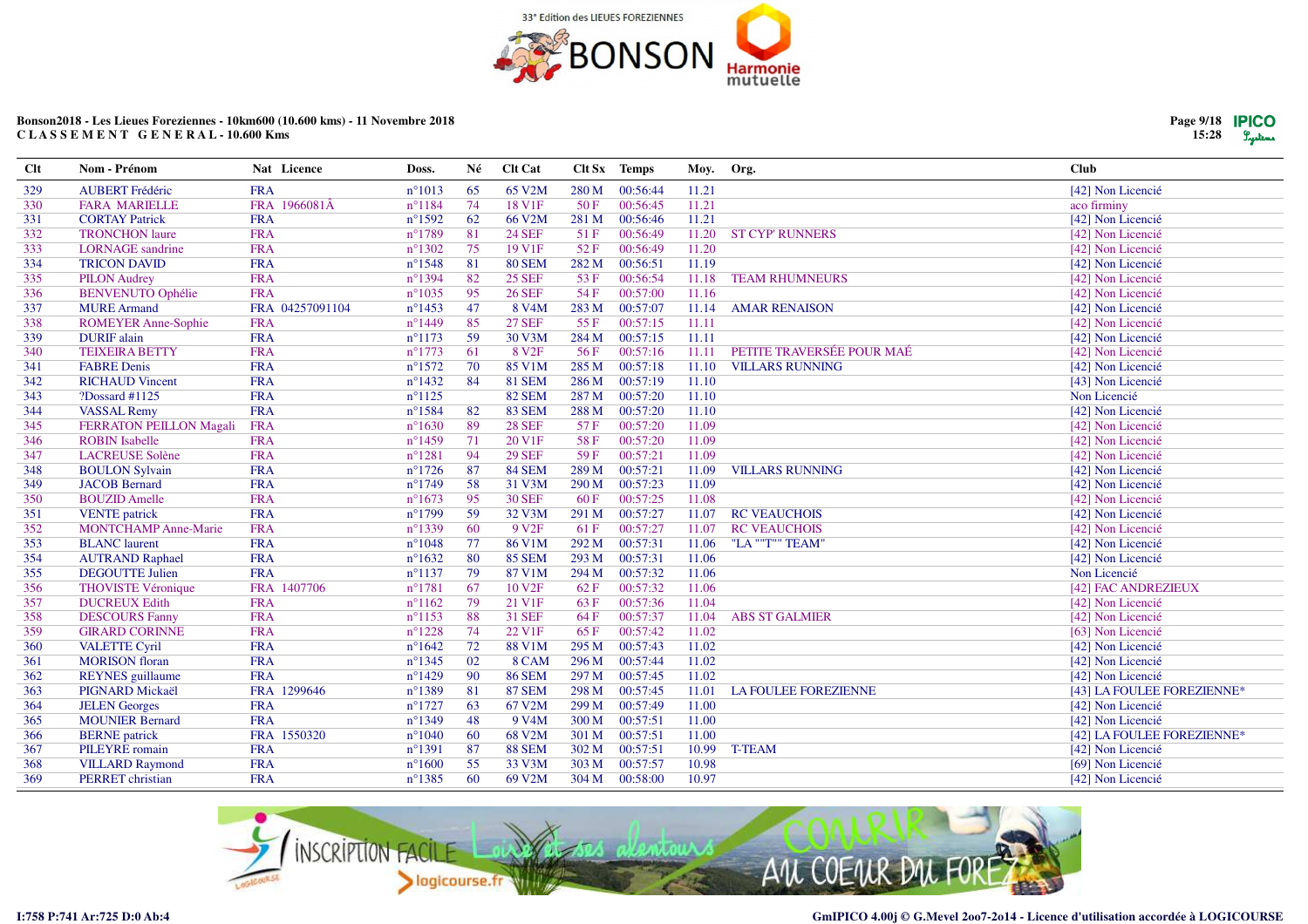![](_page_9_Picture_0.jpeg)

| Clt | Nom - Prénom                          | Nat Licence   | Doss.            | Né  | <b>Clt Cat</b>      |             | Clt Sx Temps | Moy.  | Org.                        | Club               |
|-----|---------------------------------------|---------------|------------------|-----|---------------------|-------------|--------------|-------|-----------------------------|--------------------|
| 370 | <b>ERDOGAN KADIR</b>                  | <b>FRA</b>    | $n^{\circ}1573$  | 72  | 89 V1M              | 305 M       | 00:58:00     | 10.97 |                             | [42] Non Licencié  |
| 371 | <b>TINCANI FLORIAN</b>                | <b>FRA</b>    | $n^{\circ}1784$  | 85  | <b>89 SEM</b>       | 306 M       | 00:58:09     | 10.94 |                             | [69] Non Licencié  |
| 372 | <b>CHATEAUVIEUX Cathy</b>             | <b>FRA</b>    | $n^{\circ}1100$  | 72  | 23 V1F              | 66 F        | 00:58:11     | 10.93 |                             | [42] Non Licencié  |
| 373 | <b>REYNAUD Sylvia</b>                 | <b>FRA</b>    | $n^{\circ}$ 1428 | 68  | 11 V <sub>2F</sub>  | 67F         | 00:58:11     | 10.93 |                             | [42] Non Licencié  |
| 374 | <b>GIORDANO</b> Marjorie              | <b>FRA</b>    | $n^{\circ}1227$  | 81  | <b>32 SEF</b>       | 68F         | 00:58:12     | 10.93 |                             | [42] Non Licencié  |
| 375 | <b>GACHET Michel</b>                  | FRA 602222459 | $n^{\circ}1608$  | 60  | 70 V2M              | 307 M       | 00:58:13     | 10.93 |                             | [42] Non Licencié  |
| 376 | <b>MATHIEU CYRIL</b>                  | <b>FRA</b>    | $n^{\circ}1318$  | 87  | <b>90 SEM</b>       | 308 M       | 00:58:14     | 10.92 |                             | [42] Non Licencié  |
| 377 | <b>RAVEL GAETAN</b>                   | <b>FRA</b>    | $n^{\circ}1419$  | 83  | <b>91 SEM</b>       | 309 M       | 00:58:15     | 10.92 |                             | [43] Non Licencié  |
| 378 | <b>FAIVRE-PIERRET Margot</b>          | <b>FRA</b>    | $n^{\circ}1182$  | 97  | $2$ ESF             | 69F         | 00:58:16     | 10.92 |                             | [42] Non Licencié  |
| 379 | <b>VIGNAL Roger</b>                   | FRA 798930    | $n^{\circ}$ 1446 | -66 | 71 V2M              | 310 M       | 00:58:18     | 10.91 |                             | [42] Aco firminy'o |
| 380 | <b>BRACKE</b> david                   | <b>FRA</b>    | $n^{\circ}1069$  | 73  | 90 V1M              | 311 M       | 00:58:18     | 10.91 |                             | [42] Non Licencié  |
| 381 | <b>DEFOUR DELPHINE</b>                | <b>FRA</b>    | $n^{\circ}1134$  | 79  | 24 V1F              | 70 F        | 00:58:19     | 10.91 |                             | Non Licencié       |
| 382 | <b>DUFOUR</b> christophe              | <b>FRA</b>    | $n^{\circ}1163$  | 63  | 72 V2M              | 312 M       | 00:58:20     | 10.90 |                             | [42] Non Licencié  |
| 383 | <b>BARROUX J</b>                      | <b>FRA</b>    | $n^{\circ}1022$  | 81  | <b>33 SEF</b>       | 71 F        | 00:58:25     | 10.89 |                             | [43] Non Licencié  |
| 384 | <b>BOUCHET Johan</b>                  | <b>FRA</b>    | $n^{\circ}1060$  | 90  | <b>92 SEM</b>       | 313 M       | 00:58:25     | 10.89 |                             | [43] Non Licencié  |
| 385 | <b>LACRON THOMAS</b>                  | <b>FRA</b>    | $n^{\circ}1523$  | 83  | <b>93 SEM</b>       | 314 M       | 00:58:25     | 10.89 |                             | [42] Non Licencié  |
| 386 | <b>BEYNEL Sebastien</b>               | FRA ??????    | $n^{\circ}1471$  | 85  | <b>94 SEM</b>       | 315 M       | 00:58:26     | 10.89 | <b>BEN RUN</b>              | [42] Non Licencié  |
| 387 | <b>COURAGE Michel</b>                 | <b>FRA</b>    | $n^{\circ}1543$  | 49  | 10 V <sub>4</sub> M | 316 M       | 00:58:35     | 10.86 | <b>RC VEAUCHOIS</b>         | [42] Non Licencié  |
| 388 | <b>MUNCH Nathalie</b>                 | <b>FRA</b>    | $n^{\circ}$ 1351 | 79  | 25 V1F              | 72 F        | 00:58:35     | 10.86 |                             | Non Licencié       |
| 389 | <b>FOURCADE</b> sebastien             | <b>FRA</b>    | $n^{\circ}1207$  | 72  | 91 V1M              | 317 M       | 00:58:35     | 10.86 |                             | Non Licencié       |
| 390 | <b>COUSSE</b> Yvette                  | FRA ??????    | $n^{\circ}$ 1464 | 56  | 2 V3F               | 73 F        | 00:58:38     | 10.85 | <b>AMAR RENAISON</b>        | [42] Non Licencié  |
| 391 | <b>DECELLE MATHIAS</b>                | <b>FRA</b>    | $n^{\circ}1131$  | 96  | <b>95 SEM</b>       | 318 M       | 00:58:38     | 10.85 |                             | [42] Non Licencié  |
| 392 | <b>TEYSSIER Martine</b>               | <b>FRA</b>    | $n^{\circ}1778$  | 56  | 3 V3F               | 74 F        | 00:58:39     | 10.84 |                             | Non Licencié       |
| 393 | <b>RAMILLON PIGNET Christelle FRA</b> |               | $n^{\circ}1414$  | 72  | 26 V1F              | 75F         | 00:58:41     | 10.84 |                             | [42] Non Licencié  |
| 394 | <b>BERGERON</b> sandrine              | <b>FRA</b>    | $n^{\circ}1038$  | 76  | 27 V1F              | 76F         | 00:58:41     | 10.84 |                             | [42] Non Licencié  |
| 395 | <b>RAIMONDI ANGELO</b>                | <b>FRA</b>    | $n^{\circ}1534$  | 68  | 73 V2M              | 319 M       | 00:58:42     | 10.84 |                             | [42] Non Licencié  |
| 396 | <b>BERTON</b> jerome                  | <b>FRA</b>    | $n^{\circ}1043$  | 73  | 92 V1M              | 320 M       | 00:58:42     | 10.84 |                             | [42] Non Licencié  |
| 397 | <b>BUISSON Michèle</b>                | <b>FRA</b>    | $n^{\circ}1080$  | 62  | 12 V <sub>2F</sub>  | 77 F        | 00:58:45     | 10.83 |                             | [42] Non Licencié  |
| 398 | <b>HAYOIT André</b>                   | <b>FRA</b>    | $n^{\circ}1251$  | 60  | 74 V2M              | 321 M       | 00:58:53     | 10.80 | <b>GENDARME DE COEUR</b>    | [42] Non Licencié  |
| 399 | <b>GAGNAIRE Colette</b>               | FRA ??????    | $n^{\circ}$ 1472 | 62  | 13 V <sub>2F</sub>  | <b>78 F</b> | 00:58:54     | 10.80 | <b>TORTUES COSTELLOISES</b> | [42] Non Licencié  |
| 400 | <b>BOUNOUAR Saïd</b>                  | FRA 2042954   | $n^{\circ}1062$  | 77  | 93 V1M              | 322 M       | 00:58:55     | 10.80 |                             | [42] ATHLEFORM'42  |
| 401 | <b>HEMANI</b> nerissa                 | <b>FRA</b>    | $n^{\circ}$ 1252 | 95  | <b>34 SEF</b>       | 79F         | 00:58:55     | 10.80 |                             | [42] Non Licencié  |
| 402 | <b>PALAYER Claude</b>                 | <b>FRA</b>    | $n^{\circ}1581$  | 56  | 34 V3M              | 323 M       | 00:58:55     | 10.80 |                             | [43] Non Licencié  |
| 403 | <b>DERU</b> violette                  | <b>FRA</b>    | $n^{\circ}1152$  | 95  | <b>35 SEF</b>       | 80F         | 00:58:58     | 10.79 |                             | [42] Non Licencié  |
| 404 | <b>MERCANTE Anne-Claire</b>           | <b>FRA</b>    | $n^{\circ}$ 1557 | 81  | <b>36 SEF</b>       | 81F         | 00:58:59     | 10.79 |                             | [42] Non Licencié  |
| 405 | <b>VILLARD Olivier</b>                | <b>FRA</b>    | $n^{\circ}1810$  | 83  | <b>96 SEM</b>       | 324 M       | 00:59:03     | 10.77 |                             | [42] Non Licencié  |
| 406 | <b>PEALA Gerard</b>                   | <b>FRA</b>    | $n^{\circ}1735$  | 38  | 1 V5M               | 325 M       | 00:59:04     | 10.77 | <b>CLIPS</b>                | [42] Non Licencié  |
| 407 | <b>SANCHEZ Marie</b>                  | <b>FRA</b>    | $n^{\circ}1687$  | 95  | <b>37 SEF</b>       | 82F         | 00:59:11     | 10.75 |                             | Non Licencié       |
| 408 | <b>BROSSE</b> Christian               | <b>FRA</b>    | $n^{\circ}1575$  | 63  | 75 V2M              | 326 M       | 00:59:13     | 10.74 |                             | [42] Non Licencié  |
| 409 | <b>DORELLE Florent</b>                | <b>FRA</b>    | $n^{\circ}1828$  | 80  | <b>97 SEM</b>       | 327 M       | 00:59:14     | 10.74 |                             | [42] Non Licencié  |
| 410 | <b>FERRARI ALAIN</b>                  | <b>FRA</b>    | $n^{\circ}1594$  | 68  | 76 V2M              | 328 M       | 00:59:15     | 10.74 |                             | [42] Non Licencié  |

![](_page_9_Picture_3.jpeg)

![](_page_9_Picture_6.jpeg)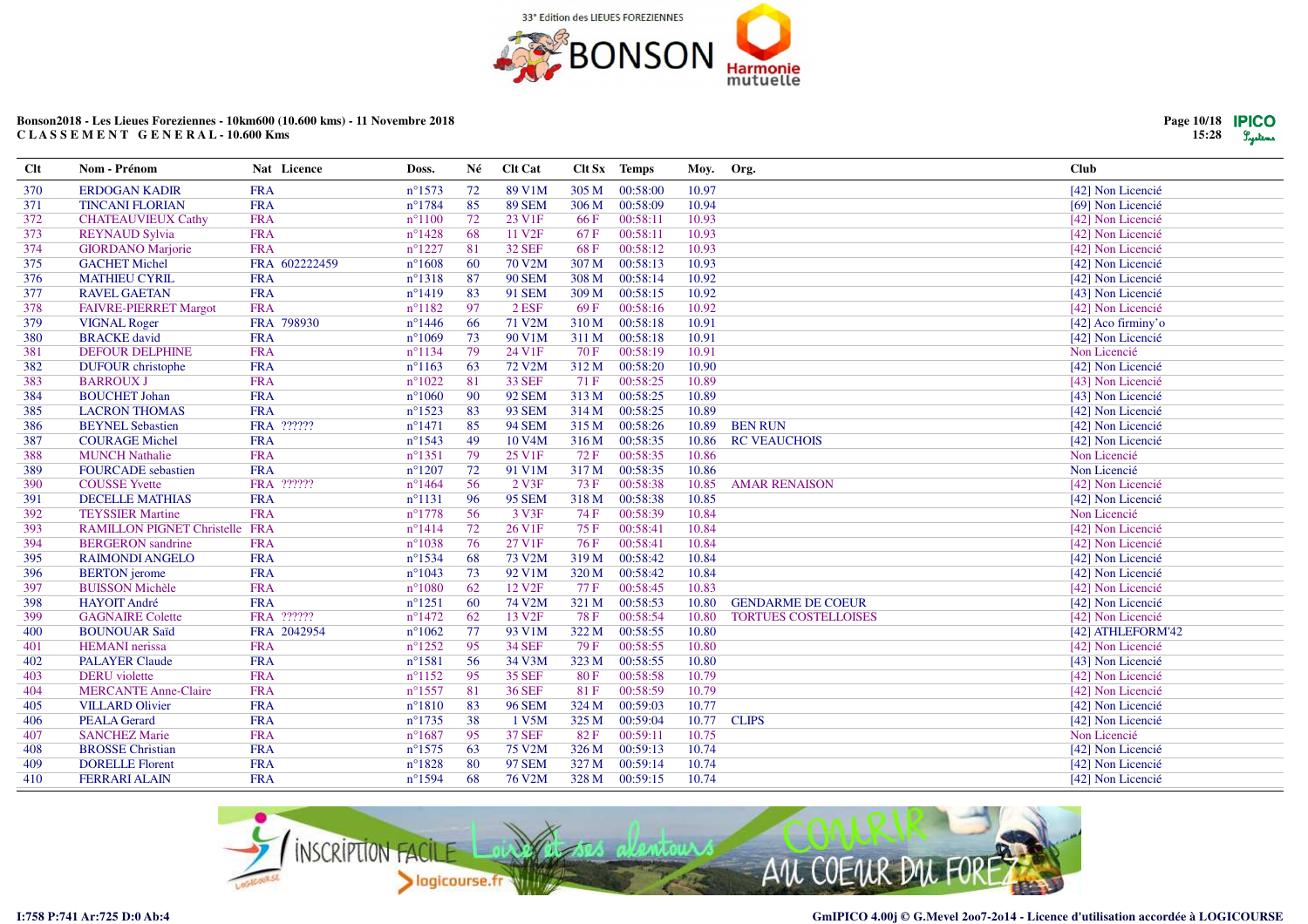![](_page_10_Picture_0.jpeg)

| Clt | Nom - Prénom                       | Nat Licence      | Doss.            | Né | <b>Clt Cat</b>      | Clt Sx | Temps    | Moy.  | Org.                          | <b>Club</b>                |
|-----|------------------------------------|------------------|------------------|----|---------------------|--------|----------|-------|-------------------------------|----------------------------|
| 411 | D'ANDREA Tyffanie                  | <b>FRA</b>       | $n^{\circ}1124$  | 92 | <b>38 SEF</b>       | 83 F   | 00:59:15 | 10.74 |                               | [69] Non Licencié          |
| 412 | <b>MORUNO Candi</b>                | <b>FRA</b>       | $n^{\circ}$ 1467 | 58 | 35 V3M              | 329 M  | 00:59:15 | 10.74 |                               | [42] Non Licencié          |
| 413 | D'ANDRÉA pascal                    | <b>FRA</b>       | $n^{\circ}1122$  | 69 | 77 V2M              | 330 M  | 00:59:15 | 10.73 | <b>LES COPAINS D'ABORD</b>    | [42] Non Licencié          |
| 414 | <b>BOURRACHOT Pierre</b>           | FRA ??????       | $n^{\circ}$ 1466 | 65 | <b>78 V2M</b>       | 331 M  | 00:59:16 | 10.73 | <b>LES COPAINS D'ABORD</b>    | [42] Non Licencié          |
| 415 | <b>MARTINEZ-FAVIER</b> severine    | <b>FRA</b>       | $n^{\circ}1315$  | 76 | 28 V1F              | 84 F   | 00:59:16 | 10.73 |                               | [18] Non Licencié          |
| 416 | <b>NOIRIE</b> antoine              | <b>FRA</b>       | $n^{\circ}$ 1358 | 54 | 36 V3M              | 332 M  | 00:59:16 | 10.73 |                               | [42] Non Licencié          |
| 417 | <b>BEFORT David</b>                | <b>FRA</b>       | $n^{\circ}$ 1455 | 77 | 94 V1M              | 333 M  | 00:59:17 | 10.73 |                               | [42] Non Licencié          |
| 418 | <b>CHYLEWSKI</b> olivier           | <b>FRA</b>       | $n^{\circ}1110$  | 77 | 95 V1M              | 334 M  | 00:59:17 | 10.73 |                               | [42] Non Licencié          |
| 419 | <b>COUTURIER Jean Marcel</b>       | <b>FRA</b>       | $n^{\circ}1601$  | 57 | 37 V3M              | 335 M  | 00:59:24 | 10.71 |                               | [42] Non Licencié          |
| 420 | <b>VETTORE Fabrice</b>             | <b>FRA</b>       | $n^{\circ}1643$  | 71 | 96 V1M              | 336 M  | 00:59:25 | 10.71 |                               | [42] Non Licencié          |
| 421 | <b>JACQUEMET Raphael</b>           | <b>FRA</b>       | $n^{\circ}1658$  | 83 | <b>98 SEM</b>       | 337 M  | 00:59:25 | 10.71 |                               | [30] Non Licencié          |
| 422 | <b>GRANGY Marie Laure</b>          | <b>FRA</b>       | $n^{\circ}1834$  | 81 | <b>39 SEF</b>       | 85F    | 00:59:26 | 10.70 |                               | [42] Non Licencié          |
| 423 | <b>MEILLER</b> annick              | <b>FRA</b>       | $n^{\circ}1323$  | 68 | 14 V <sub>2F</sub>  | 86F    | 00:59:26 | 10.70 |                               | [42] Non Licencié          |
| 424 | <b>NOIRIE Eric</b>                 | <b>FRA</b>       | $n^{\circ}1359$  | 76 | 97 V1M              | 338 M  | 00:59:26 | 10.70 |                               | [42] Non Licencié          |
| 425 | <b>NOIRIE Jean Claude</b>          | <b>FRA</b>       | $n^{\circ}1360$  | 56 | 38 V3M              | 339 M  | 00:59:27 | 10.70 |                               | [42] Non Licencié          |
| 426 | <b>MURAT</b> joseph                | <b>FRA</b>       | $n^{\circ}1352$  | 61 | 79 V2M              | 340 M  | 00:59:29 | 10.69 |                               | [42] Non Licencié          |
| 427 | <b>ARNAUD</b> Angélique            | <b>FRA</b>       | $n^{\circ}1012$  | 86 | <b>40 SEF</b>       | 87F    | 00:59:31 | 10.69 |                               | [42] Non Licencié          |
| 428 | <b>DRESSY</b> anthony              | <b>FRA</b>       | $n^{\circ}1158$  | 83 | <b>99 SEM</b>       | 341 M  | 00:59:33 | 10.68 | "LA ""T"" TEAM'               | [42] Non Licencié          |
| 429 | <b>COLOMBET</b> gilles             | <b>FRA</b>       | $n^{\circ}1115$  | 66 | 80 V2M              | 342 M  | 00:59:34 | 10.68 |                               | Non Licencié               |
| 430 | <b>DECHANDON MALAURIE</b>          | <b>FRA</b>       | $n^{\circ}1132$  | 83 | <b>41 SEF</b>       | 88 F   | 00:59:38 | 10.67 |                               | [42] Non Licencié          |
| 431 | <b>GAUTIER Morgane</b>             | FRA 2120759      | $n^{\circ}1224$  | 91 | 42 SEF              | 89F    | 00:59:39 | 10.66 |                               | Courir pour des pommes     |
| 432 | <b>FOURNIER ADELINE</b>            | <b>FRA</b>       | $n^{\circ}1619$  | 88 | 43 SEF              | 90F    | 00:59:41 | 10.66 |                               | [42] Non Licencié          |
| 433 | <b>DEGOUE Dorothée</b>             | <b>FRA</b>       | $n^{\circ}1136$  | 85 | <b>44 SEF</b>       | 91F    | 00:59:41 | 10.66 |                               | [42] Non Licencié          |
| 434 | <b>LOUGIER Simon</b>               | <b>FRA</b>       | $n^{\circ}1679$  | 90 | <b>100 SEM</b>      | 343 M  | 00:59:41 | 10.66 |                               | [42] Non Licencié          |
| 435 | <b>BONNEL CARINE</b>               | <b>FRA</b>       | $n^{\circ}1054$  | 71 | 29 V1F              | 92F    | 00:59:42 | 10.65 |                               | [42] Non Licencié          |
| 436 | <b>LABRUYERE Didier</b>            | <b>FRA</b>       | $n^{\circ}1276$  | 66 | 81 V2M              | 344 M  | 00:59:45 | 10.65 |                               | [42] Non Licencié          |
| 437 | <b>COMPAIN PIERRE-FRANCOIS FRA</b> |                  | $n^{\circ}1117$  | 62 | 82 V2M              | 345 M  | 00:59:48 | 10.64 |                               | [43] Non Licencié          |
| 438 | <b>NOVE</b> noel                   | FRA 1545128      | $n^{\circ}1364$  | 52 | 39 V3M              | 346 M  | 00:59:48 | 10.64 |                               | [42] RUNNING CLUB MABLY 42 |
| 439 | <b>NOVE Eloïse</b>                 | <b>FRA</b>       | $n^{\circ}1363$  | 95 | 45 SEF              | 93 F   | 00:59:48 | 10.64 |                               | [42] Non Licencié          |
| 440 | DESPRÉAUX Elodie                   | <b>FRA</b>       | $n^{\circ}1155$  | 92 | <b>46 SEF</b>       | 94 F   | 00:59:48 | 10.64 |                               | [69] Non Licencié          |
| 441 | <b>PAYRE Gerard</b>                | FRA 042 10617369 | $n^{\circ}1582$  | 47 | 11 V <sub>4</sub> M | 347 M  | 00:59:50 | 10.63 |                               | $[43]$ CLIPS               |
| 442 | <b>CROZET Philippe</b>             | <b>FRA</b>       | $n^{\circ}1635$  | 71 | 98 V1M              | 348 M  | 00:59:54 | 10.62 |                               | [42] Non Licencié          |
| 443 | <b>JEAN Cyril</b>                  | <b>FRA</b>       | $n^{\circ}1266$  | 71 | 99 V1M              | 349 M  | 00:59:59 | 10.60 |                               | [42] Non Licencié          |
| 444 | PEYSSOU Alain                      | <b>FRA</b>       | $n^{\circ}1596$  | 61 | 83 V2M              | 350 M  | 01:00:01 | 10.60 |                               | [42] Non Licencié          |
| 445 | <b>MATTEI</b> corinne              | <b>FRA</b>       | $n^{\circ}1319$  | 73 | 30 V1F              | 95F    | 01:00:07 | 10.58 | <b>CHUKIDS42</b>              | [42] Non Licencié          |
| 446 | <b>SIVARD Sylvie</b>               | <b>FRA</b>       | $n^{\circ}1767$  | 70 | 31 V1F              | 96F    | 01:00:07 | 10.58 | <b>CHUKIDS42</b>              | [42] Non Licencié          |
| 447 | <b>JACOB</b> Odile                 | <b>FRA</b>       | $n^{\circ}$ 1550 | 62 | 15 V <sub>2F</sub>  | 97 F   | 01:00:09 | 10.58 |                               | [42] RC veauche            |
| 448 | <b>CHAUSSENDE Christine</b>        | <b>FRA</b>       | $n^{\circ}1629$  | 64 | 16 V <sub>2F</sub>  | 98F    | 01:00:09 | 10.58 | <b>RUNNING CLUB VEAUCHOIS</b> | [42] Non Licencié          |
| 449 | <b>D'AGOSTINO Franck</b>           | FRA 1043457      | $n^{\circ}1123$  | 73 | 100 V1M             | 351 M  | 01:00:11 | 10.57 | <b>JEANJEAN</b>               | [42] FAC ANDREZIEUX        |
| 450 | <b>VIAL Marie Claire</b>           | <b>FRA</b>       | $n^{\circ}1533$  | 65 | 17 V <sub>2F</sub>  | 99F    | 01:00:13 | 10.56 |                               | [42] Non Licencié          |
| 451 | <b>DAPZOL Robert</b>               | <b>FRA</b>       | $n^{\circ}1649$  | 55 | 40 V3M              | 352 M  | 01:00:13 | 10.56 |                               | [42] Non Licencié          |

![](_page_10_Picture_3.jpeg)

![](_page_10_Picture_6.jpeg)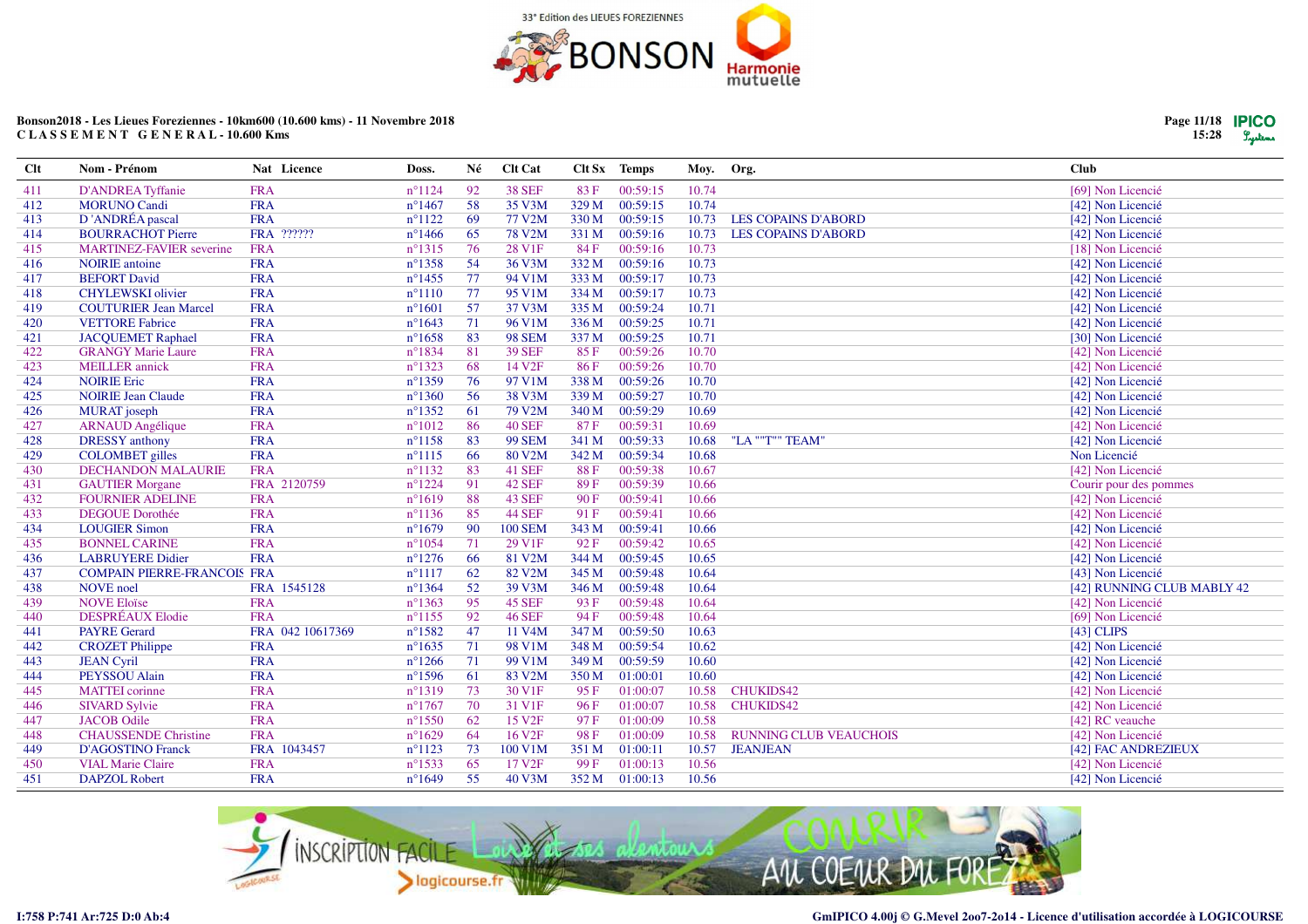![](_page_11_Picture_0.jpeg)

| <b>Clt</b> | Nom - Prénom                | Nat Licence  | Doss.            | Né  | Clt Cat            |       | Clt Sx Temps   | Moy.  | Org.                       | <b>Club</b>             |
|------------|-----------------------------|--------------|------------------|-----|--------------------|-------|----------------|-------|----------------------------|-------------------------|
| 452        | <b>BOURG</b> Anthony        | <b>FRA</b>   | $n^{\circ}1064$  | 85  | <b>101 SEM</b>     |       | 353 M 01:00:20 | 10.54 |                            | Non Licencié            |
| 453        | <b>LAFOND ALAIN</b>         | <b>FRA</b>   | $n^{\circ}1732$  | 70  | 101 V1M            | 354 M | 01:00:28       | 10.52 |                            | [42] Non Licencié       |
| 454        | <b>CHAPON THIERRY</b>       | FRA 121 5398 | $n^{\circ}1628$  | 66  | 84 V2M             | 355 M | 01:00:28       | 10.52 |                            | [42] COQUELICOT 42      |
| 455        | <b>VIALLETON</b> cedric     | <b>FRA</b>   | $n^{\circ}1806$  | 80  | <b>102 SEM</b>     | 356 M | 01:00:29       | 10.52 |                            | [42] Non Licencié       |
| 456        | <b>DE BENETTI Stephane</b>  | <b>FRA</b>   | $n^{\circ}1831$  | 72  | 102 V1M            | 357 M | 01:00:33       | 10.51 |                            | [42] Non Licencié       |
| 457        | <b>FAYEAUX Noel</b>         | <b>FRA</b>   | $n^{\circ}1663$  | 54  | 41 V3M             | 358 M | 01:00:40       | 10.49 |                            | [42] Non Licencié       |
| 458        | <b>BONCHE Capucine</b>      | FRA 2038698  | $n^{\circ}1052$  | 99  | 3 ESF              | 100 F | 01:00:42       | 10.48 |                            | [43] AC ONDAINE FIRMINY |
| 459        | <b>FISTRE Julien</b>        | <b>FRA</b>   | $n^{\circ}1200$  | 88  | <b>103 SEM</b>     | 359 M | 01:00:43       | 10.48 |                            | Non Licencié            |
| 460        | <b>MOUREU Sophie</b>        | <b>FRA</b>   | $n^{\circ}$ 1350 | 88  | <b>47 SEF</b>      | 101 F | 01:00:44       | 10.47 |                            | Non Licencié            |
| 461        | <b>JOURDE Patrick</b>       | <b>FRA</b>   | $n^{\circ}1270$  | 62  | 85 V2M             | 360 M | 01:00:48       | 10.46 | <b>MARABOUT DE FICELLE</b> | [42] Non Licencié       |
| 462        | <b>SCHIGEOWSKI Béatrice</b> | <b>FRA</b>   | $n^{\circ}1760$  | 75  | 32 V <sub>1F</sub> | 102 F | 01:00:50       | 10.46 |                            | Non Licencié            |
| 463        | <b>VERILHAC Alain</b>       | <b>FRA</b>   | $n^{\circ}$ 1532 | 52  | 42 V3M             | 361 M | 01:00:50       | 10.45 |                            | [42] Non Licencié       |
| 464        | <b>FERRERA</b> carole       | <b>FRA</b>   | $n^{\circ}1199$  | 81  | <b>48 SEF</b>      | 103 F | 01:00:52       | 10.45 |                            | [42] Non Licencié       |
| 465        | <b>GUIOTTO</b> laetitia     | <b>FRA</b>   | $n^{\circ}1250$  | 82  | <b>49 SEF</b>      | 104F  | 01:00:52       | 10.45 |                            | [42] Non Licencié       |
| 466        | <b>GUERROURY Jilali</b>     | <b>FRA</b>   | $n^{\circ}1748$  | 51  | 43 V3M             | 362 M | 01:00:58       | 10.43 | <b>FURANIA ST ETIENNE</b>  | [42] Non Licencié       |
| 467        | <b>VICTOR</b> victor        | <b>FRA</b>   | $n^{\circ}1809$  | 82  | <b>104 SEM</b>     | 363 M | 01:01:00       | 10.43 |                            | [42] Non Licencié       |
| 468        | <b>FOUCART</b> cedric       | <b>FRA</b>   | $n^{\circ}1205$  | 81  | <b>105 SEM</b>     | 364 M | 01:01:16       | 10.38 |                            | [42] Non Licencié       |
| 469        | <b>BRUYÈRE</b> Christian    | FRA 1635451  | $n^{\circ}1078$  | 69  | 86 V2M             | 365 M | 01:01:17       | 10.38 |                            | <b>ACSM</b>             |
| 470        | <b>LAGIER Pascal</b>        | <b>FRA</b>   | $n^{\circ}1282$  | 68  | 87 V2M             | 366 M | 01:01:17       | 10.38 |                            | Non Licencié            |
| 471        | <b>THOMOLLARI Melina</b>    | <b>FRA</b>   | $n^{\circ}1780$  | 01  | 1 JUF              | 105 F | 01:01:17       | 10.38 |                            | Non Licencié            |
| 472        | <b>MENINELLI Nadine</b>     | <b>FRA</b>   | $n^{\circ}1327$  | 70  | 33 V1F             | 106 F | 01:01:23       | 10.36 |                            | [42] Non Licencié       |
| 473        | FAYOLLE jean-pierre         | <b>FRA</b>   | $n^{\circ}1193$  | 77  | 103 V1M            | 367 M | 01:01:23       | 10.36 | <b>BARONNIE</b>            | [42] Non Licencié       |
| 474        | <b>GRANGER Alexia</b>       | <b>FRA</b>   | $n^{\circ}1242$  | 76  | 34 V1F             | 107 F | 01:01:24       | 10.36 |                            | [42] Non Licencié       |
| 475        | <b>POMMEROL Gabriel</b>     | <b>FRA</b>   | $n^{\circ}1542$  | 39  | 2 V5M              | 368 M | 01:01:27       | 10.35 | <b>FURANIA RUNNERS</b>     | [42] Non Licencié       |
| 476        | <b>TROUILLOUX Valérie</b>   | <b>FRA</b>   | $n^{\circ}1791$  | 70  | 35 V <sub>1F</sub> | 108F  | 01:01:29       | 10.35 |                            | [42] Non Licencié       |
| 477        | <b>LECHEVALIER Nicolas</b>  | <b>FRA</b>   | $n^{\circ}1291$  | 84  | <b>106 SEM</b>     | 369 M | 01:01:29       | 10.35 |                            | [42] Non Licencié       |
| 478        | <b>RIZZOTTI</b> alexandre   | <b>FRA</b>   | $n^{\circ}$ 1439 | 69  | 88 V2M             | 370 M | 01:01:29       | 10.34 |                            | [42] Non Licencié       |
| 479        | <b>CHOVIN Guillaume</b>     | <b>FRA</b>   | $n^{\circ}1109$  | 88  | <b>107 SEM</b>     | 371 M | 01:01:30       | 10.34 |                            | Non Licencié            |
| 480        | <b>CHALANCON Emile</b>      | <b>FRA</b>   | $n^{\circ}1090$  | -86 | <b>108 SEM</b>     | 372 M | 01:01:31       | 10.34 |                            | [42] Non Licencié       |
| 481        | <b>GALLEY</b> arnaud        | <b>FRA</b>   | $n^{\circ}1220$  | 88  | <b>109 SEM</b>     | 373 M | 01:01:32       | 10.34 |                            | [42] Non Licencié       |
| 482        | <b>GALLEY Marine</b>        | <b>FRA</b>   | $n^{\circ}1221$  | 88  | <b>50 SEF</b>      | 109F  | 01:01:32       | 10.34 |                            | Non Licencié            |
| 483        | <b>LENTINI Flavien</b>      | <b>FRA</b>   | $n^{\circ}1293$  | 90  | <b>110 SEM</b>     | 374 M | 01:01:33       | 10.33 |                            | Non Licencié            |
| 484        | <b>PAGE Magalie</b>         | <b>FRA</b>   | $n^{\circ}1662$  | 83  | <b>51 SEF</b>      | 110F  | 01:01:38       | 10.32 |                            | [43] Non Licencié       |
| 485        | <b>POIRIEUX Chrystele</b>   | <b>FRA</b>   | $n^{\circ}1613$  | 67  | 18 V <sub>2F</sub> | 111F  | 01:01:39       | 10.32 |                            | [42] Non Licencié       |
| 486        | <b>COLOMBET Jenny</b>       | FRA B03117C  | $n^{\circ}1116$  | 03  | 1 CAF              | 112F  | 01:01:40       | 10.32 |                            | <b>TRYSSINGEAUX</b>     |
| 487        | <b>VENDROUX Martine</b>     | <b>FRA</b>   | $n^{\circ}1798$  | 64  | 19 V <sub>2F</sub> | 113F  | 01:01:41       | 10.31 |                            | [42] Non Licencié       |
| 488        | <b>FOURNEL COUZON Julie</b> | <b>FRA</b>   | $n^{\circ}1210$  | 77  | 36 V1F             | 114F  | 01:01:44       | 10.30 |                            | [42] Non Licencié       |
| 489        | <b>BASSON</b> Amandine      | <b>FRA</b>   | $n^{\circ}1025$  | -80 | <b>52 SEF</b>      | 115F  | 01:01:45       | 10.30 |                            | Non Licencié            |
| 490        | <b>JUBAN</b> Gaëtan         | <b>FRA</b>   | $n^{\circ}1271$  | 80  | <b>111 SEM</b>     | 375 M | 01:01:45       | 10.30 |                            | Non Licencié            |
| 491        | <b>FAYANT Kevin</b>         | <b>FRA</b>   | $n^{\circ}1191$  | 89  | <b>112 SEM</b>     | 376 M | 01:01:47       | 10.30 |                            | [42] Non Licencié       |
| 492        | <b>VEY Céline</b>           | <b>FRA</b>   | $n^{\circ}1814$  | 75  | 37 V1F             | 116F  | 01:01:47       | 10.29 |                            | Non Licencié            |

![](_page_11_Picture_3.jpeg)

![](_page_11_Picture_6.jpeg)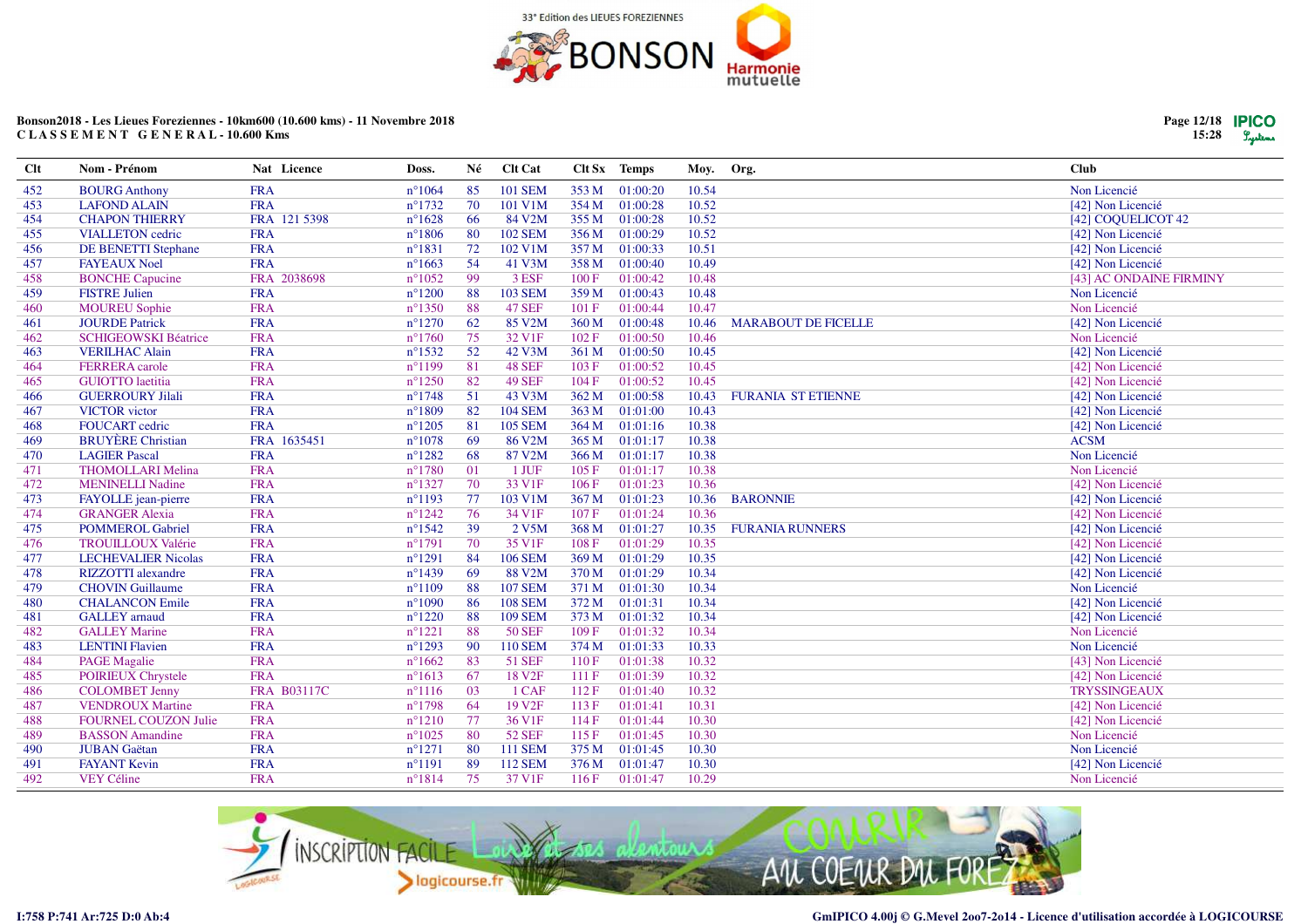![](_page_12_Picture_0.jpeg)

| Clt | Nom - Prénom                | Nat Licence  | Doss.            | Né     | Clt Cat            |       | Clt Sx Temps | Moy.  | Org.                          | <b>Club</b>                 |
|-----|-----------------------------|--------------|------------------|--------|--------------------|-------|--------------|-------|-------------------------------|-----------------------------|
| 493 | <b>MOUHLI Nora</b>          | <b>FRA</b>   | $n^{\circ}$ 1346 | 76     | 38 V1F             | 117F  | 01:01:56     | 10.27 |                               | [42] Non Licencié           |
| 494 | <b>CONSTANT</b> vanessa     | <b>FRA</b>   | $n^{\circ}1118$  | 87     | <b>53 SEF</b>      | 118F  | 01:01:56     | 10.27 |                               | [42] Non Licencié           |
| 495 | <b>FAVERJON Estelle</b>     | <b>FRA</b>   | $n^{\circ}1574$  | 83     | <b>54 SEF</b>      | 119F  | 01:02:02     | 10.25 |                               | [42] Non Licencié           |
| 496 | <b>DELOLME</b> Julie        | <b>FRA</b>   | $n^{\circ}1145$  | 86     | <b>55 SEF</b>      | 120F  | 01:02:05     | 10.25 |                               | [42] Non Licencié           |
| 497 | <b>BRUYÈRE Béatrice</b>     | <b>FRA</b>   | $n^{\circ}1077$  | 75     | 39 V1F             | 121 F | 01:02:14     | 10.22 |                               | Non Licencié                |
| 498 | <b>ROCHE Bérengère</b>      | FRA 1937418  | $n^{\circ}$ 1441 | 74     | 40 V1F             | 122F  | 01:02:14     | 10.22 |                               | [42] FAC ANDREZIEUX         |
| 499 | <b>TRONEL Corinne</b>       | <b>FRA</b>   | $n^{\circ}1648$  | 64     | 20 V <sub>2F</sub> | 123 F | 01:02:20     | 10.20 |                               | [42] Non Licencié           |
| 500 | <b>REVEILLE Véronique</b>   | <b>FRA</b>   | $n^{\circ}$ 1423 | 67     | 21 V <sub>2F</sub> | 124 F | 01:02:22     | 10.20 |                               | [42] Non Licencié           |
| 501 | <b>CHOMAT Michel</b>        | <b>FRA</b>   | $n^{\circ}1725$  | 56     | 44 V3M             | 377 M | 01:02:22     | 10.20 |                               | [42] Non Licencié           |
| 502 | <b>CHOMAT Elodie</b>        | <b>FRA</b>   | $n^{\circ}1724$  | 87     | <b>56 SEF</b>      | 125F  | 01:02:31     | 10.17 |                               | [74] Non Licencié           |
| 503 | <b>MAKHLOUF SOPHIA LEA</b>  | <b>FRA</b>   | $n^{\circ}1560$  | $00\,$ | $2$ JUF            | 126F  | 01:02:32     | 10.17 |                               | [42] Non Licencié           |
| 504 | <b>BEGON</b> stephanie      | <b>FRA</b>   | $n^{\circ}1030$  | 75     | 41 V1F             | 127 F | 01:02:37     | 10.16 |                               | [42] Non Licencié           |
| 505 | <b>BEAUFORT GERALDINE</b>   | <b>FRA</b>   | $n^{\circ}1561$  | 75     | 42 V1F             | 128 F | 01:02:44     | 10.14 | <b>VEAUCHE</b>                | [42] Non Licencié           |
| 506 | <b>DERAIL</b> veronique     | <b>FRA</b>   | $n^{\circ}1151$  | 68     | 22 V <sub>2F</sub> | 129F  | 01:02:45     | 10.14 |                               | [42] Non Licencié           |
| 507 | <b>GUICHARD CELINE</b>      | FRA 1615055Â | $n^{\circ}1247$  | 66     | 23 V <sub>2F</sub> | 130 F | 01:02:45     | 10.14 |                               | aco firminy                 |
| 508 | <b>PENON REMY</b>           | FRA 1608588Â | $n^{\circ}$ 1382 | 63     | 89 V2M             | 378 M | 01:02:45     | 10.14 |                               | aco firminy                 |
| 509 | <b>GUICHARD FRANCOIS</b>    | FRA 1459705Â | $n^{\circ}1248$  | 64     | 90 V2M             | 379 M | 01:02:45     | 10.14 |                               | aco firminy                 |
| 510 | <b>BONIN</b> Magali         | <b>FRA</b>   | $n^{\circ}1053$  | 78     | 43 V1F             | 131 F | 01:02:46     | 10.13 |                               | [42] Non Licencié           |
| 511 | <b>TABELLION ALAIN</b>      | <b>FRA</b>   | $n^{\circ}1521$  | 53     | 45 V3M             | 380 M | 01:02:47     | 10.13 |                               | [43] Non Licencié           |
| 512 | <b>CHARVET Thierry</b>      | <b>FRA</b>   | $n^{\circ}1099$  | 68     | 91 V2M             | 381 M | 01:02:52     | 10.12 |                               | [42] Non Licencié           |
| 513 | <b>MARTEL Jeremy</b>        | <b>FRA</b>   | $n^{\circ}1313$  | 88     | <b>113 SEM</b>     | 382 M | 01:02:52     | 10.12 |                               | [42] Non Licencié           |
| 514 | <b>FOREST ANDRE</b>         | <b>FRA</b>   | $n^{\circ}1203$  | 52     | 46 V3M             | 383 M | 01:02:59     | 10.10 |                               | [43] Non Licencié           |
| 515 | <b>CLAVEL Valerie</b>       | <b>FRA</b>   | $n^{\circ}1111$  | 68     | 24 V2F             | 132 F | 01:03:00     | 10.10 | <b>LA RIVATIERE</b>           | [42] Non Licencié           |
| 516 | <b>LACHAND GAELLE</b>       | <b>FRA</b>   | $n^{\circ}1278$  | 77     | 44 V1F             | 133 F | 01:03:03     | 10.09 |                               | [42] Non Licencié           |
| 517 | <b>LACHAND GREGORY</b>      | <b>FRA</b>   | $n^{\circ}1279$  | 70     | 104 V1M            | 384 M | 01:03:03     | 10.09 |                               | [42] Non Licencié           |
| 518 | <b>MOULIN Sandrine</b>      | <b>FRA</b>   | $n^{\circ}1347$  | 75     | 45 V1F             | 134 F | 01:03:06     | 10.08 |                               | Non Licencié                |
| 519 | <b>GAILLARD Stéphanie</b>   | <b>FRA</b>   | $n^{\circ}1218$  | 75     | 46 V1F             | 135 F | 01:03:06     | 10.08 | <b>LES GAZELLES</b>           | Non Licencié                |
| 520 | <b>PONCET Sophie</b>        | <b>FRA</b>   | $n^{\circ}1404$  | 78     | 47 V1F             | 136F  | 01:03:09     | 10.07 | <b>ALEXSOPHIE</b>             | [42] Non Licencié           |
| 521 | <b>CHARRIERE ROND Remy</b>  | FRA 201078   | $n^{\circ}1676$  | -94    | <b>114 SEM</b>     | 385 M | 01:03:10     | 10.07 | ATHLEFORM42                   | [42] Non Licencié           |
| 522 | <b>FOULATIER Cécile</b>     | FRA 1834120  | $n^{\circ}1206$  | 71     | 48 V1F             | 137 F | 01:03:11     | 10.07 | <b>COURIR POUR DES POMMES</b> | [42] Courir pour des Pommes |
| 523 | <b>ROCHE Marie</b>          | <b>FRA</b>   | $n^{\circ}$ 1443 | 99     | 4 ESF              | 138 F | 01:03:16     | 10.06 |                               | [42] Non Licencié           |
| 524 | <b>CASTELLANOS Lorraine</b> | <b>FRA</b>   | $n^{\circ}1681$  | 91     | <b>57 SEF</b>      | 139 F | 01:03:16     | 10.05 |                               | [42] Non Licencié           |
| 525 | <b>PATOUILLARD Patrick</b>  | <b>FRA</b>   | $n^{\circ}1377$  | 61     | 92 V2M             | 386 M | 01:03:23     | 10.03 |                               | [42] Non Licencié           |
| 526 | <b>RAVEL</b> laetitia       | <b>FRA</b>   | $n^{\circ}1417$  | 80     | <b>58 SEF</b>      | 140 F | 01:03:30     | 10.02 |                               | [43] Non Licencié           |
| 527 | <b>BOUNOUAR Leïla</b>       | FRA 2042956  | $n^{\circ}1061$  | 77     | 49 V1F             | 141 F | 01:03:32     | 10.01 |                               | [42] ATHLEFORM'42           |
| 528 | <b>JARROSSON Yves</b>       | <b>FRA</b>   | $n^{\circ}1263$  | 59     | 47 V3M             | 387 M | 01:03:33     | 10.01 | <b>HARMONIE MUTUELLE</b>      | [42] Non Licencié           |
| 529 | <b>LAURENCON Martine</b>    | <b>FRA</b>   | $n^{\circ}1614$  | 59     | 4 V3F              | 142 F | 01:03:34     | 10.01 |                               | [42] Non Licencié           |
| 530 | <b>PONCET Pierre Benoît</b> | <b>FRA</b>   | $n^{\circ}1403$  | 83     | <b>115 SEM</b>     | 388 M | 01:03:38     | 10.00 |                               | [42] Non Licencié           |
| 531 | <b>FAYOLLE Sabine</b>       | <b>FRA</b>   | $n^{\circ}1195$  | 84     | <b>59 SEF</b>      | 143 F | 01:03:38     | 10.00 |                               | [42] Non Licencié           |
| 532 | <b>JULIEN Maxime</b>        | <b>FRA</b>   | $n^{\circ}1272$  | 80     | 116 SEM            | 389 M | 01:03:40     | 9.99  |                               | [42] Non Licencié           |
| 533 | <b>CHABANY Sylvaine</b>     | <b>FRA</b>   | $n^{\circ}1088$  | 74     | 50 V1F             | 144 F | 01:03:48     | 9.97  |                               | [42] Non Licencié           |

![](_page_12_Picture_3.jpeg)

**Page 13/1815:28**

Lystems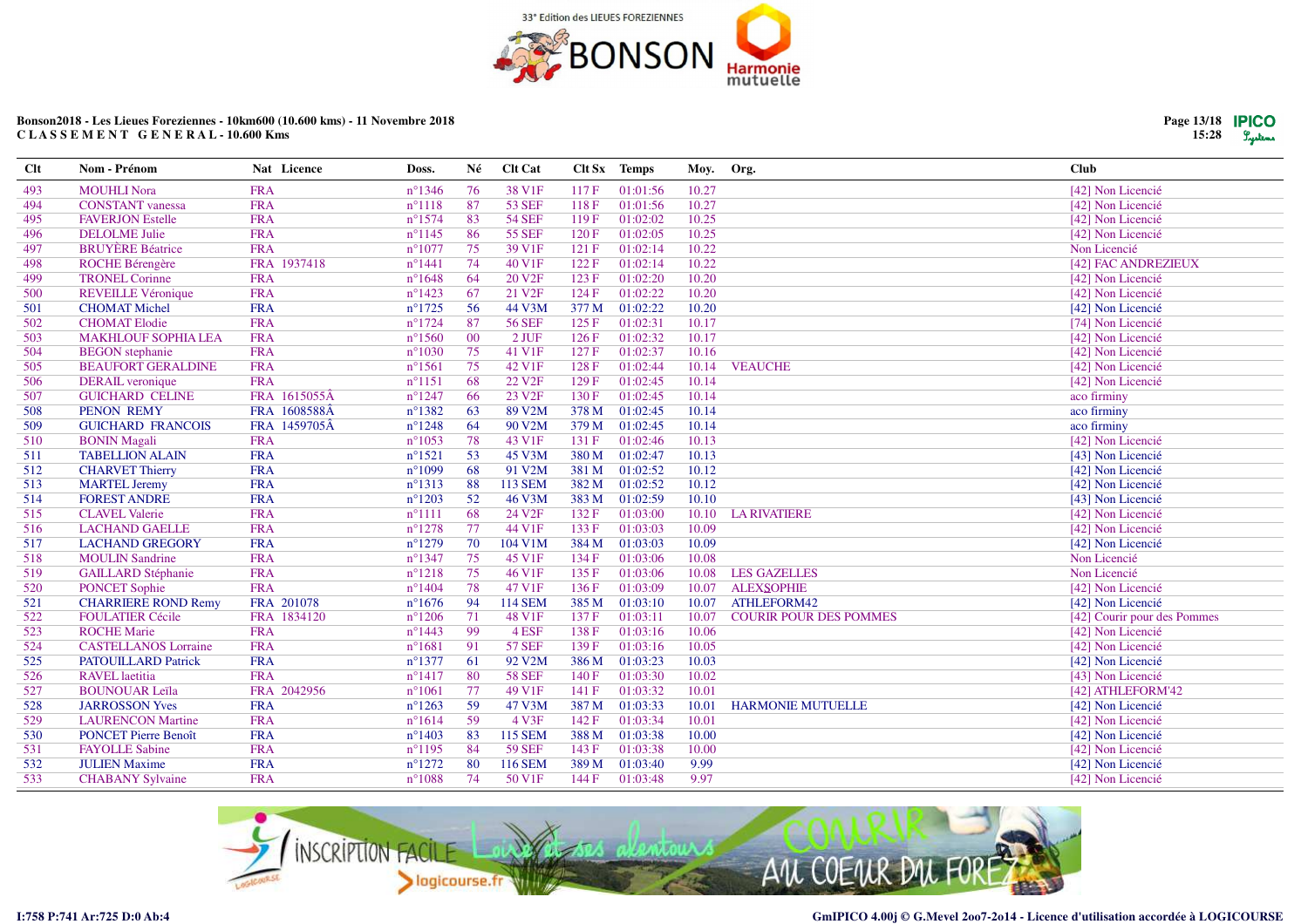![](_page_13_Picture_0.jpeg)

| $Cl$ t | Nom - Prénom              | Nat Licence         | Doss.            | Né | <b>Clt Cat</b>      |       | Clt Sx Temps | Moy. | Org.                       | <b>Club</b>                         |  |
|--------|---------------------------|---------------------|------------------|----|---------------------|-------|--------------|------|----------------------------|-------------------------------------|--|
| 534    | <b>POILANE Hanan</b>      | <b>FRA</b>          | $n^{\circ}1400$  | 86 | <b>60 SEF</b>       | 145 F | 01:03:53     | 9.96 |                            | Non Licencié                        |  |
| 535    | <b>MAILLET</b> Angelique  | <b>FRA</b>          | $n^{\circ}1567$  | 76 | 51 V1F              | 146 F | 01:03:53     | 9.96 | <b>VILLARS RUNNING</b>     | [42] Non Licencié                   |  |
| 536    | <b>TALOURD Hélèna</b>     | <b>FRA</b>          | $n^{\circ}1770$  | 78 | 52 V <sub>1F</sub>  | 147 F | 01:03:56     | 9.95 |                            | [42] Non Licencié                   |  |
| 537    | <b>LABRUYERE Carine</b>   | <b>FRA</b>          | $n^{\circ}1627$  | 74 | 53 V1F              | 148 F | 01:03:57     | 9.95 | <b>VILLARS RUNNING</b>     | [42] Non Licencié                   |  |
| 538    | <b>ALBARET PATRICE</b>    | <b>FRA</b>          | $n^{\circ}1538$  | 58 | 48 V3M              | 390 M | 01:03:59     | 9.94 |                            | [42] Non Licencié                   |  |
| 539    | <b>CHAUSSENDE Monique</b> | <b>FRA</b>          | $n^{\circ}1832$  | 62 | 25 V <sub>2F</sub>  | 149 F | 01:04:00     | 9.94 |                            | [42] Non Licencié                   |  |
| 540    | <b>ALLIROL</b> isabelle   | <b>FRA</b>          | $n^{\circ}1007$  | 71 | 54 V1F              | 150 F | 01:04:01     | 9.94 |                            | [43] Non Licencié                   |  |
| 541    | <b>LAGARDE</b> Noemie     | FRA 1992436         | $n^{\circ}1675$  | 93 | 61 SEF              | 151 F | 01:04:02     | 9.93 | ATHLEFORM42                | [42] Non Licencié                   |  |
| 542    | <b>MERLE Emmanuel</b>     | <b>FRA</b>          | $n^{\circ}1329$  | 75 | 105 V1M             | 391 M | 01:04:03     | 9.93 |                            | Non Licencié                        |  |
| 543    | <b>BESACIER André</b>     | <b>FRA</b>          | $n^{\circ}1045$  | 48 | 12 V <sub>4</sub> M | 392 M | 01:04:06     | 9.92 | B <sub>2</sub> T           | [42] Non Licencié                   |  |
| 544    | <b>GILBERTAT</b> amandine | <b>FRA</b>          | $n^{\circ}1225$  | 80 | <b>62 SEF</b>       | 152 F | 01:04:06     | 9.92 |                            | [42] Non Licencié                   |  |
| 545    | <b>DUDU</b> Emeline       | <b>FRA</b>          | $n^{\circ}1665$  | 91 | <b>63 SEF</b>       | 153F  | 01:04:07     | 9.92 |                            | [42] Non Licencié                   |  |
| 546    | <b>LITTMA</b> Ethel       | <b>FRA</b>          | $n^{\circ}1298$  | 77 | 55 V1F              | 154 F | 01:04:08     | 9.92 |                            | Non Licencié                        |  |
| 547    | <b>ELOI</b> margaux       | <b>FRA B25037C</b>  | $n^{\circ}1179$  | 01 | 3 JUF               | 155 F | 01:04:11     | 9.91 |                            | [42] ASM.SAINT ETIENNE TRIATHLON 42 |  |
| 548    | <b>REGENT Fabienne</b>    | <b>FRA</b>          | $n^{\circ}1421$  | 79 | 56 V1F              | 156 F | 01:04:12     | 9.91 |                            | [42] Non Licencié                   |  |
| 549    | RAVEL jonathan            | <b>FRA</b>          | $n^{\circ}1416$  | 84 | <b>117 SEM</b>      | 393 M | 01:04:25     | 9.87 |                            | [42] Non Licencié                   |  |
| 550    | <b>BONNETON Erwan</b>     | <b>FRA</b>          | $n^{\circ}1056$  | 88 | <b>118 SEM</b>      | 394 M | 01:04:27     | 9.87 |                            | [38] Non Licencié                   |  |
| 551    | <b>MAILLE</b> sylvie      | <b>FRA</b>          | $n^{\circ}1307$  | 63 | 26 V <sub>2F</sub>  | 157 F | 01:04:28     | 9.87 |                            | [63] Non Licencié                   |  |
| 552    | <b>LORON EURIDICE</b>     | <b>FRA</b>          | $n^{\circ}1528$  | 80 | <b>64 SEF</b>       | 158F  | 01:04:34     | 9.85 |                            | [42] Non Licencié                   |  |
| 553    | <b>TATOUT Elise</b>       | FRA A80533C         | $n^{\circ}1772$  | 03 | $2$ CAF             | 159F  | 01:04:38     | 9.84 |                            | [42] Feurs Triathlon                |  |
| 554    | <b>DURIEUX</b> damien     | <b>FRA</b>          | $n^{\circ}1172$  | 72 | 106 V1M             | 395 M | 01:04:39     | 9.84 |                            | [42] Non Licencié                   |  |
| 555    | <b>TATOUT</b> christophe  | FRA A62688C0280068M | $n^{\circ}1771$  | 67 | 93 V2M              | 396 M | 01:04:41     | 9.83 |                            | [42] Feurs Triathlon                |  |
| 556    | <b>ALIBERT</b> marie      | <b>FRA</b>          | $n^{\circ}1005$  | 75 | 57 V1F              | 160 F | 01:04:47     | 9.82 |                            | [43] Non Licencié                   |  |
| 557    | <b>RABAT MICHEL</b>       | <b>FRA</b>          | $n^{\circ}1413$  | 61 | 94 V2M              | 397 M | 01:04:52     | 9.81 |                            | [42] Non Licencié                   |  |
| 558    | <b>DEPOUILLY</b> helene   | <b>FRA</b>          | $n^{\circ}1150$  | 56 | 5 V3F               | 161 F | 01:04:52     | 9.81 |                            | [42] Non Licencié                   |  |
| 559    | <b>LACREUSE NATHALIE</b>  | <b>FRA</b>          | $n^{\circ}1280$  | 66 | 27 V <sub>2F</sub>  | 162 F | 01:04:55     | 9.80 |                            | [42] Non Licencié                   |  |
| 560    | <b>ROUX Sebastien</b>     | <b>FRA</b>          | $n^{\circ}1752$  | 95 | <b>119 SEM</b>      | 398 M | 01:05:02     | 9.78 |                            | [69] Non Licencié                   |  |
| 561    | <b>LAULAGNIER Yves</b>    | <b>FRA</b>          | $n^{\circ}1537$  | 51 | 49 V3M              | 399 M | 01:05:03     | 9.78 |                            | [42] Non Licencié                   |  |
| 562    | <b>MOUNIER Jean Andre</b> | <b>FRA</b>          | $n^{\circ}1586$  | 52 | 50 V3M              | 400 M | 01:05:05     | 9.77 |                            | [42] Non Licencié                   |  |
| 563    | <b>PERROTIN Monique</b>   | <b>FRA</b>          | $n^{\circ}1684$  | 56 | 6 V3F               | 163 F | 01:05:07     | 9.77 |                            | [42] Non Licencié                   |  |
| 564    | <b>NEYRET Juliette</b>    | <b>FRA</b>          | $n^{\circ}1638$  | 79 | 58 V1F              | 164 F | 01:05:07     | 9.77 |                            | [42] Non Licencié                   |  |
| 565    | <b>ORSEGA FLORENCE</b>    | <b>FRA</b>          | $n^{\circ}1750$  | 77 | 59 V1F              | 165 F | 01:05:10     | 9.76 |                            | [42] Non Licencié                   |  |
| 566    | <b>FLEURETON Remy</b>     | <b>FRA</b>          | $n^{\circ}1202$  | 93 | <b>120 SEM</b>      | 401 M | 01:05:13     | 9.75 |                            | [42] Non Licencié                   |  |
| 567    | <b>TINCANI Anne Laure</b> | <b>FRA</b>          | $n^{\circ}1783$  | 84 | <b>65 SEF</b>       | 166 F | 01:05:15     | 9.75 |                            | Non Licencié                        |  |
| 568    | <b>VARNIER Patricia</b>   | <b>FRA</b>          | $n^{\circ}1590$  | 67 | 28 V <sub>2F</sub>  | 167 F | 01:05:23     | 9.73 |                            | [43] Non Licencié                   |  |
| 569    | <b>GONDAUD</b> thierry    | <b>FRA</b>          | $n^{\circ}1238$  | 67 | 95 V2M              | 402 M | 01:05:24     | 9.73 |                            | [42] Non Licencié                   |  |
| 570    | <b>ZAMBRZYCKI Gerard</b>  | <b>FRA</b>          | $n^{\circ}1822$  | 49 | 13 V <sub>4</sub> M | 403 M | 01:05:30     | 9.71 |                            | [42] Non Licencié                   |  |
| 571    | <b>TESTE MAGUY</b>        | FRA 1352164Â        | $n^{\circ}1777$  | 65 | 29 V <sub>2F</sub>  | 168 F | 01:05:49     | 9.66 |                            | <b>ACO</b> firminy                  |  |
| 572    | <b>GUARNERI CHARLES</b>   | FRA 749387Â         | $n^{\circ}1245$  | 58 | 51 V3M              | 404 M | 01:05:49     | 9.66 |                            | aco firminy                         |  |
| 573    | <b>AVAZERI</b> Lionel     | <b>FRA</b>          | $n^{\circ}1017$  | 82 | <b>121 SEM</b>      | 405 M | 01:05:50     | 9.66 | <b>MARABOUT DE FICELLE</b> | [42] Non Licencié                   |  |
| 574    | <b>PERRIN Marie-Laure</b> | <b>FRA</b>          | $n^{\circ}$ 1387 | 84 | <b>66 SEF</b>       | 169F  | 01:05:51     | 9.66 |                            | [42] Non Licencié                   |  |

![](_page_13_Picture_3.jpeg)

![](_page_13_Picture_6.jpeg)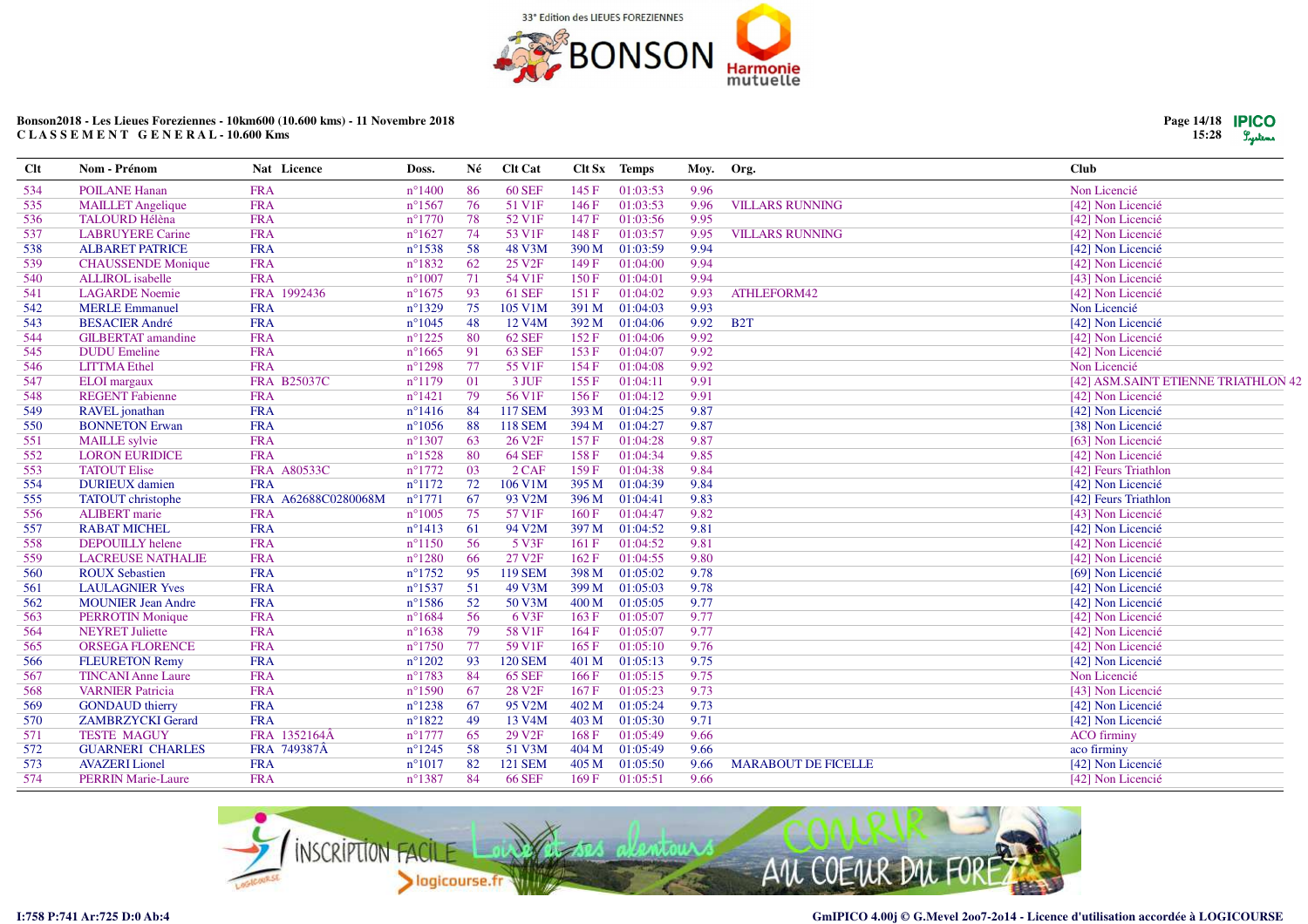![](_page_14_Picture_0.jpeg)

Clt Nom - Prénom Nat Licence Doss. Né Clt Cat Clt Sx Temps Moy. Org. Club

| 575 | <b>RENOUAT Cécilie</b>          | <b>FRA</b>  | $n^{\circ}$ 1422 | 80 | <b>67 SEF</b>      | 170F  | 01:05:59 | 9.64 | <b>MARABOUT DE FICELLE</b> | [42] Non Licencié           |
|-----|---------------------------------|-------------|------------------|----|--------------------|-------|----------|------|----------------------------|-----------------------------|
| 576 | <b>HEYRAUD Christine</b>        | <b>FRA</b>  | $n^{\circ}$ 1558 | 58 | <b>7 V3F</b>       | 171 F | 01:06:00 | 9.64 | <b>VILLARS RUNNING</b>     | [42] Non Licencié           |
| 577 | <b>BOURGEAY Liliane</b>         | <b>FRA</b>  | $n^{\circ}1065$  | 46 | 1 V <sub>4F</sub>  | 172F  | 01:06:01 | 9.64 |                            | [42] Non Licencié           |
| 578 | <b>PONCET Maud</b>              | <b>FRA</b>  | $n^{\circ}$ 1402 | 81 | <b>68 SEF</b>      | 173 F | 01:06:02 | 9.63 |                            | [42] Non Licencié           |
| 579 | <b>BEAL</b> anne                | <b>FRA</b>  | $n^{\circ}1028$  | 81 | <b>69 SEF</b>      | 174 F | 01:06:03 | 9.63 |                            | [42] Non Licencié           |
| 580 | <b>PIZAY</b> Marine             | <b>FRA</b>  | $n^{\circ}$ 1398 | 95 | <b>70 SEF</b>      | 175F  | 01:06:04 | 9.63 |                            | [69] Non Licencié           |
| 581 | <b>MICHON Lauriane</b>          | <b>FRA</b>  | $n^{\circ}$ 1332 | 85 | <b>71 SEF</b>      | 176F  | 01:06:04 | 9.63 | CHUKIDS42                  | Non Licencié                |
| 582 | <b>LHOMME</b> Peggy             | <b>FRA</b>  | $n^{\circ}1296$  | 74 | 60 V1F             | 177 F | 01:06:05 | 9.63 | <b>MARABOUT DE FICELLE</b> | [42] Non Licencié           |
| 583 | <b>PRADIER Luc</b>              | <b>FRA</b>  | $n^{\circ}1566$  | 76 | 107 V1M            | 406 M | 01:06:06 | 9.62 |                            | [42] Non Licencié           |
| 584 | <b>BARLET</b> Sophie            | <b>FRA</b>  | $n^{\circ}1021$  | 74 | 61 V1F             | 178 F | 01:06:08 | 9.62 | <b>MARABOUT DE FICELLE</b> | [42] Non Licencié           |
| 585 | <b>CHERITEL Jean</b>            | <b>FRA</b>  | $n^{\circ}1529$  | 70 | 108 V1M            | 407 M | 01:06:09 | 9.62 |                            | [42] Non Licencié           |
| 586 | <b>DUTRIAUX Meganne</b>         | <b>FRA</b>  | $n^{\circ}1177$  | 95 | <b>72 SEF</b>      | 179F  | 01:06:12 | 9.61 |                            | [42] Non Licencié           |
| 587 | <b>DUTRIAUX Fabrice</b>         | <b>FRA</b>  | $n^{\circ}1176$  | 64 | 96 V2M             | 408 M | 01:06:12 | 9.61 |                            | [30] Non Licencié           |
| 588 | <b>CHEVALIER Romain</b>         | <b>FRA</b>  | $n^{\circ}1833$  | 88 | <b>122 SEM</b>     | 409 M | 01:06:19 | 9.59 |                            | [42] Non Licencié           |
| 589 | <b>DUPIN Sabine</b>             | <b>FRA</b>  | $n^{\circ}1624$  | 69 | 30 V <sub>2F</sub> | 180F  | 01:06:25 | 9.58 |                            | [42] Non Licencié           |
| 590 | <b>BORY</b> Christophe          | <b>FRA</b>  | $n^{\circ}1636$  | 67 | 97 V2M             | 410 M | 01:06:29 | 9.57 |                            | [42] Non Licencié           |
| 591 | <b>VIALLON Caroline</b>         | <b>FRA</b>  | $n^{\circ}1807$  | 84 | <b>73 SEF</b>      | 181 F | 01:06:32 | 9.56 |                            | [42] Non Licencié           |
| 592 | <b>GUICHARD</b> marie           | FRA 1967282 | $n^{\circ}$ 1246 | 80 | <b>74 SEF</b>      | 182F  | 01:06:33 | 9.56 |                            | [42] Courir pour des pommes |
| 593 | <b>COLLIN Marion</b>            | <b>FRA</b>  | $n^{\circ}1113$  | 92 | <b>75 SEF</b>      | 183F  | 01:06:43 | 9.53 |                            | [69] Non Licencié           |
| 594 | <b>SUSZKA Corinne</b>           | <b>FRA</b>  | $n^{\circ}1768$  | 95 | <b>76 SEF</b>      | 184 F | 01:06:45 | 9.53 |                            | [42] Non Licencié           |
| 595 | <b>MICHALON</b> Gerard          | <b>FRA</b>  | $n^{\circ}1331$  | 59 | 52 V3M             | 411 M | 01:06:45 | 9.53 |                            | [42] Non Licencié           |
| 596 | <b>JURINE Brigitte</b>          | <b>FRA</b>  | $n^{\circ}1827$  | 64 | 31 V <sub>2F</sub> | 185 F | 01:06:48 | 9.52 |                            | [42] Non Licencié           |
| 597 | <b>ERBA Laurie</b>              | <b>FRA</b>  | $n^{\circ}1181$  | 80 | <b>77 SEF</b>      | 186F  | 01:06:52 | 9.51 |                            | [42] Non Licencié           |
| 598 | <b>AFFASSI JAMICA</b>           | <b>FRA</b>  | $n^{\circ}1620$  | 73 | 62 V1F             | 187F  | 01:06:53 | 9.51 |                            | [42] Non Licencié           |
| 599 | <b>LACAND</b> Dominique         | <b>FRA</b>  | $n^{\circ}1277$  | 62 | 98 V2M             | 412 M | 01:06:54 | 9.51 |                            | [42] Non Licencié           |
| 600 | <b>NICOLAS Sylvain</b>          | <b>FRA</b>  | $n^{\circ}$ 1355 | 76 | 109 V1M            | 413 M | 01:06:56 | 9.50 |                            | [42] Non Licencié           |
| 601 | <b>RICHARD SEVERINE</b>         | <b>FRA</b>  | $n^{\circ}1531$  | 75 | 63 V1F             | 188F  | 01:07:01 | 9.49 |                            | [42] Non Licencié           |
| 602 | <b>MALRIEU</b> emilie           | <b>FRA</b>  | $n^{\circ}1309$  | 83 | <b>78 SEF</b>      | 189F  | 01:07:03 | 9.49 |                            | [42] Non Licencié           |
| 603 | <b>DELACOTE</b> flore           | <b>FRA</b>  | $n^{\circ}1140$  | 91 | <b>79 SEF</b>      | 190F  | 01:07:06 | 9.48 | <b>DELAHAYE</b>            | [42] Non Licencié           |
| 604 | <b>DEHAY</b> elise              | <b>FRA</b>  | $n^{\circ}1139$  | 90 | <b>80 SEF</b>      | 191 F | 01:07:06 | 9.48 | <b>DELAHAYE</b>            | Non Licencié                |
| 605 | <b>SERRAILLE Amandine</b>       | <b>FRA</b>  | $n^{\circ}1763$  | 86 | <b>81 SEF</b>      | 192F  | 01:07:08 | 9.48 |                            | [42] Non Licencié           |
| 606 | <b>LAPOSTOLLE Cyril</b>         | <b>FRA</b>  | $n^{\circ}1285$  | 87 | <b>123 SEM</b>     | 414 M | 01:07:08 | 9.47 |                            | Non Licencié                |
| 607 | <b>COGNET</b> herve             | <b>FRA</b>  | $n^{\circ}1112$  | 68 | 99 V2M             | 415 M | 01:07:29 | 9.43 |                            | [42] Non Licencié           |
| 608 | <b>RICHARD Christelle</b>       | <b>FRA</b>  | $n^{\circ}1431$  | 76 | 64 V1F             | 193 F | 01:07:34 | 9.41 |                            | [43] Non Licencié           |
| 609 | <b>MELKA</b> Patrice            | <b>FRA</b>  | $n^{\circ}$ 1326 | 77 | 110 V1M            | 416 M | 01:07:35 | 9.41 |                            | [42] Non Licencié           |
| 610 | <b>DUPLEIX GEAY carole anne</b> | <b>FRA</b>  | $n^{\circ}1170$  | 01 | 4 JUF              | 194 F | 01:07:36 | 9.41 |                            | [42] Non Licencié           |
| 611 | <b>DUPLEIX</b> herve            | <b>FRA</b>  | $n^{\circ}1169$  | 63 | 100 V2M            | 417 M | 01:07:36 | 9.41 |                            | [42] Non Licencié           |
| 612 | <b>PERRIN Estelle</b>           | <b>FRA</b>  | $n^{\circ}$ 1386 | 95 | <b>82 SEF</b>      | 195F  | 01:07:46 | 9.39 |                            | Non Licencié                |
| 613 | NOUVET océane                   | <b>FRA</b>  | $n^{\circ}1361$  | 89 | <b>83 SEF</b>      | 196F  | 01:07:50 | 9.38 |                            | [42] Non Licencié           |
| 614 | <b>ROMANO</b> antoine           | <b>FRA</b>  | $n^{\circ}$ 1448 | 59 | 53 V3M             | 418 M | 01:07:51 | 9.38 |                            | [42] Non Licencié           |
| 615 | <b>CHERITEL Catherine</b>       | <b>FRA</b>  | $n^{\circ}$ 1530 | 73 | 65 V1F             | 197F  | 01:07:54 | 9.37 |                            | [42] Non Licencié           |

![](_page_14_Picture_3.jpeg)

![](_page_14_Picture_6.jpeg)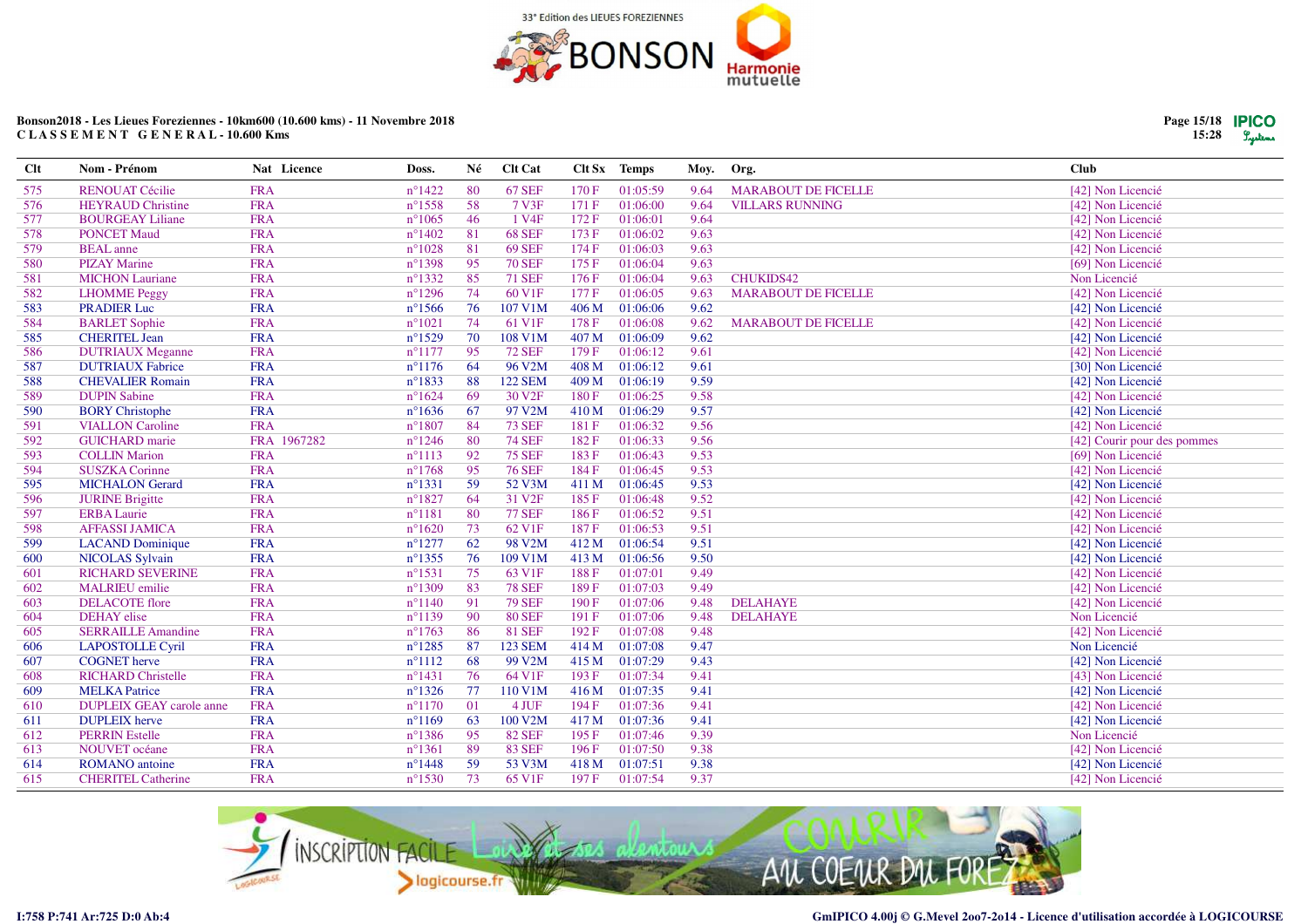![](_page_15_Picture_0.jpeg)

| <b>Clt</b> | Nom - Prénom               | Nat Licence | Doss.            | Né   | Clt Cat            |       | Clt Sx Temps | Moy. | Org.                         | <b>Club</b>            |
|------------|----------------------------|-------------|------------------|------|--------------------|-------|--------------|------|------------------------------|------------------------|
| 616        | <b>LIEVRE</b> Dominique    | <b>FRA</b>  | $n^{\circ}$ 1588 | 55   | 54 V3M             | 419 M | 01:08:02     | 9.35 |                              | [42] Non Licencié      |
| 617        | <b>MASSON</b> fabienne     | <b>FRA</b>  | $n^{\circ}1316$  | 72   | 66 V1F             | 198F  | 01:08:02     | 9.35 |                              | [42] Non Licencié      |
| 618        | <b>MORENO Delphine</b>     | <b>FRA</b>  | $n^{\circ}$ 1343 | 81   | <b>84 SEF</b>      | 199 F | 01:08:03     | 9.35 |                              | Non Licencié           |
| 619        | <b>JACOUEMONT Celine</b>   | <b>FRA</b>  | $n^{\circ}$ 1460 | 72   | 67 V1F             | 200F  | 01:08:07     | 9.34 |                              | [42] Non Licencié      |
| 620        | <b>VERDIER Marie</b>       | <b>FRA</b>  | $n^{\circ}1800$  | 83   | <b>85 SEF</b>      | 201 F | 01:08:21     | 9.31 |                              | Non Licencié           |
| 621        | <b>REVOL Sabri</b>         | <b>FRA</b>  | $n^{\circ}$ 1425 | 88   | <b>124 SEM</b>     | 420 M | 01:08:27     | 9.29 |                              | Non Licencié           |
| 622        | <b>SERVE Hervé</b>         | <b>FRA</b>  | $n^{\circ}$ 1737 | 62   | 101 V2M            | 421 M | 01:08:28     | 9.29 |                              | [42] Non Licencié      |
| 623        | <b>ROUCHON Chrystele</b>   | <b>FRA</b>  | $n^{\circ}1736$  | 74   | 68 V1F             | 202 F | 01:08:29     | 9.29 |                              | [42] Non Licencié      |
| 624        | <b>JOURDE Laurie</b>       | <b>FRA</b>  | $n^{\circ}1269$  | - 90 | <b>86 SEF</b>      | 203 F | 01:08:39     | 9.27 | <b>MARABOUT DE FICELLE</b>   | [42] Non Licencié      |
| 625        | DELORME CHARLOTTE          | <b>FRA</b>  | $n^{\circ}1570$  | 88   | <b>87 SEF</b>      | 204 F | 01:08:42     | 9.26 |                              | [42] Non Licencié      |
| 626        | PLANCHETTE julie           | <b>FRA</b>  | $n^{\circ}$ 1399 | 89   | <b>88 SEF</b>      | 205 F | 01:08:44     | 9.26 |                              | Non Licencié           |
| 627        | <b>MAILLIER Anaïs</b>      | <b>FRA</b>  | $n^{\circ}$ 1308 | 89   | <b>89 SEF</b>      | 206 F | 01:08:44     | 9.26 |                              | Non Licencié           |
| 628        | <b>OLIVA Jean Francois</b> | <b>FRA</b>  | $n^{\circ}1605$  | 57   | 55 V3M             | 422 M | 01:08:48     | 9.24 |                              | [42] Non Licencié      |
| 629        | <b>FAURIAT NADEGE</b>      | <b>FRA</b>  | $n^{\circ}1576$  | 74   | 69 V1F             | 207 F | 01:08:52     | 9.24 |                              | [42] VILLARS RUNNING   |
| 630        | <b>MARGERIT Sylvie</b>     | FRA ??????  | $n^{\circ}1541$  | -66  | 32 V <sub>2F</sub> | 208 F | 01:08:52     | 9.24 | <b>VILLARS RUNNING</b>       | [42] Non Licencié      |
| 631        | <b>CHAVARIN</b> patricia   | <b>FRA</b>  | $n^{\circ}1102$  | 66   | 33 V <sub>2F</sub> | 209 F | 01:08:53     | 9.23 |                              | [42] Non Licencié      |
| 632        | <b>SAGNOL</b> myriam       | <b>FRA</b>  | $n^{\circ}1754$  | 74   | 70 V1F             | 210 F | 01:08:53     | 9.23 |                              | [42] Non Licencié      |
| 633        | <b>GRAND</b> Océane        | <b>FRA</b>  | $n^{\circ}1240$  | 95   | <b>90 SEF</b>      | 211 F | 01:08:56     | 9.23 |                              | [42] Non Licencié      |
| 634        | PENEL Kévin                | FRA 2080677 | $n^{\circ}$ 1381 | 92   | <b>125 SEM</b>     | 423 M | 01:08:57     | 9.23 |                              | [42] SA Montbrisonnais |
| 635        | <b>FOURNERON Charlène</b>  | <b>FRA</b>  | $n^{\circ}1211$  | 92   | <b>91 SEF</b>      | 212F  | 01:09:11     | 9.19 |                              | [42] Non Licencié      |
| 636        | <b>FORGE Angélique</b>     | <b>FRA</b>  | $n^{\circ}1204$  | 71   | 71 V1F             | 213F  | 01:09:12     | 9.19 |                              | [42] Non Licencié      |
| 637        | <b>DUPLAINE Carole</b>     | <b>FRA</b>  | $n^{\circ}1168$  | -80  | <b>92 SEF</b>      | 214F  | 01:09:13     | 9.19 |                              | Non Licencié           |
| 638        | <b>BAVUSO Katie</b>        | <b>FRA</b>  | $n^{\circ}1026$  | -80  | <b>93 SEF</b>      | 215F  | 01:09:23     | 9.17 | <b>RUN'IN CARTU</b>          | [42] Non Licencié      |
| 639        | <b>BOUQUET</b> veronique   | <b>FRA</b>  | $n^{\circ}1063$  | 69   | 34 V <sub>2F</sub> | 216F  | 01:09:31     | 9.15 |                              | [42] Non Licencié      |
| 640        | <b>BONNISSOL</b> pascaline | <b>FRA</b>  | $n^{\circ}1057$  | 74   | 72 V1F             | 217 F | 01:09:32     | 9.15 |                              | [43] Non Licencié      |
| 641        | <b>PORTIER Sebastien</b>   | <b>FRA</b>  | $n^{\circ}1609$  | 74   | 111 V1M            | 424 M | 01:09:38     | 9.14 |                              | [42] Non Licencié      |
| 642        | <b>PORTIER Stephane</b>    | <b>FRA</b>  | $n^{\circ}$ 1406 | 72   | 112 V1M            | 425 M | 01:09:38     | 9.13 |                              | Non Licencié           |
| 643        | <b>OLIVIER Annie</b>       | <b>FRA</b>  | $n^{\circ}$ 1369 | 63   | 35 V <sub>2F</sub> | 218F  | 01:09:49     | 9.11 |                              | [42] Non Licencié      |
| 644        | <b>BERNE Martine</b>       | <b>FRA</b>  | $n^{\circ}1039$  | - 54 | 8 V3F              | 219F  | 01:10:13     | 9.06 |                              | [43] Non Licencié      |
| 645        | <b>SAUVADET</b> muriel     | <b>FRA</b>  | $n^{\circ}$ 1757 | 64   | 36 V <sub>2F</sub> | 220 F | 01:10:15     | 9.05 | <b>TEAM JNFP</b>             | Non Licencié           |
| 646        | <b>CHALENDAR Sandra</b>    | <b>FRA</b>  | $n^{\circ}$ 1536 | 76   | 73 V1F             | 221 F | 01:10:16     | 9.05 |                              | [42] Non Licencié      |
| 647        | <b>PELIN</b> Laetitia      | <b>FRA</b>  | $n^{\circ}$ 1378 | 73   | 74 V1F             | 222 F | 01:10:21     | 9.04 |                              | [14] Non Licencié      |
| 648        | <b>CHENEVIER STEPHANIE</b> | <b>FRA</b>  | $n^{\circ}$ 1554 | 75   | 75 V1F             | 223 F | 01:10:24     | 9.03 |                              | [42] Non Licencié      |
| 649        | <b>DEFAY Cecile</b>        | <b>FRA</b>  | $n^{\circ}1133$  | 75   | 76 V1F             | 224 F | 01:10:31     | 9.02 | <b>RUNNING CLUB LERPTIEN</b> | [42] Non Licencié      |
| 650        | <b>MARNAT OPHELIA</b>      | <b>FRA</b>  | $n^{\circ}1312$  | 89   | <b>94 SEF</b>      | 225 F | 01:10:32     | 9.02 |                              | [42] Non Licencié      |
| 651        | <b>CHAREYRE Magalie</b>    | <b>FRA</b>  | $n^{\circ}1097$  | 82   | <b>95 SEF</b>      | 226 F | 01:10:33     | 9.02 |                              | [42] Non Licencié      |
| 652        | <b>RIOUX</b> david         | <b>FRA</b>  | $n^{\circ}$ 1435 | 72   | 113 V1M            | 426 M | 01:10:37     | 9.01 |                              | [42] Non Licencié      |
| 653        | <b>BORJA</b> jeanne        | <b>FRA</b>  | $n^{\circ}1058$  | 71   | 77 V1F             | 227 F | 01:10:37     | 9.01 |                              | [42] Non Licencié      |
| 654        | <b>GIROUX</b> Laetitia     | <b>FRA</b>  | $n^{\circ}$ 1230 | 71   | 78 V1F             | 228 F | 01:10:44     | 8.99 | <b>TTS</b>                   | [42] Non Licencié      |
| 655        | <b>FLEURETON</b> dominique | <b>FRA</b>  | $n^{\circ}1201$  | 64   | 102 V2M            | 427 M | 01:10:51     | 8.98 |                              | [42] Non Licencié      |
| 656        | <b>GOUTORBE MATHILDE</b>   | <b>FRA</b>  | $n^{\circ}1239$  | 86   | <b>96 SEF</b>      | 229F  | 01:10:54     | 8.97 |                              | [42] Non Licencié      |

![](_page_15_Picture_3.jpeg)

![](_page_15_Picture_6.jpeg)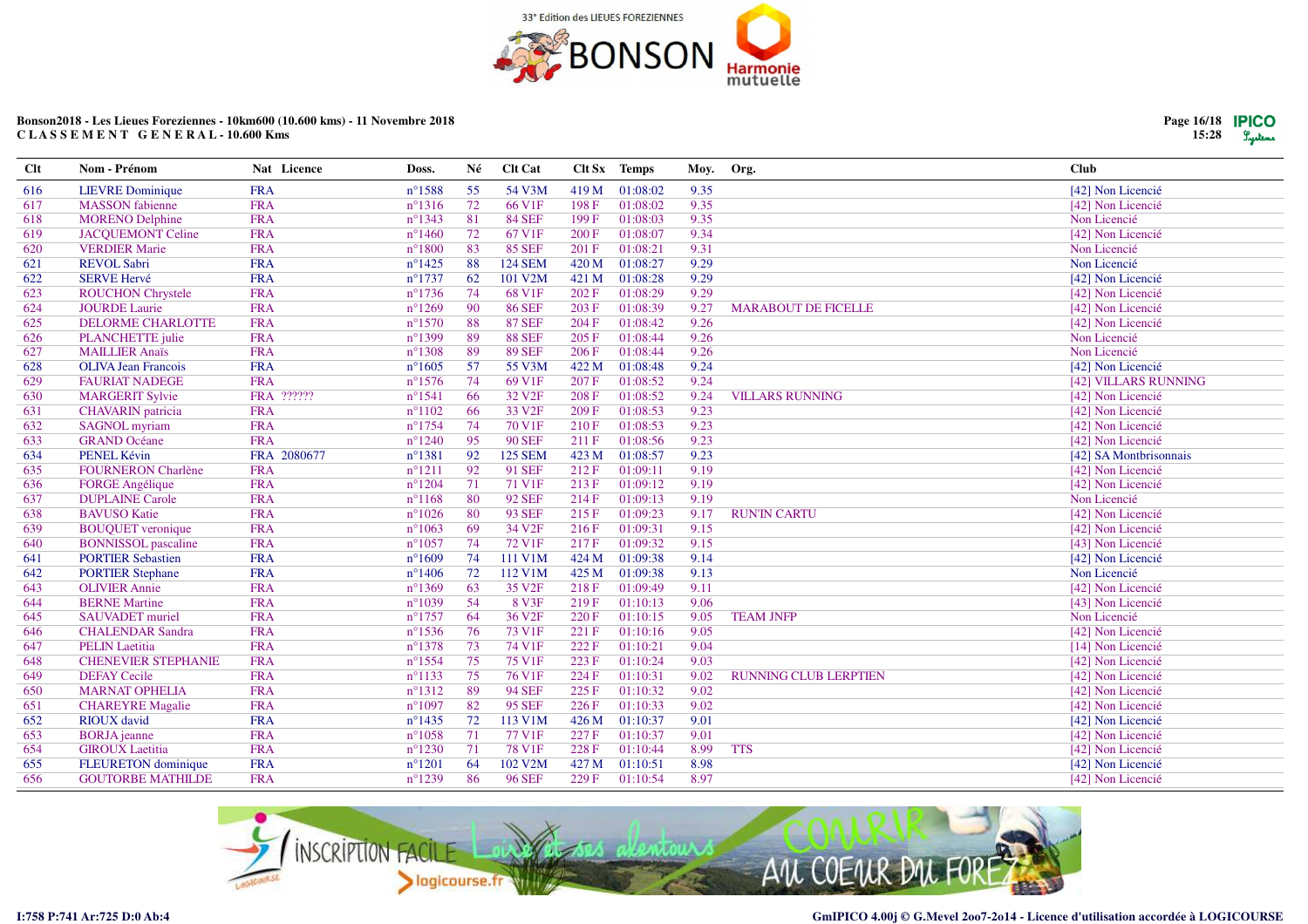![](_page_16_Picture_0.jpeg)

| Clt | Nom - Prénom                  | Nat Licence    | Doss.            | Né  | Clt Cat             |       | Clt Sx Temps | Moy. | Org.                       | <b>Club</b>         |
|-----|-------------------------------|----------------|------------------|-----|---------------------|-------|--------------|------|----------------------------|---------------------|
| 657 | <b>NEYRET-MOREL Domitille</b> | <b>FRA</b>     | $n^{\circ}$ 1353 | 85  | <b>97 SEF</b>       | 230F  | 01:10:55     | 8.97 |                            | Non Licencié        |
| 658 | <b>DE VITO Florence</b>       | <b>FRA</b>     | $n^{\circ}1129$  | 76  | 79 V <sub>1F</sub>  | 231 F | 01:11:25     | 8.91 |                            | [42] Non Licencié   |
| 659 | <b>BROSSE RANCHON celine</b>  | <b>FRA</b>     | $n^{\circ}1072$  | 71  | 80 V1F              | 232 F | 01:11:25     | 8.91 |                            | [42] Non Licencié   |
| 660 | <b>BROSSE Bruno</b>           | <b>FRA</b>     | $n^{\circ}1071$  | 67  | 103 V2M             | 428 M | 01:11:25     | 8.91 |                            | [42] Non Licencié   |
| 661 | <b>FAURE Nathalie</b>         | <b>FRA</b>     | $n^{\circ}1188$  | 64  | 37 V <sub>2F</sub>  | 233 F | 01:11:25     | 8.91 |                            | [42] Non Licencié   |
| 662 | <b>MONTROBERT Johanna</b>     | <b>FRA</b>     | $n^{\circ}$ 1340 | 81  | <b>98 SEF</b>       | 234 F | 01:11:38     | 8.88 |                            | [42] Non Licencié   |
| 663 | PRESLES julien                | <b>FRA</b>     | $n^{\circ}$ 1409 | 81  | <b>126 SEM</b>      | 429 M | 01:11:38     | 8.88 | <b>ANONYMOUSSE</b>         | [42] Non Licencié   |
| 664 | <b>LASSABLIERE Marion</b>     | <b>FRA</b>     | $n^{\circ}1287$  | 81  | <b>99 SEF</b>       | 235 F | 01:11:39     | 8.88 |                            | [71] Non Licencié   |
| 665 | <b>GATTUSO</b> cédric         | <b>FRA</b>     | $n^{\circ}1223$  | 85  | <b>127 SEM</b>      | 430 M | 01:11:46     | 8.86 |                            | [42] Non Licencié   |
| 666 | PEREA chloe                   | <b>FRA</b>     | $n^{\circ}$ 1383 | 91  | <b>100 SEF</b>      | 236F  | 01:11:46     | 8.86 |                            | [42] Non Licencié   |
| 667 | <b>PINA Victor</b>            | <b>FRA</b>     | $n^{\circ}$ 1457 | 67  | 104 V2M             | 431 M | 01:11:55     | 8.84 |                            | [42] Non Licencié   |
| 668 | <b>GACON Pierre</b>           | <b>FRA</b>     | $n^{\circ}1216$  | 59  | 56 V3M              | 432 M | 01:11:58     | 8.84 |                            | [42] Non Licencié   |
| 669 | <b>FAURE</b> maryline         | <b>FRA</b>     | $n^{\circ}1187$  | 80  | <b>101 SEF</b>      | 237 F | 01:12:00     | 8.83 |                            | [42] Non Licencié   |
| 670 | <b>MONDON ISABELLE</b>        | <b>FRA</b>     | $n^{\circ}1334$  | 76  | 81 V1F              | 238 F | 01:12:01     | 8.83 |                            | [42] Non Licencié   |
| 671 | <b>GAUT AMANDINE</b>          | <b>FRA</b>     | $n^{\circ}1562$  | 81  | <b>102 SEF</b>      | 239 F | 01:12:01     | 8.83 |                            | [42] Non Licencié   |
| 672 | <b>TERRA Cedric</b>           | <b>FRA</b>     | $n^{\circ}1563$  | 72  | 114 V1M             | 433 M | 01:12:02     | 8.83 |                            | [42] Non Licencié   |
| 673 | <b>JOURDE</b> Françoise       | <b>FRA</b>     | $n^{\circ}1268$  | 65  | 38 V <sub>2F</sub>  | 240 F | 01:12:04     | 8.83 | <b>MARABOUT DE FICELLE</b> | [42] Non Licencié   |
| 674 | <b>GIRAUD</b> christophe      | <b>FRA</b>     | $n^{\circ}1229$  | 67  | 105 V2M             | 434 M | 01:12:06     | 8.82 |                            | [42] Non Licencié   |
| 675 | <b>MARTIN Karine</b>          | <b>FRA</b>     | $n^{\circ}1549$  | 71  | 82 V1F              | 241 F | 01:12:10     | 8.81 |                            | [42] Non Licencié   |
| 676 | <b>FELBER KASSANDRA</b>       | <b>FRA</b>     | $n^{\circ}$ 1539 | -90 | <b>103 SEF</b>      | 242 F | 01:12:10     | 8.81 |                            | [42] Non Licencié   |
| 677 | <b>VIOLON</b> Josiane         | <b>FRA</b>     | $n^{\circ}1815$  | 65  | 39 V <sub>2F</sub>  | 243 F | 01:12:15     | 8.80 | <b>PPU</b>                 | [42] Non Licencié   |
| 678 | <b>IDIR CHERIFA</b>           | <b>FRA</b>     | $n^{\circ}1257$  | 47  | 2 V <sub>4F</sub>   | 244 F | 01:12:40     | 8.75 |                            | [42] Non Licencié   |
| 679 | <b>CHAZELLE Beatrice</b>      | <b>FRA</b>     | $n^{\circ}1103$  | 76  | 83 V1F              | 245 F | 01:12:42     | 8.75 |                            | [42] Non Licencié   |
| 680 | <b>DI PIAZZA Christine</b>    | <b>FRA</b>     | $n^{\circ}1157$  | 54  | 9 V3F               | 246 F | 01:12:57     | 8.72 |                            | [42] Non Licencié   |
| 681 | <b>DA SILVA Caroline</b>      | <b>FRA</b>     | $n^{\circ}1126$  | 87  | <b>104 SEF</b>      | 247 F | 01:13:27     | 8.66 |                            | [42] Non Licencié   |
| 682 | <b>DA SILVA Carlos</b>        | FRA 4340348783 | $n^{\circ}1611$  | 56  | 57 V3M              | 435 M | 01:13:28     | 8.66 | <b>CLIPS</b>               | [42] Non Licencié   |
| 683 | <b>LANCRY-FORESTIER Laura</b> | <b>FRA</b>     | $n^{\circ}1284$  | 89  | <b>105 SEF</b>      | 248 F | 01:13:40     | 8.64 |                            | [42] Non Licencié   |
| 684 | PEYROT Mickaël                | <b>FRA</b>     | $n^{\circ}$ 1388 | 86  | <b>128 SEM</b>      | 436 M | 01:13:45     | 8.62 |                            | [42] Non Licencié   |
| 685 | <b>CHARRE Sébastien</b>       | <b>FRA</b>     | $n^{\circ}1098$  | 75  | 115 V1M             | 437 M | 01:13:45     | 8.62 |                            | [42] Non Licencié   |
| 686 | <b>DUBOIS</b> agnes           | <b>FRA</b>     | $n^{\circ}1161$  | 76  | 84 V1F              | 249 F | 01:13:51     | 8.61 |                            | Non Licencié        |
| 687 | <b>JACOUD Gilles</b>          | <b>FRA</b>     | $n^{\circ}1261$  | 59  | 58 V3M              | 438 M | 01:14:01     | 8.59 |                            | Non Licencié        |
| 688 | <b>JACOUD Maëlys</b>          | <b>FRA</b>     | $n^{\circ}1262$  | -94 | <b>106 SEF</b>      | 250 F | 01:14:01     | 8.59 |                            | Non Licencié        |
| 689 | PARISSE christelle            | <b>FRA</b>     | $n^{\circ}1373$  | 67  | 40 V <sub>2F</sub>  | 251F  | 01:14:03     | 8.59 |                            | [42] Non Licencié   |
| 690 | <b>VIALON ELODIE</b>          | <b>FRA</b>     | $n^{\circ}1808$  | 93  | <b>107 SEF</b>      | 252 F | 01:14:18     | 8.56 |                            | Non Licencié        |
| 691 | <b>LIOTIER</b> christiane     | FRA 1263823    | $n^{\circ}1297$  | 64  | 41 V <sub>2F</sub>  | 253 F | 01:14:19     | 8.56 |                            | [42] FAC ANDREZIEUX |
| 692 | <b>CAPUANO</b> Caroline       | <b>FRA</b>     | $n^{\circ}1084$  | 84  | <b>108 SEF</b>      | 254 F | 01:14:45     | 8.51 |                            | [42] Non Licencié   |
| 693 | DA COSTA sandrine             | <b>FRA</b>     | $n^{\circ}1688$  | 89  | <b>109 SEF</b>      | 255 F | 01:14:56     | 8.49 |                            | [42] Non Licencié   |
| 694 | <b>DUPUIS</b> nicolas         | <b>FRA</b>     | $n^{\circ}1171$  | -90 | <b>129 SEM</b>      | 439 M | 01:14:57     | 8.49 |                            | [42] Non Licencié   |
| 695 | NICAISE eliane                | <b>FRA</b>     | $n^{\circ}$ 1354 | 55  | 10 V3F              | 256 F | 01:15:22     | 8.44 |                            | [42] Non Licencié   |
| 696 | <b>MATHIEU Bernard</b>        | <b>FRA</b>     | $n^{\circ}1621$  | 48  | 14 V <sub>4</sub> M | 440 M | 01:15:30     | 8.42 | <b>FURANIA RUNNERS</b>     | [42] Non Licencié   |
| 697 | <b>MATHIEU SUZANNE</b>        | <b>FRA</b>     | $n^{\circ}1622$  | 52  | 11 V3F              | 257 F | 01:15:30     | 8.42 | <b>FURANIA RUNNERS</b>     | [42] Non Licencié   |

![](_page_16_Picture_3.jpeg)

![](_page_16_Picture_6.jpeg)